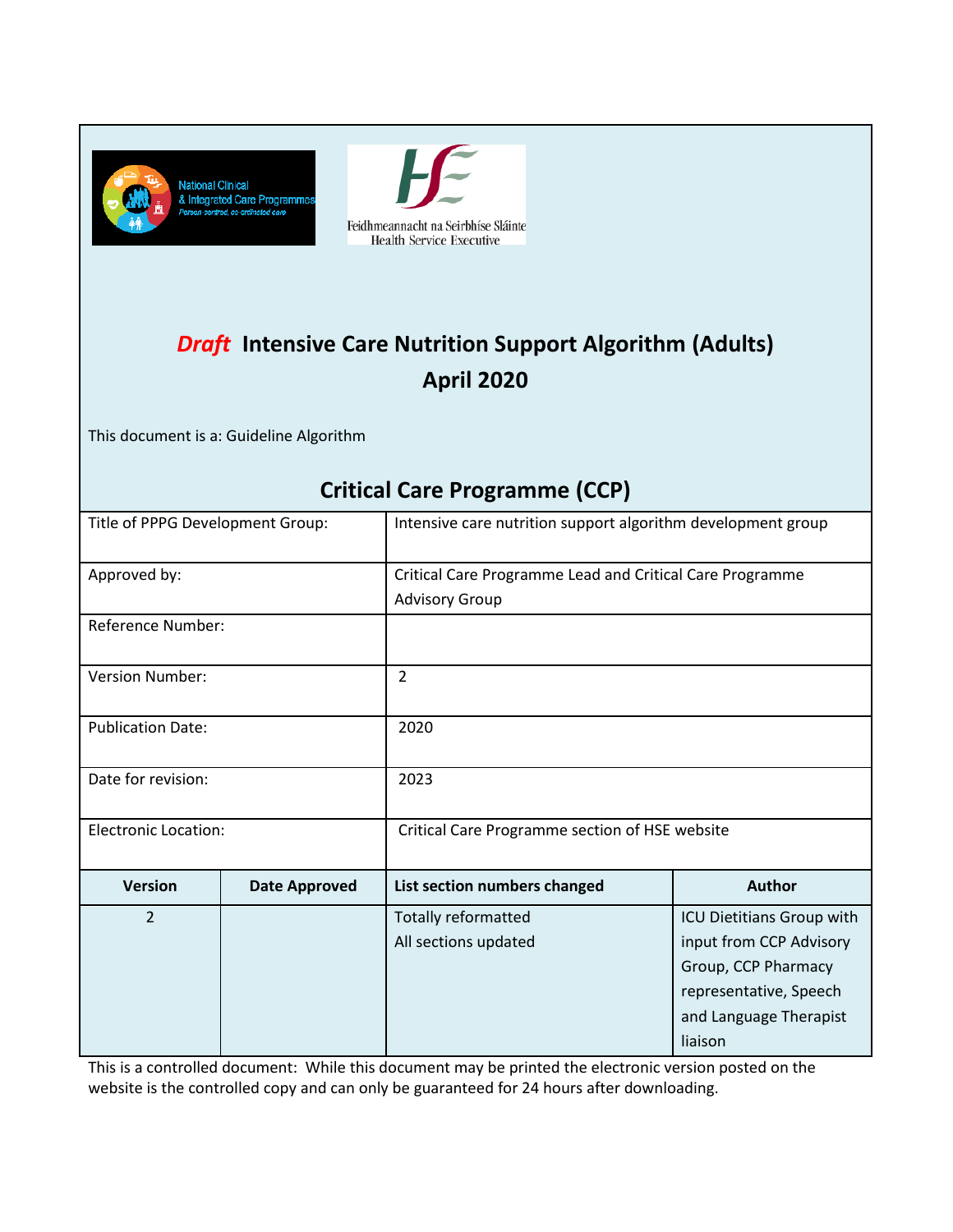| 1.1<br>1.2<br>1.3<br>1.4 |                                                                |  |
|--------------------------|----------------------------------------------------------------|--|
|                          |                                                                |  |
|                          |                                                                |  |
|                          |                                                                |  |
|                          |                                                                |  |
| 1.5                      | Intensive Care Nutrition Support Algorithm Development Group10 |  |
| 1.6                      | Intensive Care Nutrition Support Algorithm Governance Group 10 |  |
| 1.7                      |                                                                |  |
| 1.8                      |                                                                |  |

| 2. L   |                                                                         |    |
|--------|-------------------------------------------------------------------------|----|
| 2.2    |                                                                         |    |
| 2.3    |                                                                         |    |
| 2.4    |                                                                         |    |
| 2.5    | <b>Summary of evidence:</b>                                             |    |
| 2.5.1  | Introduction                                                            | 15 |
| 2.5.2  | Impact of an intensive care dietitian                                   | 16 |
| 2.5.3  | Nutrition screening for nutrition risk in intensive care                | 16 |
| 2.5.4  | Assessment and requirements in intensive care                           | 16 |
| 2.5.5  | Feeding the malnourished patient                                        | 19 |
| 2.5.6  | Feeding the obese critically ill patient                                | 21 |
| 2.5.7  | Nutrition support implications for patients with acute kidney injury    | 21 |
|        | on renal replacement therapy                                            |    |
| 2.5.8  | <b>Enteral nutrition</b>                                                | 22 |
| 2.5.9  | Parenteral nutrition                                                    | 27 |
| 2.5.10 | Glycaemic control                                                       | 29 |
| 2.5.11 | Other considerations                                                    | 29 |
| 2.5.12 | Monitoring of nutrition support                                         | 32 |
| 2.5.13 | Swallow assessment and Speech and Language Therapist (SLT) input        | 33 |
| 2.6    | Resources to implement the Intensive Care Nutrition Support Algorithm34 |    |
| 2.7    |                                                                         |    |

## **3.0 GOVERNANCE AND APPROVAL**

| 3.2 Development standards | 35. |
|---------------------------|-----|
|                           |     |
|                           |     |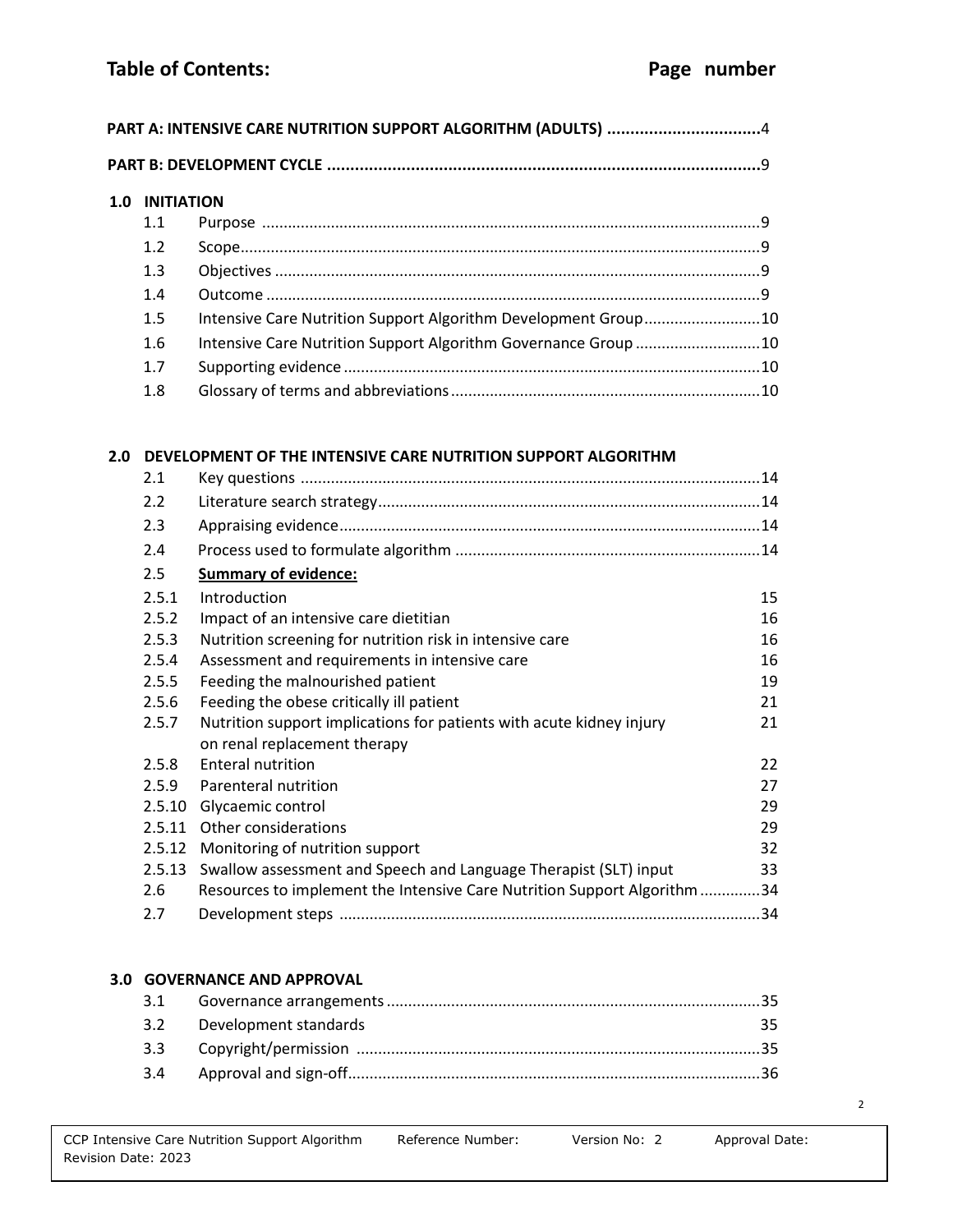|     |                            |       | <b>4.0 COMMUNICATION AND DISSEMINATION</b>                                    |  |
|-----|----------------------------|-------|-------------------------------------------------------------------------------|--|
|     | 4.1                        |       |                                                                               |  |
|     |                            |       |                                                                               |  |
|     | <b>5.0 IMPLEMENTATION</b>  |       |                                                                               |  |
|     | 5.1<br>5.2                 |       |                                                                               |  |
|     |                            |       | Nutrition Support Algorithm                                                   |  |
|     | 5.3                        |       |                                                                               |  |
|     | 5.4                        |       |                                                                               |  |
|     |                            |       |                                                                               |  |
|     | 6.1                        |       | 6.0 MONITORING, AUDIT AND EVALUATION                                          |  |
|     | 6.2                        | Audit |                                                                               |  |
|     | 6.3                        |       |                                                                               |  |
|     |                            |       |                                                                               |  |
|     | 7.0 REVISION/UPDATE<br>7.1 |       | Procedure for the update of the Intensive Care Nutrition Support Algorithm 37 |  |
|     |                            |       |                                                                               |  |
|     | 7.2                        |       | Amending the Intensive Care Nutrition Support Algorithm 37                    |  |
|     |                            |       | if new evidence emerges                                                       |  |
|     | 7.3                        |       |                                                                               |  |
| 8.0 |                            |       |                                                                               |  |
|     |                            |       |                                                                               |  |
| 9.0 |                            |       |                                                                               |  |
|     | Appendix I                 |       |                                                                               |  |
|     | Appendix II                |       |                                                                               |  |
|     |                            |       | Algorithm Development Group                                                   |  |
|     | Appendix III               |       |                                                                               |  |
|     | Appendix IV                |       |                                                                               |  |
|     | Appendix V                 |       |                                                                               |  |
|     | Appendix VI                |       |                                                                               |  |
|     |                            |       |                                                                               |  |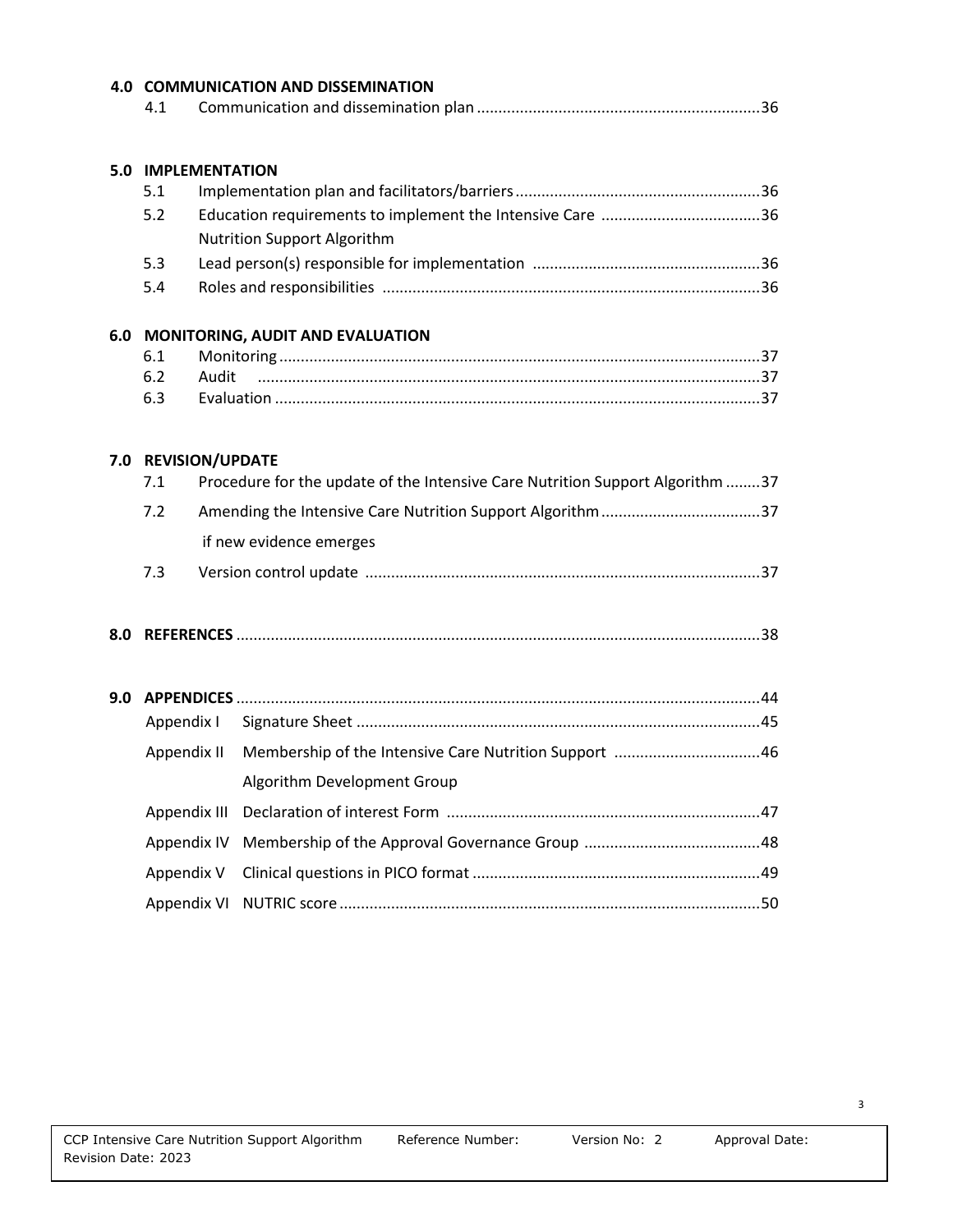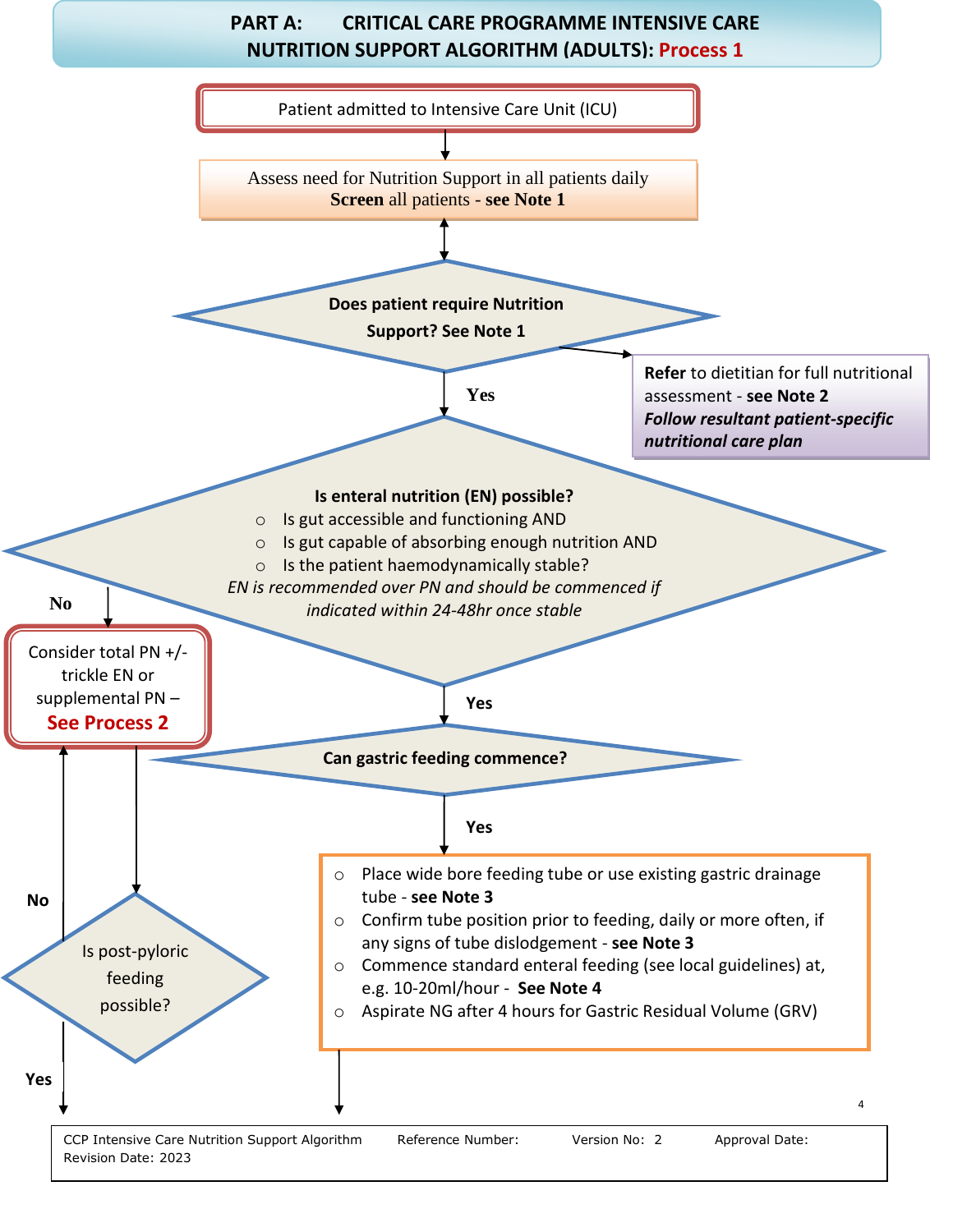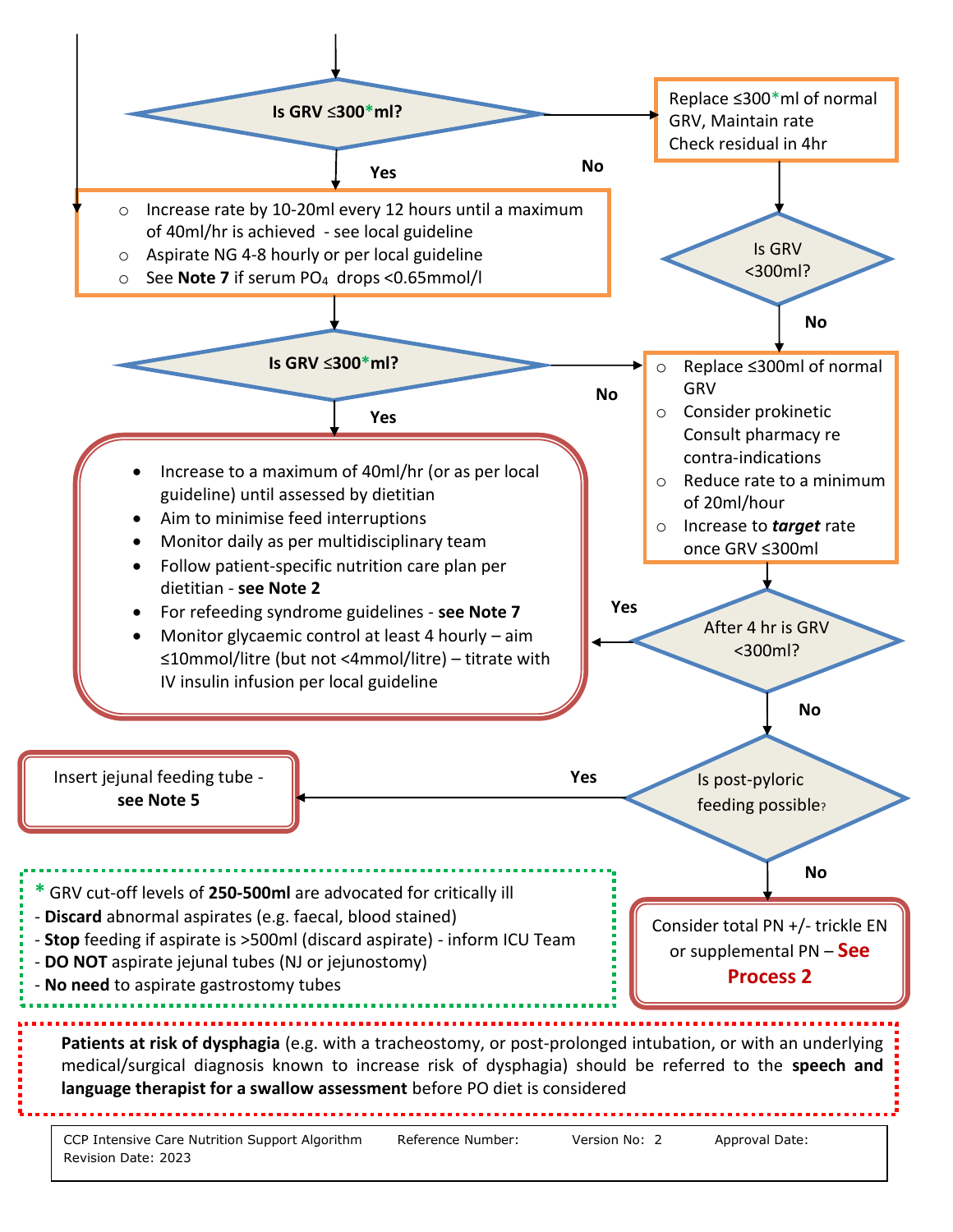## **PART A: CRITICAL CARE PROGRAMME INTENSIVE CARE NUTRITION SUPPORT ALGORITHM (ADULTS): Process 2**

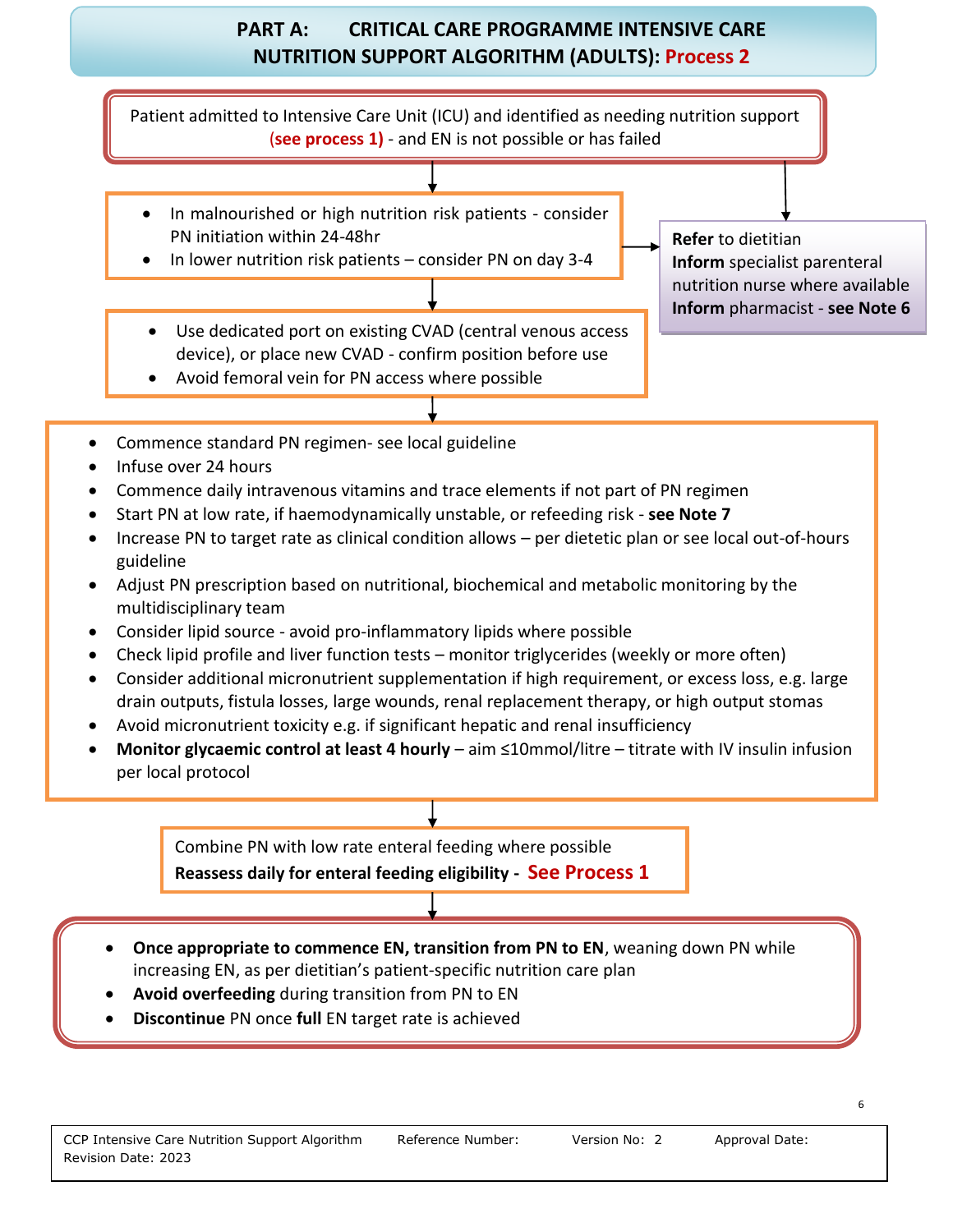#### **Note 1: Nutrition screening for all ICU patients**

Screen all ICU admissions to assess nutrition risk and need for nutrition support. NUTRIC or NRS 2002 are suitable screening tools to use. Screening should be performed by a multidisciplinary team member. Consider nutrition support for: malnourished, or hypercatabolic patients, or those at risk of malnutrition; ill patients with expected ICU stay of ≥3 days; PO diet not expected for ≥5 days.

### **Note 2: Refer to dietitian**

Nutritional intervention by dietetic staff as part of the intensive care multidisciplinary team has been associated with better provision of nutrition support, and may be associated with improved patient outcomes.

#### **Note 3: Confirming enteral feeding tube position**

- Only use radio-opaque tubes for enteral feeding. Use ENFit compliant wide bore NG tubes where possible, or use ENFit adapters to connect radio-opaque NG drainage tubes to feed administration sets.
- Obtain radiographic confirmation that any blindly-placed tube (small or large bore) is properly positioned in the GI tract prior to its initial use for administration of feed or medications.
- Bedside pH checks can also be used to check position **see local guidelines**. Gastric acid suppression therapy may affect pH readings. The NPSA recommends radiological confirmation of NG tubes if pH >5.5.
- Mark the exit site of a feeding tube at the time of initial placement. Observe for a change in the external tube length during feeding.

## **Note 4: Feed type, feed administration guidelines and miscellaneous**

- Standard whole protein feeds can be used for most ICU patients. Standard ICU feeds can be 1kcal/ml up to 1.5kcal/ml. Consider use of more specialised feeds, as clinically indicated, such as a renal feed for patients with AKI and CKD that have electrolyte abnormalities.
- Consider additional micronutrient supplementation.
- Closed enteral feeding systems should be used where possible.
- Administration sets for closed system enteral nutrition formulas should be changed per manufacturer guidelines. Giving sets for open systems should be changed at least every 24 hours.
- Use sterile water for flushing tubes or for enteral water infusion.
- Sterile liquid formulas should be used in preference to powdered reconstituted feeds.
- Closed-system enteral nutrition formulas can hang for 24 hours.
- Sterile decanted formulas should have a maximum 8 hour hang-time.
- Reconstituted powdered feeds should have a maximum 4 hour hang-time.
- Store unopened liquid enteral feeds as per manufacturer's guidelines and use before expiry date.
- Consider fine bore NG when patient is stable on NG feeds and all aspirates are normal.
- Enteral nutrition prescriptions should include: patient identifiers, the feed formula, the enteral access device/site, and the administration method and rate.
- A head-of-bed elevation of 30-45° is recommended during feeding, unless contra-indicated.
- Enteral nutrition can commence in surgical patients without waiting for flatus or a bowel motion.
- For bowel management issues see local guidelines.
- For fasting times for procedures and surgery see local guidelines.
- For glycaemic control monitoring see local guidelines.
- For drug administration via enteral feeding tubes see local guidelines.

7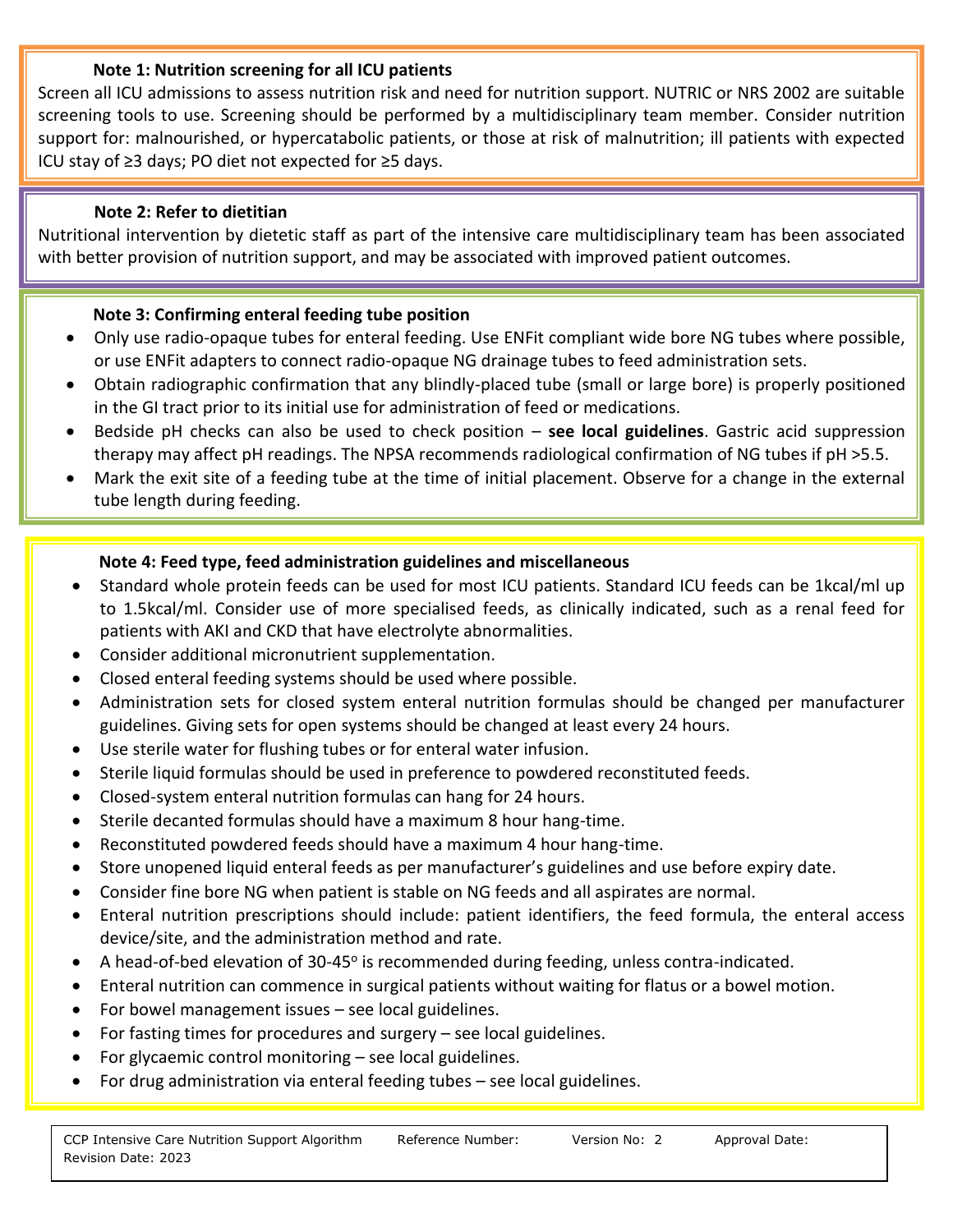#### **Note 5: Post-pyloric feeding**

- Do not aspirate jejunal tubes. Otherwise follow the feeding guidelines above, or see local guidelines.
- Watch for abdominal distension, or significant feed appearance in *gastric* output, as signs of feed intolerance when feeding via post-pyloric route.
- Nasoenteric feeding tubes can be placed via endoscopy or fluoroscopy. Bedside placement with or without aids, such as an electromagnetic guidance system, should only be performed by clinicians/ health care professionals with experience in the method of bedside NJ placement. X-ray confirmation of position is essential.

## **Note 6: Inform pharmacist**

- Manufacture and supply of PN should be co-ordinated with pharmacy staff.
- Early liaison with a pharmacist will help ensure that provision of PN to a patient is optimised, especially with regard to supplementation with macro/micronutrients.
- Pharmaceutical input may be required for supply and administration of specific micronutrient supplements.

**Note 7: Refeeding syndrome:** is a life threatening condition encompassing acute micronutrient deficiencies, fluid and electrolyte imbalances, and disturbances of organ function and metabolic regulation that may result from over-rapid or unbalanced nutrition support provision to malnourished patients.

## **NICE 2006 and Friedli et al. 2018: Criteria for determining which patients are at high risk of developing refeeding problems**

| <b>Major risk factors</b>            | <b>Minor risk factors</b>                 | <b>Very high risk factors</b>             |
|--------------------------------------|-------------------------------------------|-------------------------------------------|
| BMI <16 kg/m <sup>2</sup>            | BMI <18.5 kg/m <sup>2</sup>               | BMI < $14kg/m2$                           |
| Unintentional weight loss >15% in    | Unintentional weight loss >10% in 3-6     | Unintentional weight loss >20% in 3-6     |
| 3-6 months                           | months                                    | months                                    |
| Little/no nutritional intake for >10 | Little/no nutritional intake for >5 days  | Little/no nutritional intake for >15 days |
| days                                 |                                           |                                           |
| Low levels of potassium, phosphate,  | History of alcohol abuse, or drugs        |                                           |
| or magnesium prior to feeding        | including chemotherapy                    |                                           |
|                                      | Specific patient populations at high risk |                                           |
| Hunger strike, severe dieting        |                                           |                                           |

- History of bariatric surgery, short bowel syndrome
- Tumour patients, frail elderly patients with chronic debilitating disease

## **Nutrition support in patients at high risk of refeeding syndrome (NICE 2006; Friedli et al. 2018)**

- Start nutrition support at 10-15kcal/kg/day, increase levels slowly to target over first feeding week (consider 5-10kcal/kg/day in very high risk cases).
- Restore circulatory volume and monitor fluid balance and overall clinical status closely.
- Provide immediately before and during nutrition support:
	- o oral thiamine 200–300 mg daily for the first 5-10 days, or
	- $\circ$  full dose daily intravenous vitamin B preparation, Pabrinex® 1and 2, one to two pairs once to three times daily for 3 to 5 days (use the higher more frequent dose for chronic alcohol abusers). Equal volumes of the contents of Pabrinex® ampoules number 1 and 2 should be added to 50 ml to 100 ml physiological saline or 5% glucose and infused over 30-60 minutes.
- Give a balanced multivitamin/trace element supplement once daily for 10 days.
- Low electrolvte levels must be supplemented as thev occur throughout refeeding per local guidelines. • Consider prophylactic phosphate supplementation if serum phosphate level is in the low normal range.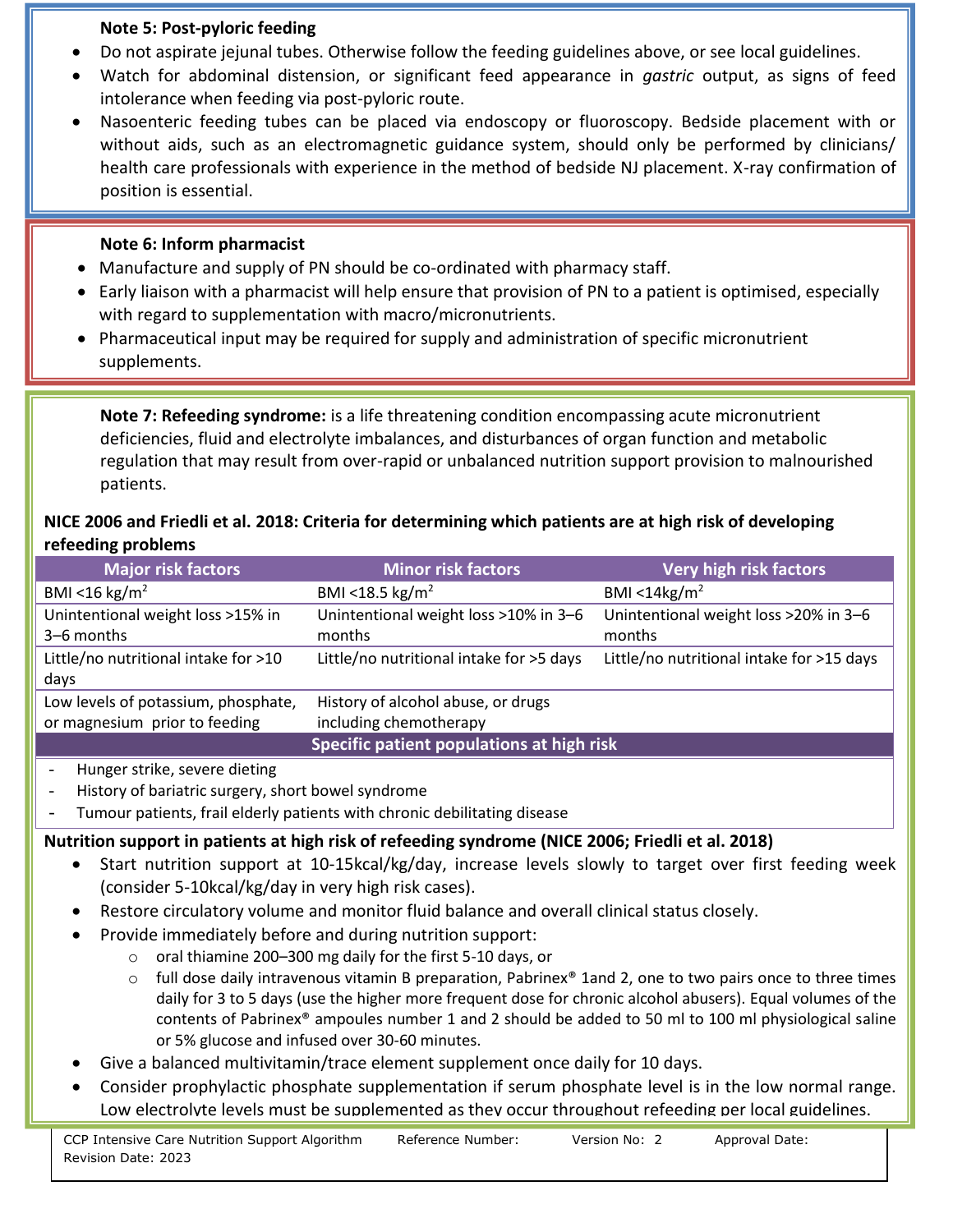## **PART B: Critical Care Programme Intensive Care Nutrition Support Algorithm (Adults) Development Cycle**

## **1.0 INITIATION**

## **1.1 Purpose**

The purpose of this guideline is to provide the evidence supporting the Critical Care Programme Intensive Care Nutrition Support Algorithm (Adults) – see Part A. This algorithm deals with initial nutrition support provision to Intensive Care Unit (ICU) patients, and is particularly relevant for out-of-hours decision making, or until a full nutritional assessment by an ICU dietitian and the ICU Multidisciplinary Team (MDT) is possible. This is an update of a previously published guideline.

#### **1.2 Scope**

This reference guideline provides a brief overview of nutrition support provision in ICU, and covers some key considerations that promote the initiation of safe and effective nutrition support in adult patients presenting to ICU. The guideline does not deal with all facets of disease specific nutrition support, with nutrition support provision in long stay ICU patients, or with nutrition support in paediatric patients. This document does not replace clinical judgement or local nutrition support guidelines.

- 1.2.1 Target users: This reference guideline and algorithm is developed for the multidisciplinary team involved in providing initial nutritional care to intensive care adult inpatients.
- 1.2.2 Population to whom guideline applies: all adult (>16 year old) patients in intensive care units in Ireland.

### **1.3 Objective**

The objective of the nutrition support algorithm and reference guideline is to assist and support the ICU clinician and MDT in decision making re nutrition support provision to adult ICU patients, particularly to patients presenting to ICU out-of-hours, and particularly in the absence of any local out-of-hours feeding guideline. It is hoped that this reference guideline and algorithm will support development of local guidelines for ICU, and will motivate clinicians to investigate further the important role of nutrition support in Irish ICUs.

Specific objectives:

- 1. To provide the rationale for nutrition support provision in ICU.
- 2. To emphasise the importance of screening for nutrition risk and the individual nutritional assessment of patients.
- 3. To give an overview of nutritional requirements of ICU patients including the malnourished, the obese, and patients on renal replacement therapy.
- 4. To promote the safe management of ICU patients at refeeding syndrome risk.
- 5. To guide the provision of enteral nutrition (EN) and parenteral nutrition (PN).
- 6. To outline the importance of the MDT in the nutritional management of ICU patients.

#### **1.4 Outcome**

The expected outcome is that Irish ICUs will use the algorithm to support local PPPG development. The document promotes the identification of nutrition risk and should lead to more appropriate goal driven nutrition support in those who need it most. This should result in better outcomes for high nutrition risk ICU patients, such as morbidity, mortality, improved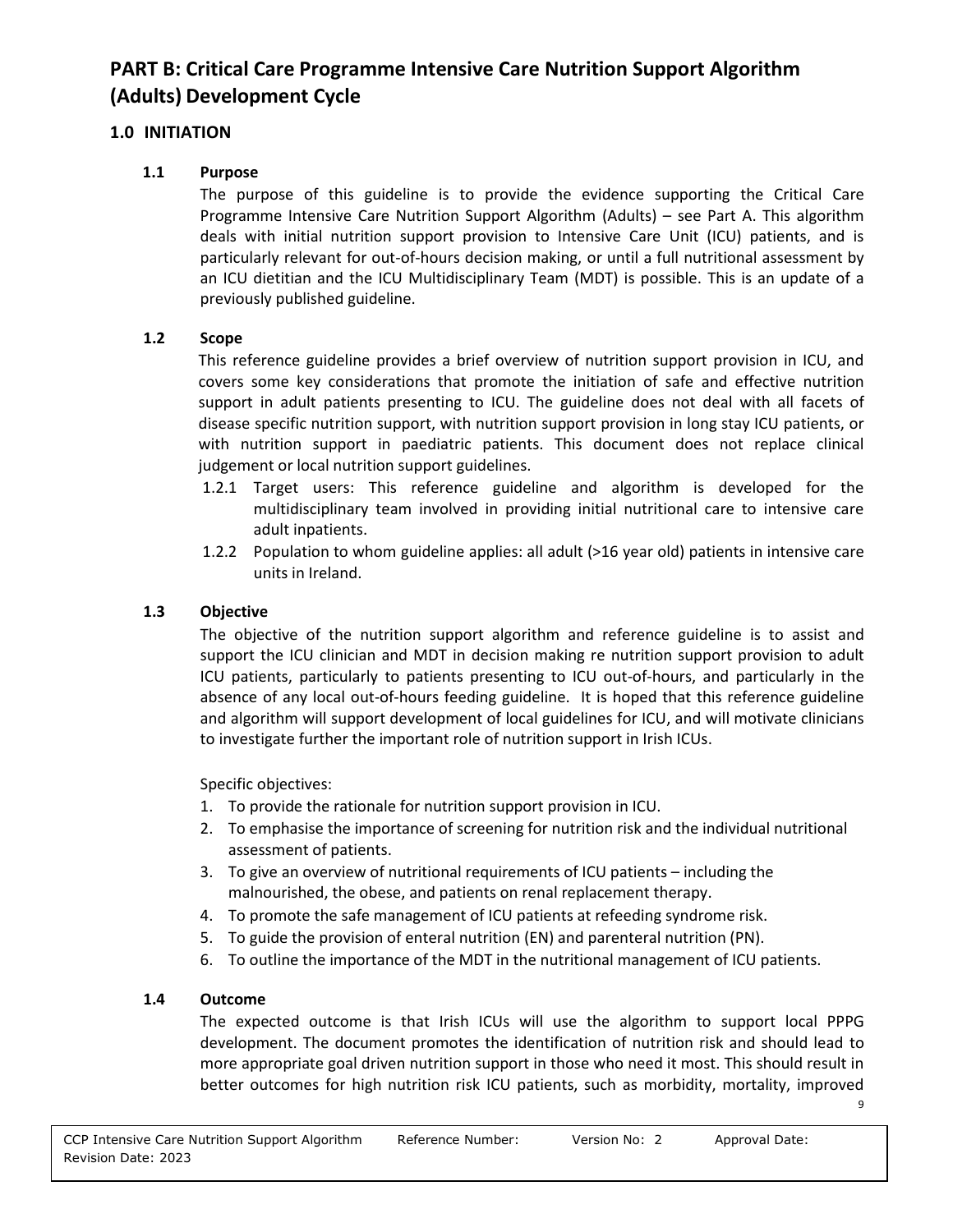rehabilitation, and potential for better quality of life after discharge.

## **1.5 Intensive Care Nutrition Support Algorithm Development Group**

See Appendix II for Membership of the Intensive Care Nutrition Support Algorithm Development Group.

See Appendix III for Declaration of Interest form used.

#### **1.6 Intensive Care Nutrition Support Algorithm Governance Group**

1.6.1 See Appendix IV for Membership of the Approval Governance Group.

## **1.7 Supporting Evidence**

1.7.1 International nutrition support guidelines for feeding critically ill patients in intensive care used to inform this reference document:

American Society for Parenteral and Enteral Nutrition (ASPEN) 2016

Canadian Clinical Practice Guidelines (CPG) 2015

European Society for Clinical Nutrition and Metabolism (ESPEN) 2019 - which were informed by European Society of Intensive Care Medicine (ESICM) clinical practice guidelines 2017

- 1.7.2 This replaces the previous version of the algorithm and reference document developed in 2012 and updated in 2013.
- 1.7.3 This complements the Critical Care Programme Model of Care 2014.

#### **1.8 Glossary of Terms and abbreviations**

#### **Glossary of terms**

**Adult:** This refers to a patient admitted to an adult ward in Hospital. In Irish Hospitals this could mean patients 16 years of age or older. More often, this means patients who are 18 years of age or older.

**Appraisal of Guidelines, Research and Evaluation (AGREE):** An international collaboration of researchers and policy makers whose aim is to improve the quality and effectiveness of clinical practice guidelines (http://www.agreecollaboration.org). The AGREE II tool, developed by the group, is designed to assess the quality of clinical guidelines (NICE, 2006).

**Anthropometry:** The measurement of the human body - includes weight, height and measurement of body composition.

**Audit:** Audit is another means of measuring if compliance with the NCEC National Clinical Guideline has occurred. It can occur at any level, local, regional or national and is measured using agreed audit criteria (DOH, 2019).

**Body Mass Index (BMI):** BMI is a simple index of weight-for-height. It is defined as a person's weight in kilograms divided by the square of their height in meters.

**Clinical question:** In guideline development, this term refers to the questions about treatment and care that are formulated to guide the development of evidence-based recommendations.

**Consensus methods:** Techniques that aim to reach an agreement on a particular issue. In the development of clinical guidelines, consensus methods may be used where there is a lack of strong research evidence on a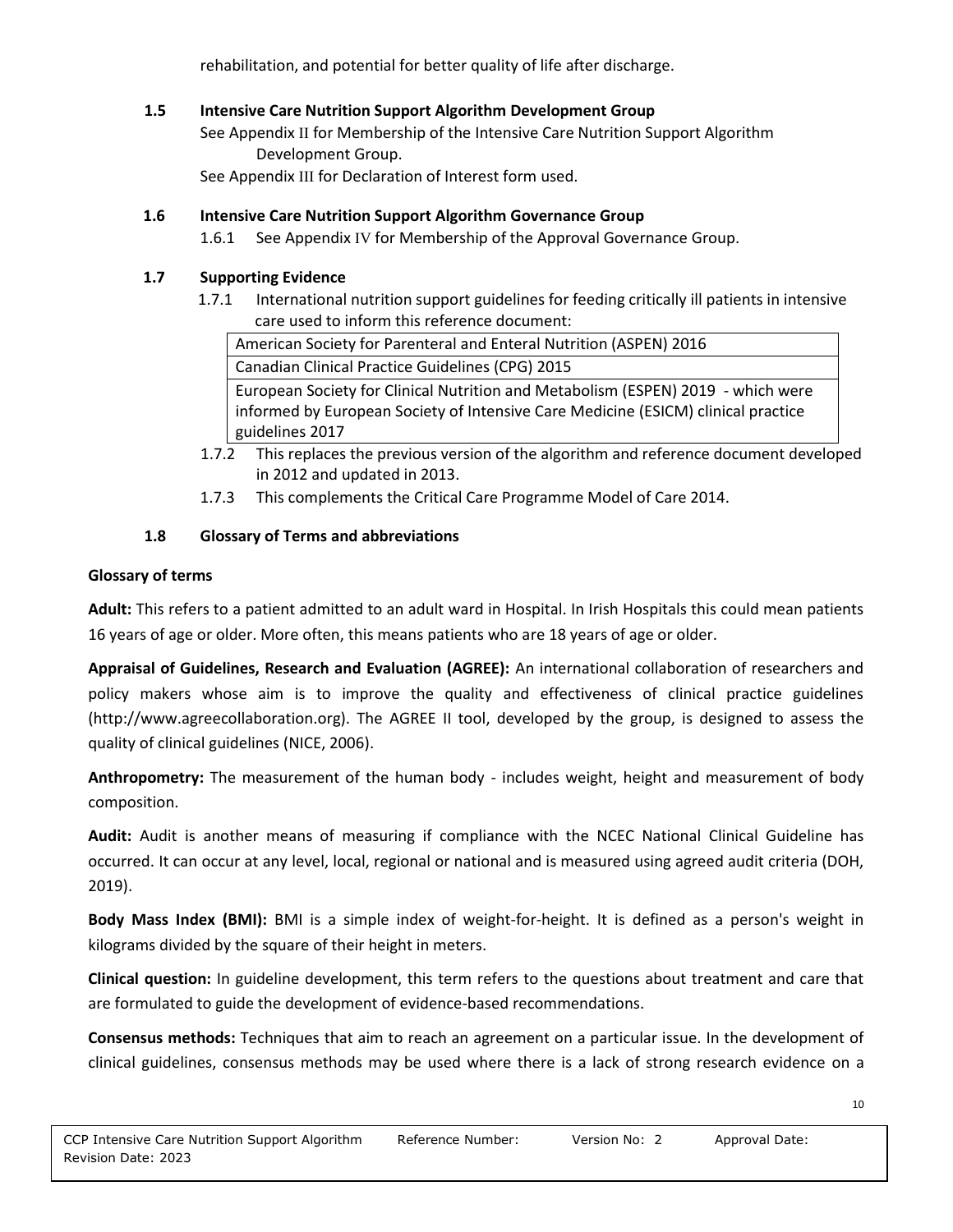particular topic. Expert consensus methods will aim to reach agreement between experts in a particular field.

**Dysphagia:** Any impairment of eating, drinking and swallowing.

**Enteral tube feeding/enteral nutrition:** Use of a tube to deliver a feed directly into the stomach or gut.

**Implementation:** This is the carrying out of specific planned, intentional activities undertaken with the aim of making evidence-informed policies and practices work better for people. It can be thought of as the 'how' as well as the 'what' (DOH, 2018).

**Implementation plan:** This comprises of a list of key activities, responsibilities, assumptions, resource requirements, risks and other information required to achieve the desired outcomes from guidelines (DOH, 2018).

**Intervention:** Healthcare action intended to benefit the patient, for example, drug treatment, surgical procedure, psychological therapy.

**Key performance indicators:** Performance indicators are specific and measurable elements of practice that can be used to assess quality of care. Indicators are quantitative measures of structures, processes or outcomes that may be correlated with the quality of care delivered by the healthcare system (DOH, 2019).

**Monitoring:** Monitoring can be defined as a systematic process of gathering information and tracking over time. Monitoring provides a verification of progress towards achievement of objectives and goals (DOH, 2019).

**Macronutrients:** Nutrients that are used or can be used to supply energy to the body: carbohydrate, protein and fat.

**Malnutrition:** Malnutrition (undernutrition form) is a state of nutrition in which a deficiency of energy, protein and other nutrients causes measurable adverse effects on body structure and function and clinical outcome. Reduced food intake or reduced nutrient absorption, combined with acute or chronic inflammation, leading to altered body composition and diminished function, characterises malnutrition associated with disease or injury (adapted from Elia, 2003; Cederholm et al., 2019; Jensen et al., 2019).

**Micronutrients:** Essential nutrients required by the body in small quantities: vitamins, minerals and trace elements.

**Nutrition assessment:** Nutrition assessment should be performed in all subjects identified as being at risk by nutrition screening for risk of malnutrition, and will give the basis for the diagnosis decision, as well as for further actions including nutritional treatment (Cederholm et al., 2017). It is a comprehensive approach to diagnosing nutritional problems that uses a combination of medical, nutritional and medication histories; physical examination; anthropometric measurements; and laboratory data (Mueller et al., 2011).

**Nutrition care plan:** A nutrition care plan is developed by a dietitian outlining the individual nutritional interventions and outcomes to be monitored. The nutrition intervention chosen is directed to the root cause of the nutrition problem identified by nutrition assessment and is aimed at alleviating the signs and symptoms of the problem (HSE, 2018).

**Nutrition Focused Physical Examination (NFPE):** This is a methodical head-to-toe examination of a patient's physical appearance and function to help determine nutritional status by uncovering signs of malnutrition, nutrient deficiencies and excesses. This forms part of the nutrition care process (NCP).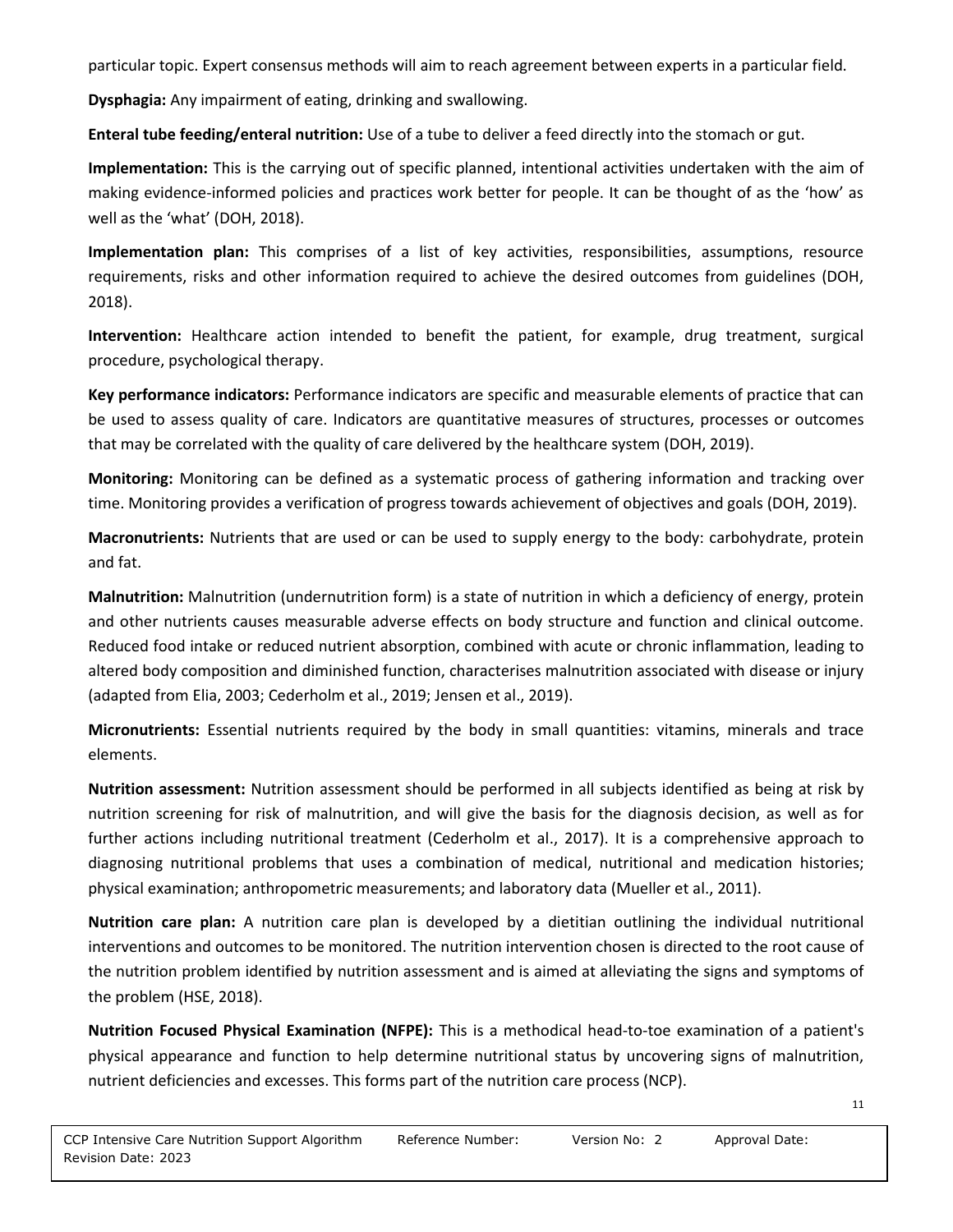**Nutrition screening:** In this document nutrition screening refers to malnutrition risk screening. This is a rapid process performed to identify subjects at nutritional risk, and should be performed using an appropriate validated tool in all subjects that come in contact with healthcare services (Cederholm et al., 2017).

**Nutrition support:** The provision of nutrients and any necessary adjunctive therapeutic agents to patients orally and/or enterally by administration into the stomach or intestine and/or by intravenous infusion (parenterally) for the purpose of improving or maintaining a patient's nutrition status (NICE, 2006).

**Overweight and obesity:** Overweight and obesity can be defined as abnormal or excessive fat accumulation that may impair health. Classification of overweight and obesity in adults is achieved through the use of body mass index (BMI) (Cederholm et al., 2017).

**Parenteral nutrition:** Nutrition provided intravenously, typically involving an infusion of amino acids, glucose, fat, vitamins, trace elements and electrolytes.

**Refeeding syndrome:** Refeeding syndrome refers to biochemical and clinical symptoms and abnormalities caused by shifts in electrolyte and fluid balance in malnourished patients upon recommencement of feeding, both enteral (including oral) and parenteral (IrSPEN, 2013).

**Texture Modified Diet:** Foods that have been physically altered to change their texture/consistency. Within the International Dysphagia Diet Standardisation Initiative framework, there are 5 levels of food textures (Levels 3- 7) which include Regular diet (Level 7), Soft Diet (Level 6), Minced & Moist Diet (Level 5), Pureed Diet (Level 4) and Liquidised Diet (Level 3) (HSE, 2018).

#### **Abbreviations**

| <b>AGREE II</b> | Appraisal of Guidelines for Research and Evaluation   |
|-----------------|-------------------------------------------------------|
| AKI             | Acute kidney injury                                   |
| <b>ASPEN</b>    | American Society for Parenteral and Enteral Nutrition |
| <b>BMI</b>      | Body mass index                                       |
| <b>CKD</b>      | Chronic kidney disease                                |
| <b>CRP</b>      | C-reactive protein                                    |
| <b>CRRT</b>     | Continuous renal replacement therapy                  |
| СT              | Computerised tomography                               |
| <b>DHA</b>      | Docosahexaenoic acid                                  |
| <b>DOH</b>      | Department of Health                                  |
| <b>ECMO</b>     | Extracorporeal membrane oxygenation                   |
| EEN             | Early enteral nutrition                               |
| EN              | Enteral nutrition, i.e. enteral tube feeding          |
| <b>EPA</b>      | Eicosapentaenoic acid                                 |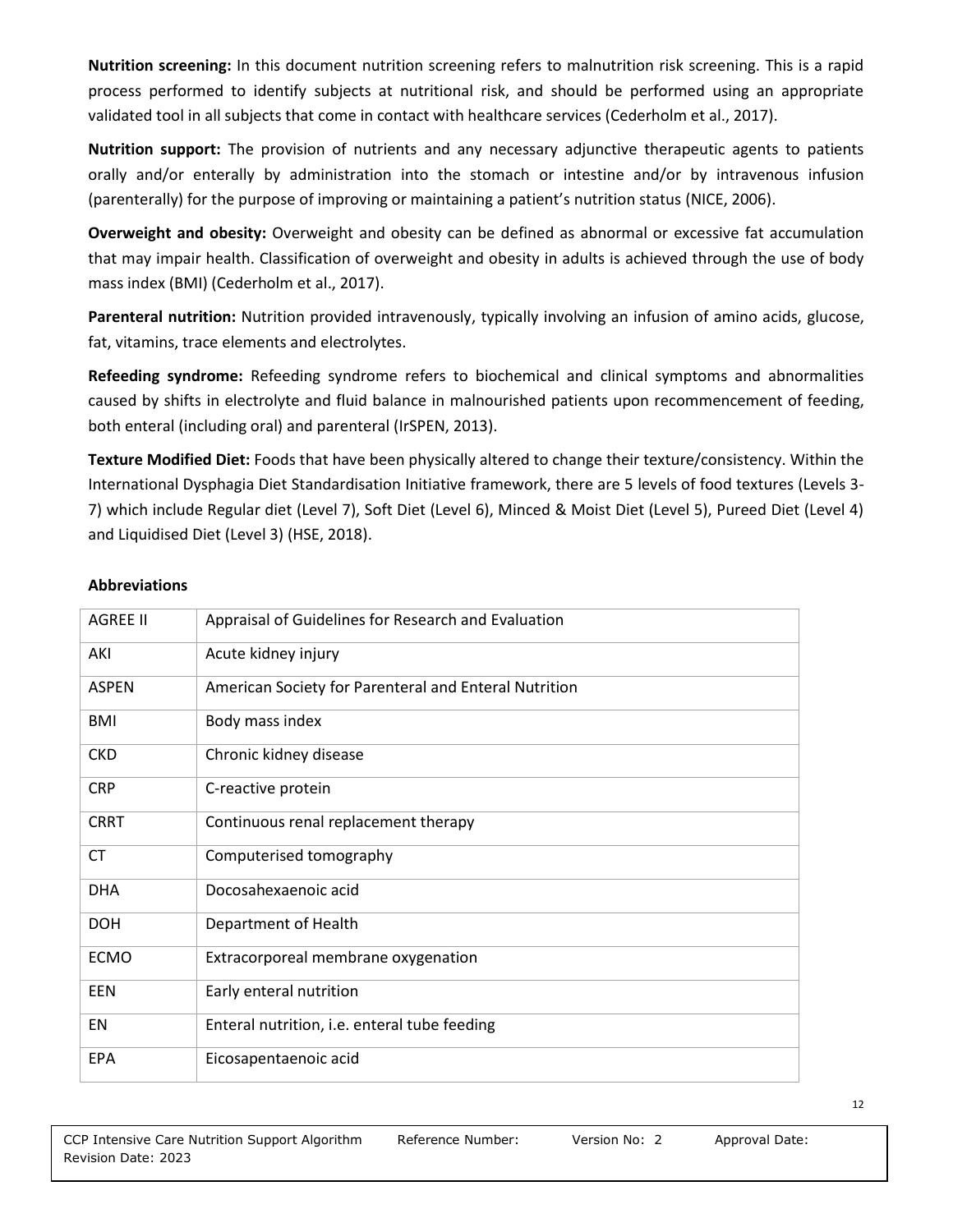| <b>ESICM</b>  | European Society of Intensive Care Medicine             |
|---------------|---------------------------------------------------------|
| <b>ESPEN</b>  | European Society for Clinical Nutrition and Metabolism  |
| <b>FEES</b>   | Fiberoptic endoscopic evaluation of swallowing          |
| <b>GPICS</b>  | Guidelines for the provision of intensive care services |
| GRV           | Gastric residual volume                                 |
| <b>HSCP</b>   | National Health and Social Care Professions             |
| <b>HSE</b>    | <b>Health Service Executive</b>                         |
| <b>IASLT</b>  | Irish Association of Speech and Language Therapists     |
| ICU           | Intensive care unit                                     |
| <b>IDDSI</b>  | International Dysphagia Diet Standardisation Initiative |
| <b>INDI</b>   | Irish Nutrition and Dietetic Institute                  |
| <b>IrSPEN</b> | Irish Society for Clinical Nutrition and Metabolism     |
| <b>NCEC</b>   | National Clinical Effectiveness Committee               |
| NG            | Nasogastric tube                                        |
| <b>NICE</b>   | National Institute for Health and Care Excellence       |
|               |                                                         |
| <b>NJ</b>     | Nasojejunal feeding tube                                |
| <b>NFPE</b>   | Nutrition focused physical examination                  |
| <b>NPO</b>    | Nil by mouth                                            |
| NRS-2002      | <b>Nutrition Risk Score 2002</b>                        |
| <b>NUTRIC</b> | Nutrition risk in the critically ill                    |
| <b>PICO</b>   | Population, intervention, comparator, outcome           |
| PN            | Parenteral nutrition                                    |
| PSI           | Pharmaceutical Society of Ireland                       |
| <b>PPPG</b>   | Policies, procedures, protocols and guidelines          |
| <b>RCT</b>    | Randomised controlled trial                             |
| <b>RFS</b>    | Refeeding syndrome                                      |
| SGA           | Subjective global assessment                            |
| <b>SIGN</b>   | Scottish Intercollegiate Guidelines Network             |
| <b>SLT</b>    | Speech and Language Therapist                           |
| <b>VFU</b>    | Videofluoroscopy                                        |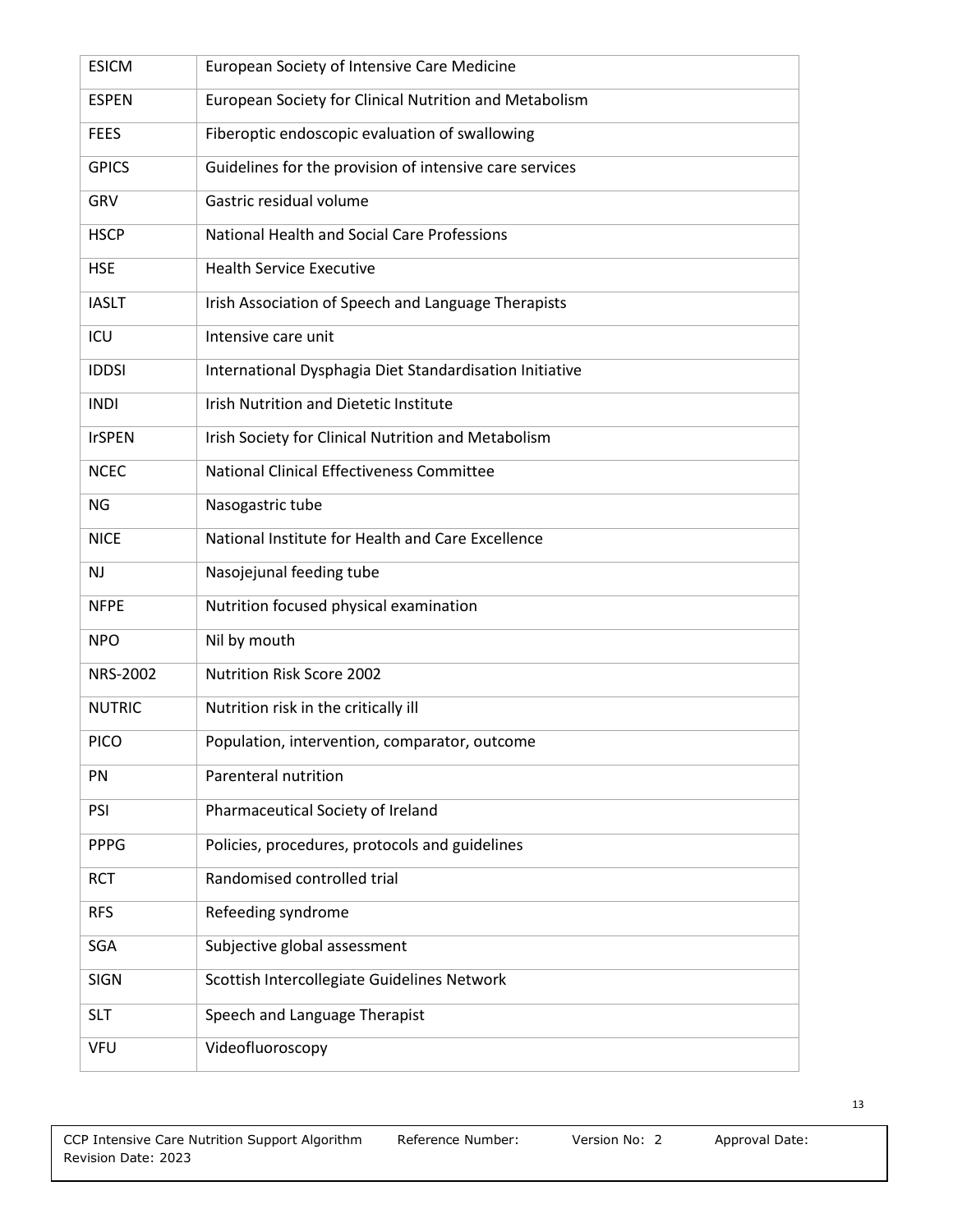#### **2.0 DEVELOPMENT OF ALGORITHM**

| <b>Key question 1</b> | <b>Q:</b> What nutrition screening tool should be used to diagnose nutritional risk<br>and identify adverse outcomes in adults in intensive care setting?                                                                                                                                                                                               |
|-----------------------|---------------------------------------------------------------------------------------------------------------------------------------------------------------------------------------------------------------------------------------------------------------------------------------------------------------------------------------------------------|
| <b>Key question 2</b> | <b>Q:</b> What are the indications for, and outcome benefits of using nutrition<br>support (enteral and parenteral), on mortality, ICU readmissions, length of<br>ICU and hospital stay, complications/ morbidity, quality of life, nutritional<br>status and functional status in adult intensive care patients considered at risk<br>of malnutrition? |
| <b>Key question 3</b> | Q: What methods of assessment should be used to monitor efficacy and<br>effectiveness of enteral and parenteral nutrition in adult patients in intensive<br>care?                                                                                                                                                                                       |
| <b>Key question 4</b> | <b>Q:</b> What is the preferred timing, content and dosing of nutrition support that<br>is associated with better outcomes in adult patients in intensive care?                                                                                                                                                                                         |

#### **2.1 Key clinical questions** – See Appendix V for more details.

#### **2.2 Literature search strategy**

The group did not have access to an information specialist. Research questions were developed by the Irish ICU Dietitians Group in PICO (population, intervention, comparator, outcome) format. Four subgroups were formed. Existing international guidelines on nutrition support in ICU, already used to guide practice in Ireland, were checked against these questions. Members of subgroups reviewed the recent literature for randomised controlled trials (RCTs), systematic reviews and other guidelines of relevance.

#### **2.3 Appraising evidence**

An AGREE II tool was applied to the three existing international guidelines (ESPEN 2019; ASPEN 2016; Canadian Practice Guidelines updated 2015). Subgroups of four ICU dietitians applied the tool to each guideline. This was collated by one individual and results were presented to the full group. All guidelines scored well on rigour of development and were considered suitable as sources of evidence for the current document.

Any additional systematic reviews or RCTs used in this document were assessed for risk of bias using the Scottish Intercollegiate Guidelines Network (SIGN) quality checklist for systematic reviews and randomised controlled trials. This was applied independently by two dietitians.

#### **2.4 Process used to formulate algorithm recommendations**

The algorithm was based on recommendations from the identified international guidelines, giving consideration to the evidence base, the quality of evidence outlined, that were feasible and acceptable in the Irish healthcare setting, with consideration given to potential harms and benefits. Consensus was reached at subgroup level. The recommendations were then discussed at full group level and unanimous consensus was reached for the algorithm.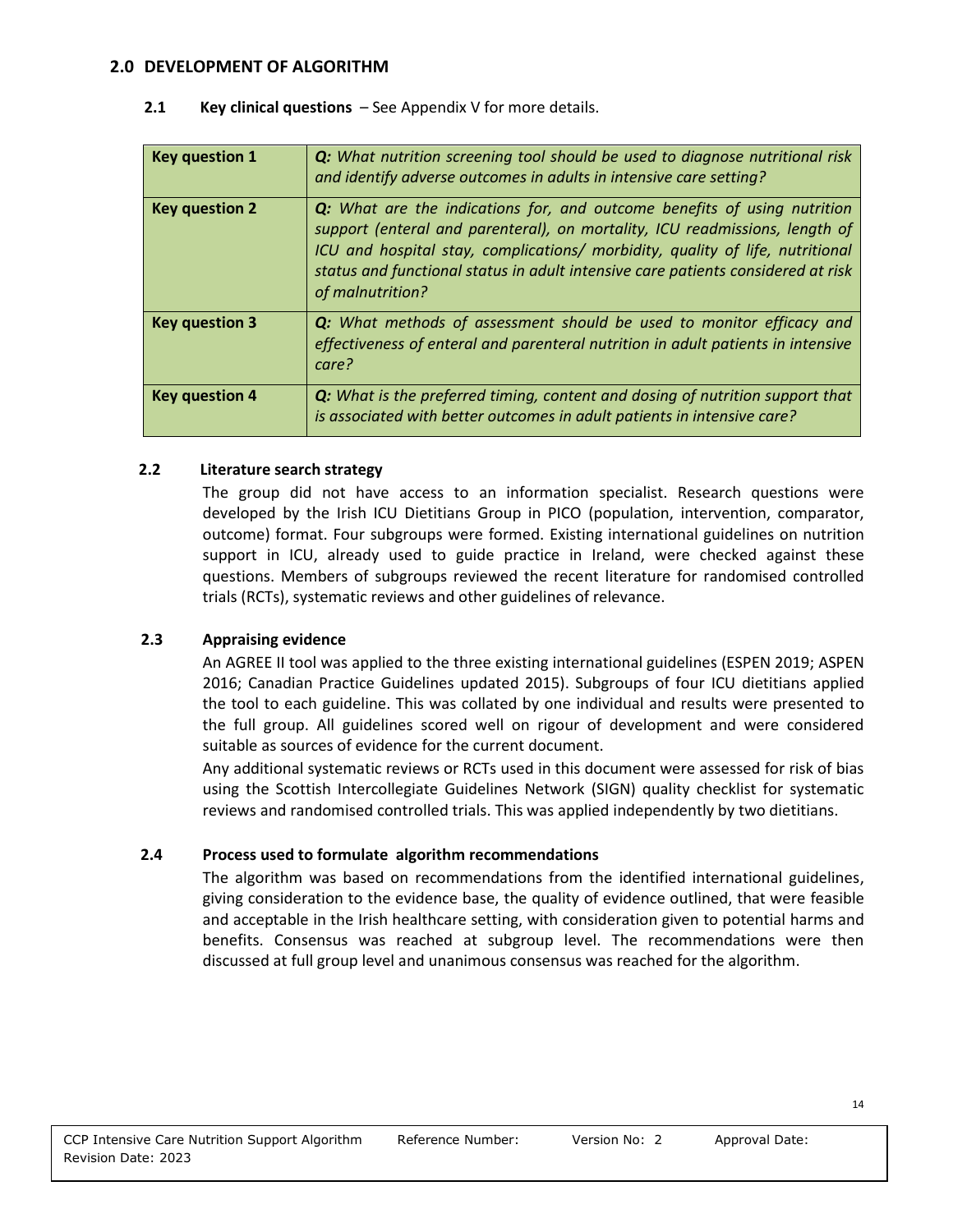## **2.5 Summary of the evidence**

## **2.5.1 Introduction**

Critically ill patients have complex nutritional needs and require intensive nutritional input. As part of the metabolic response to injury, resting energy expenditure may be altered, leading to extensive catabolism, hyperglycaemia, progressive lean body mass loss, changes in serum trace element levels, fluid retention, and reduced synthesis of visceral proteins such as albumin. Contributing to poorer outcome is the previously reported high prevalence of malnutrition in Intensive Care Unit (ICU) patients (Sheean et al., 2010).

Catabolism combined with malnutrition can lead to several unwanted clinical sequelae:

- Impaired wound healing.
- Impaired immune response.
- Impaired coagulation capacity.
- Impaired gut function.
- Muscle wasting.
- Reduced respiratory muscle function.

Evidence suggests that nutrition support can slow catabolism in ICU patients (Singer et al., 2019). Cumulative caloric debt is associated with poorer outcomes (Singer et al., 2019). The use of evidence-based nutrition support guidelines has been associated with better outcomes (Martin et al., 2004; Alberda et al., 2009; Heyland et al., 2010a; McClave et al., 2016; Berger et al., 2018).

The recent ESPEN guidelines (Singer et al., 2019) highlight the importance of recognising different phases of critical illness when considering route, timing and dose of nutrition support. Phases include: early acute phase, late acute phase and rehabilitation or chronic phase (i.e. post-acute phase) – see Figure 1.

## **Figure 1:** Phases of critical illness



The early acute phase is defined by metabolic instability and severe increase in catabolism. The late acute phase is defined by significant muscle wasting and stabilisation of metabolic disturbances. The duration of the early and late acute phase will vary from patient to patient. The post-acute phase, known as the late phase, follows with improvement and rehabilitation or persistent inflammatory /catabolic state and prolonged hospitalisation. Chronically critically ill patients are defined as patients with persistent organ dysfunction requiring ICU care for greater than 21days (McClave et al., 2016).

The overall goal of feeding ICU patients is to provide nutrition support to those who need it, consistent with their medical condition, nutritional status, metabolic capability and available route of administration, while avoiding the adverse effects of underfeeding or overfeeding. Minimising further nutritional deterioration while avoiding complications of nutrition support such as overfeeding, especially in the early acute phase of critical illness, is a vital consideration for every ICU patient (Singer et al, 2019).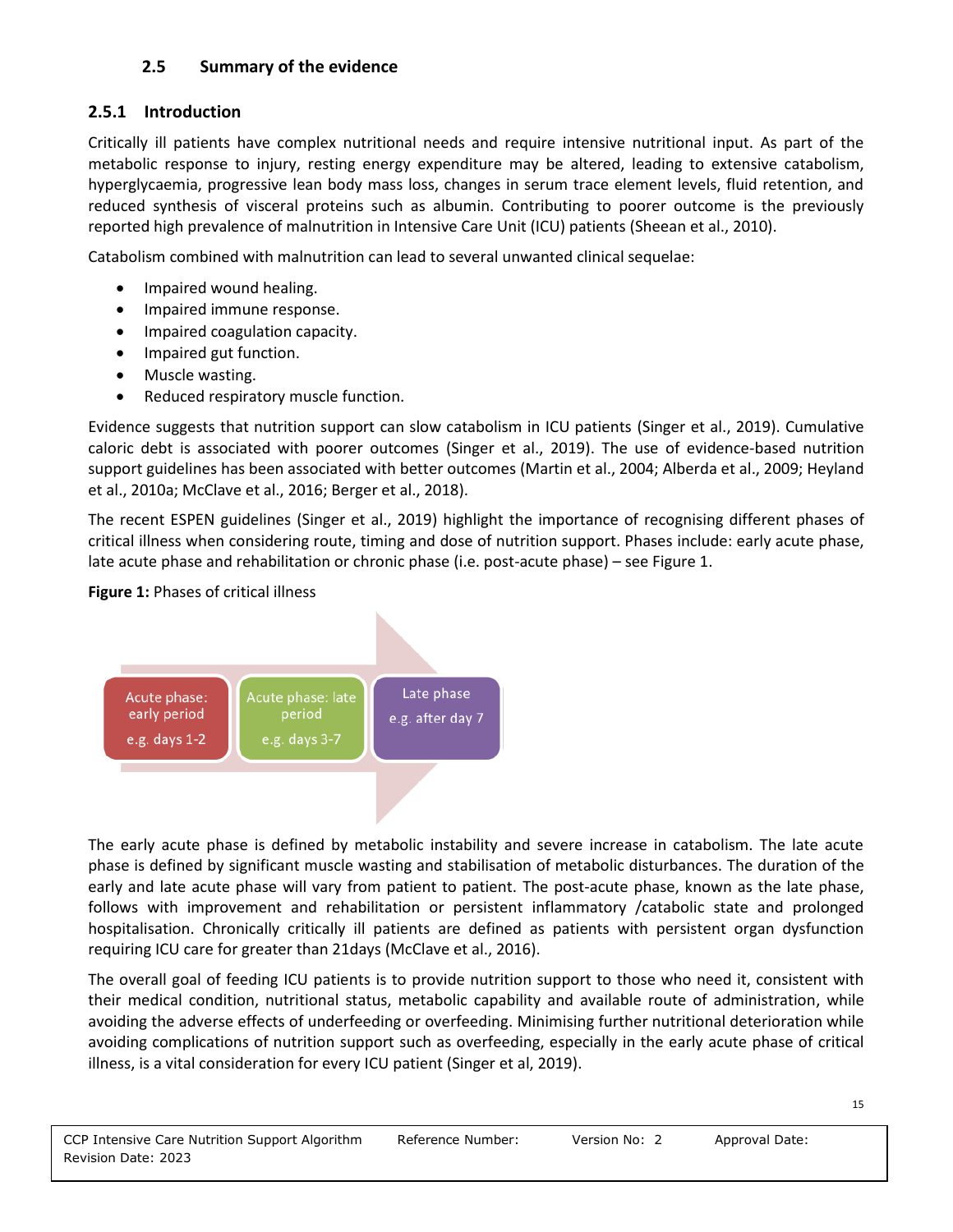#### **2.5.2 Impact of an intensive care dietitian**

The dietitian is considered central to the provision of nutrition support and is best placed to provide nutritional advice to the multi-professional team on the optimal way to manage the nutritional needs of critically ill patients (Alberda et al., 2009). Data from international multicentre prospective observational studies show a direct correlation between the total number of funded dietitians in intensive care and improved patient care (Alberda et al., 2009; Heyland et al., 2010b; Soguel et al., 2012). The presence of a dietitian was associated with top performance (Heyland et al., 2010a), and was considered a primary enabling factor that affected adherence to internationally recognised nutrition guidelines in ICU (Heyland et al., 2010c; Cahill et al., 2010).

Inserting feeding tubes, using indirect calorimetry to determine energy expenditure and supplementary prescribing where appropriate, have been put forward as considerations for extended scope of practice for experienced ICU dietitians (Guidelines for the Provision of Intensive Care Services, 2019). See Section 5 for guidance on roles and responsibilities.

## **2.5.3 Nutrition screening for nutrition risk in intensive care**

All patients should be screened on admission to ICU to assess their nutrition risk and the need for nutrition support. ESPEN (Singer et al., 2019) puts forward a pragmatic approach to determine risk, which includes patients:

- Staying in ICU for more than two days.
- Undergoing mechanical ventilation.
- Underfed for more than five 5 days.
- With a severe chronic disease.

Nutrition screening tools for use in ICU patients should ideally consider an injury severity score (McClave et al., 2016), such as:

- The "nutrition risk in the critically ill" score (NUTRIC score) (Heyland et al, 2011) validated in ICU see Appendix 1.
- Nutritional Risk Score 2002 (NRS-2002) (Kondrup et al, 2003) awaits validation in ICU.

#### **2.5.4 Assessment and requirements in intensive care**

Initial assessment is a diagnostic process to identify and quantify risk/presence of malnutrition and risk of associated complications. Before initiating nutrition support, a nutritional assessment should be carried out. This should consider (White et al., 2012):

- Goals of nutrition support.
- Nutritional requirements.
- Clinical diagnosis, history and co-morbidities.
- Nutrition focused physical examination.
- Body composition and anthropometry.
- Laboratory indices.
- Previous nutritional intake.
- Functional assessment (if applicable).
- Evaluation of nutrient losses and gains.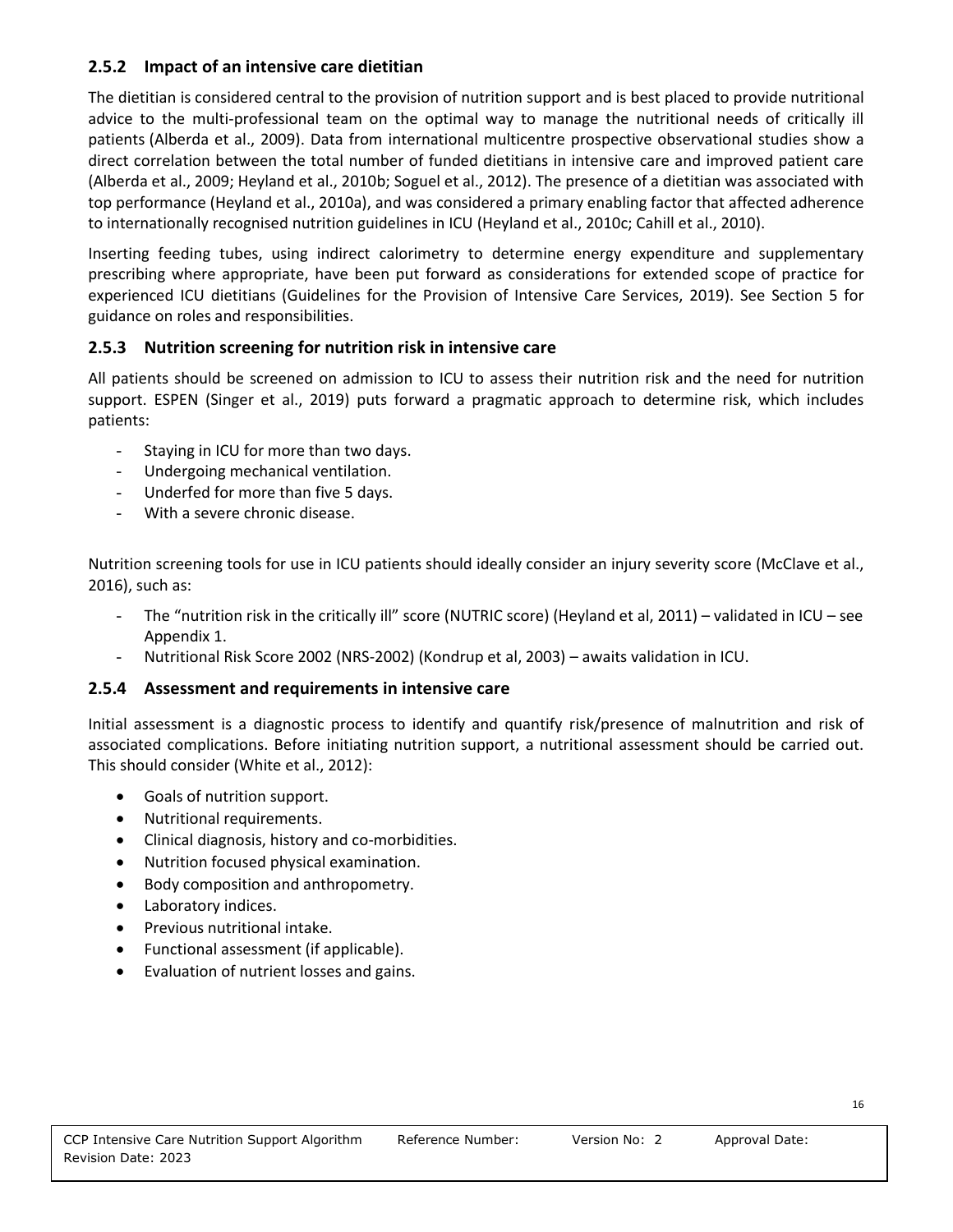In the critical care setting, the traditional protein markers such as albumin, prealbumin, transferrin and retinol binding protein are a reflection of the acute phase response and do not accurately represent nutritional status. Requirements should be assessed individually and provided according to tolerance and phase of critical illness. Overfeeding critically ill patients can have detrimental effects on outcome. Conversely, persistent underfeeding has been associated with increasing complications. Over aggressive feeding during the early acute phase of critical illness may also promote adverse outcome effects.

ESPEN (Singer at al., 2019) recommends slow increase in the dose of nutrition support for the first 48hr or early acute phase of critical illness, with increase to full feeding progressively from day three. See Table 1 for proposed nutritional management according to phase of illness. In contrast to this, ASPEN (Mc Clave et al., 2016) suggests that high nutrition risk patients should reach >80% of calculated goal energy and protein targets within 48-72hours, while monitoring for refeeding syndrome.

A summary of macronutrient requirements (full feeding) are summarised in Table 2. Validated equations used to calculate energy requirements in the critically ill are shown in Table 3. ESPEN (Singer et al., 2019) recommends use of indirect calorimetry over predictive equations. In the absence of indirect calorimetry, using VO<sub>2</sub> (oxygen consumption) from a pulmonary artery catheter, or VCO<sub>2</sub> (carbon dioxide production) from certain ventilator types, are considered superior to using predictive equations (Singer at al., 2019).

**Table 1** Proposed nutrition therapy according to phase of critical illness (to be used as a guide and not to replace clinical judgement)

|                    | Days*<br>in ICU | <b>Kcal Goal</b>     | <b>Protein</b><br>Goal | <b>Considerations</b>                                                                                                                                                                                                                                                                                                                                                                                                                                                                                                                                         |
|--------------------|-----------------|----------------------|------------------------|---------------------------------------------------------------------------------------------------------------------------------------------------------------------------------------------------------------------------------------------------------------------------------------------------------------------------------------------------------------------------------------------------------------------------------------------------------------------------------------------------------------------------------------------------------------|
| <b>Early Acute</b> | $0 - 2$         | $≤15-20$<br>kcal/kg  | $\leq$ 1g/kg           | Energy:<br>Include non-nutritional energy sources.<br>Consider endogenous energy production and patient's<br>capacity to mount this response. Unclear whether a very<br>malnourished patient/starved patient will produce as<br>much endogenous glucose as a well-nourished acutely<br>unwell patient.<br>Consider refeeding syndrome risk.<br>Consider contraindications to feeding/feeding other than<br>trickle feeding.<br><b>Protein:</b><br>Unknown whether patients with high losses, e.g. on CRRT,<br>or with large wounds need more in first 2 days. |
| Late Acute         | $2 - 7$         | $20 - 25$<br>kcal/kg | $1.2 -$<br>1.5g/kg     | Energy:<br>Include non-nutritional kcal sources.<br>Consider refeeding syndrome risk.<br>Consider patients clinical status, more caution in patients<br>who are sicker/not improving/deteriorating compared to<br>less caution in patients who are improving.<br>Protein:<br>Progressive increase to target. Aim for more protein in<br>patients with losses (e.g. CRRT, wounds, steroids, high<br>drain outputs).<br>Consider renal function if not on CRRT.                                                                                                 |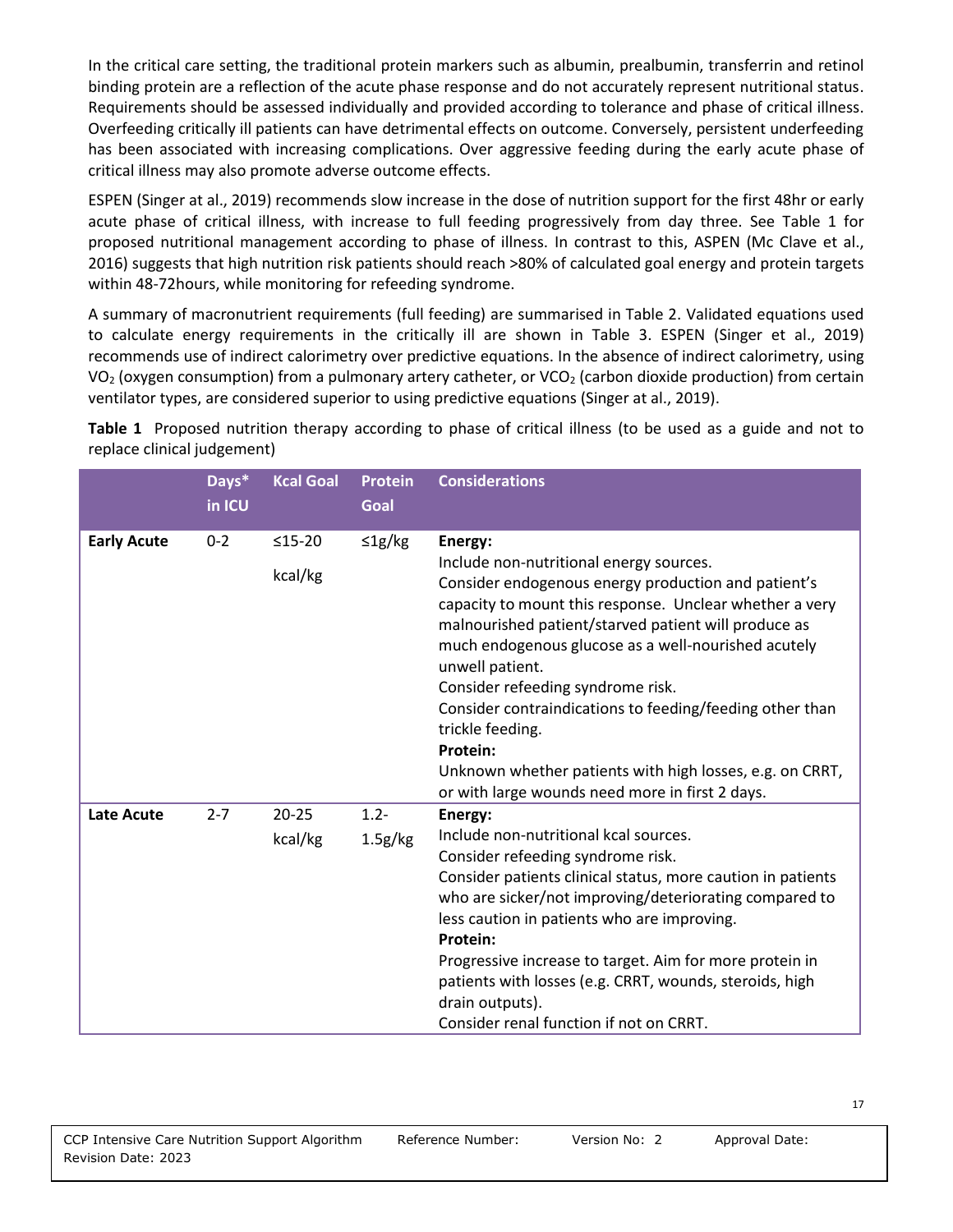| Post-acute<br>chronic phase           | $7+$ | $25 - 30$<br>kcal/kg   | $1.5 -$<br>2g/kg | Energy:<br>Progressive increase to target.<br>Monitor for signs of overfeeding.<br>Protein:<br>Protein targets in ICU patients remain unclear.<br>Aim for more protein in patients with losses (e.g. CRRT,                                                                                                                                                                                                                                |
|---------------------------------------|------|------------------------|------------------|-------------------------------------------------------------------------------------------------------------------------------------------------------------------------------------------------------------------------------------------------------------------------------------------------------------------------------------------------------------------------------------------------------------------------------------------|
|                                       |      |                        |                  | wounds, steroids, high drain outputs).<br>Consider renal function if not on CRRT.                                                                                                                                                                                                                                                                                                                                                         |
| Post-acute<br>rehabilitation<br>phase | $7+$ | $25 - 30 +$<br>kcal/kg | $1.5 -$<br>2g/kg | Energy:<br>Monitor for overfeeding.<br>Consider activity level, amount and type of physiotherapy.<br>Monitor dry weight; functional status e.g. hand<br>dynamometry and physical status (NFPE/SGA) if trained.<br>Protein:<br>Consider renal function if not on CRRT.<br>Consider activity level, amount and type of physiotherapy.<br>Monitor functional status e.g. hand dynamometry and<br>physical status (e.g. NFPE/SGA) if trained. |

*Key: CRRT – continuous renal replacement therapy; NFPE – nutrition focused physical examination; SGA – subjective global assessment.*

*\*Number of days is only a guide, each patient's critical illness journey will differ. Critical illness may have commenced prior to ICU admission, or a few days into ICU admission. Acute phases may recur, e.g. new sepsis in a previously stable patient.*

#### **Table 2** Macronutrient requirements in ICU

| <b>Nutrient</b> | Recommendation                                                                    | <b>Guideline Source</b> |
|-----------------|-----------------------------------------------------------------------------------|-------------------------|
| <b>Energy</b>   | Use 25-30kcal/kg, or predictive equations, or indirect calorimetry                | <b>ASPEN 2016</b>       |
|                 | Hypocaloric feeding in early acute phase:                                         | <b>ESPEN 2019</b>       |
|                 | $\leq$ 20kcal/kg                                                                  |                         |
|                 | ≤70% of requirements                                                              |                         |
|                 | 20-25kcal/kg                                                                      | <b>ESPEN 2019</b>       |
|                 | Carbohydrate provision should not exceed 5mg/kg/minute                            |                         |
|                 | Fat provision should not exceed 1.5g fat/kg and should be adapted to              |                         |
|                 | individual tolerance                                                              |                         |
|                 | Consider hypocaloric feeding in critically ill obese (BMI >30kg/ $m2$ ), e.g. not | <b>ASPEN 2013</b>       |
|                 | greater than 65-70% of target energy requirements, or 11-14kcal/kg actual         | <b>ASPEN 2016</b>       |
|                 | body weight, or 22-25kcal/kg ideal weight if BMI >50kg/m <sup>2</sup>             |                         |
|                 | Use indirect calorimetry in critically ill obese                                  | <b>ESPEN 2019</b>       |
|                 | In absence of indirect calorimetry, consider adjusted body weight or ideal        |                         |
|                 | body weight at BMI of $25\text{kg/m}^2$                                           |                         |
| Protein         | 1.3/kg delivered progressively                                                    | <b>ESPEN 2019</b>       |
|                 | Aim 1.5-2g/kg in trauma                                                           |                         |
|                 | Physical activity may improve the beneficial effects of nutrition support         |                         |
|                 | $1.2 - 2g/kg$                                                                     | <b>ASPEN 2016</b>       |
|                 | In critically ill obese 1.2g/kg or 2-2.5g/kg ideal weight                         | <b>ASPEN 2013</b>       |
|                 | 2.5g/kg ideal weight if BMI >40kg/m <sup>2</sup>                                  | <b>ASPEN 2016</b>       |
|                 | In critically ill obese, use urinary nitrogen loss as a guide or lean body mass   | <b>ESPEN 2019</b>       |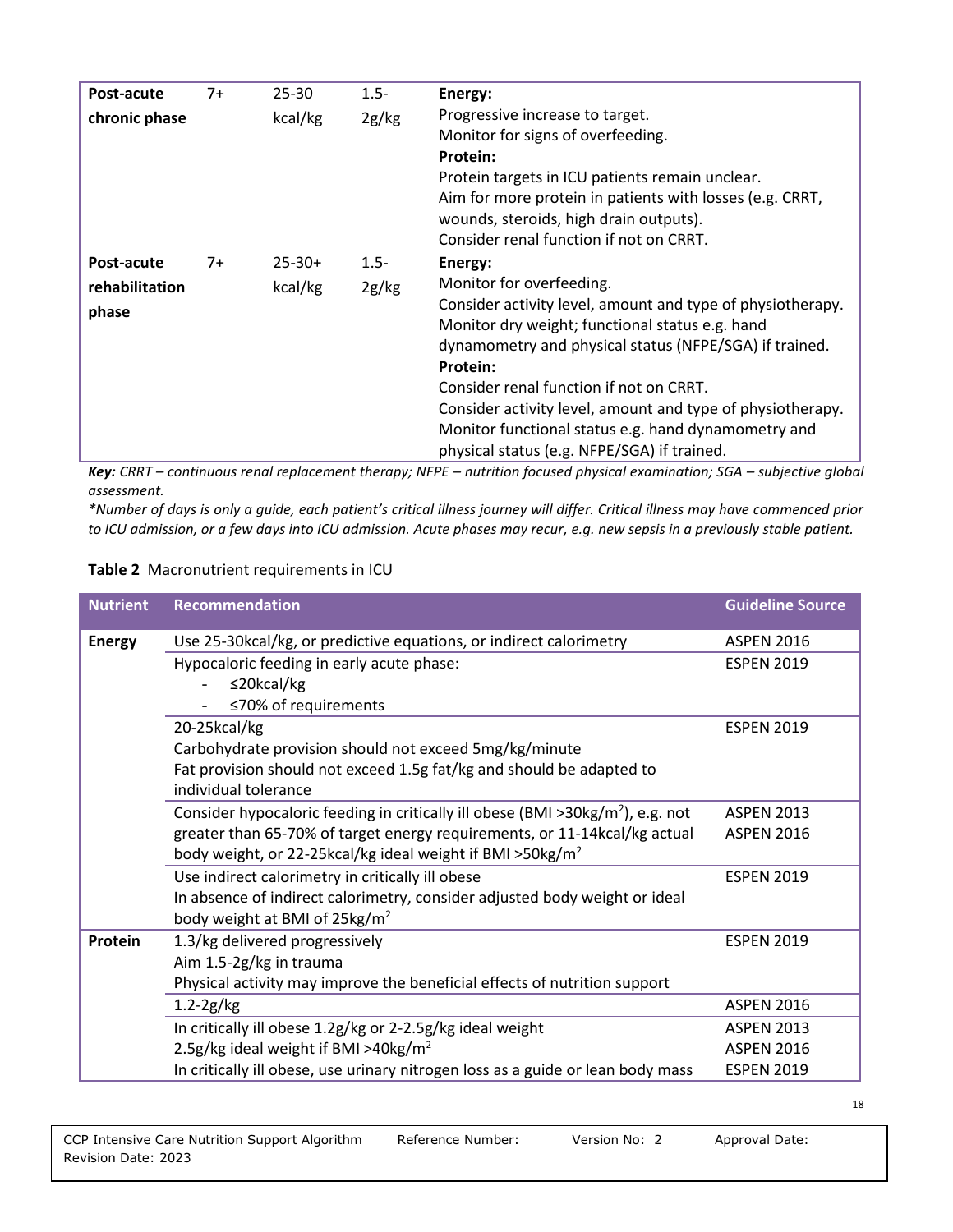|                                              | determination (using CT or other tools), or 1.3g/kg adjusted body weight or<br>ideal body weight at BMI of 25kg/m <sup>2</sup> |                   |
|----------------------------------------------|--------------------------------------------------------------------------------------------------------------------------------|-------------------|
| Caution with excess nitrogen in severely ill |                                                                                                                                | <b>NICE 2006</b>  |
| Protein                                      | $1.2 - 2g/kg**$                                                                                                                | <b>ASPEN 2016</b> |
| in AKI                                       | Upto 2.5g/kg if on CRRT                                                                                                        | <b>ASPEN 2016</b> |
|                                              | Protein should not be restricted                                                                                               | <b>ASPEN 2016</b> |

*Key: ASPEN – American Society for Parenteral and Enteral Nutrition; ESPEN – European Society for Clinical Nutrition and Metabolism; NICE – National Institute for Health and Care Excellence; AKI – acute kidney injury; BMI – body mass index; CT – computerised tomography; CRRT – continuous renal replacement therapy.*

*\*Adjusted body weight: add 20-25% of excess weight (actual-ideal weight) to ideal body weight. The use of adjusted body weight for obese patients is not validated. \*\*In conservative management of AKI, consider initial provision of protein in lower range - titrate up depending on clinical condition and tolerance.* 

**Table 3** Sample validated energy requirement equations used in the ICU (Mifflin, 1990; Ireton Jones, 1992 and 2002; Faisy, 2003; Frankenfield 2004, 2009 and 2011)

| Author and Year                                | Equation                                                      |
|------------------------------------------------|---------------------------------------------------------------|
| Ireton-Jones 1992                              | EEE (s) = $629 - 11(A) + 25(W) - 609(O)$                      |
| for spontaneously breathing patients           |                                                               |
| Ireton-Jones 2002 (revised 1997)               | EEE (v) = 1784 - 11(A) + 5(W) + 244(G) + 239(T) + 804(B)      |
| for ventilated patients                        |                                                               |
| Penn State 2003                                | RMR= Mifflin-St Jeor (0.96) + $T_{max}(167) + V_E(31) - 6212$ |
| using Mifflin St. Jeor                         |                                                               |
| <b>Modified Penn State 2010</b>                | RMR = Mifflin-St Jeor (0.71) + $T_{max}(85) + V_E(64) - 3085$ |
| for ≥60year olds with BMI ≥30kg/m <sup>2</sup> |                                                               |
| Mifflin St. Jeor 1990                          | Men: $10$ (weight) + 6.25(height) - 5(age) + 5                |
| for use with Penn State equation               | Women: 10 (weight) + 6.25(height) $-5$ (age) - 161            |
| Faisy Fagon (2003)                             | Weight (8)+Height (14) +V $_{E}$ (32) +Temperature(94) -4834  |
| for more stable patients                       |                                                               |

*Key: EEE is estimated energy expenditure (kcal/24hr.); v is ventilator dependent; s is spontaneously breathing; A is age (years); W is body weight (kg); G is gender (male=1, female=0); T is diagnosis of trauma (present=1, absent=0); B is diagnosis of burn (present=1, absent=0); O is obesity (>30% above IBW from Metropolitan Life Insurance Tables, present=1, absent=0); RMR= Resting Metabolic Rate; Tmax is maximum body temperature in the previous 24 hours (degrees Celsius); Ve is expired minute volume (litres per minute)at the time of measurement read from the ventilator. Height in cm.*

## **2.5.5 Feeding the malnourished patient**

Refeeding syndrome (RFS) is a life threatening condition encompassing acute micronutrient deficiencies, fluid and electrolyte imbalances, and disturbances of organ function and metabolic regulation that may result from over-rapid or unbalanced nutrition support provision to malnourished patients.

Effects of RFS (Boland et al., 2014; Friedli et al., 2018) include:

- Hypophosphatemia.
- Sodium and water retention.
- Hypokalaemia.
- Hypomagnesaemia.
- Altered glucose metabolism hyperglycaemia.
- Thiamine deficiency.
- Cardiac failure, pulmonary oedema and dysrhythmias.
- Risk of death.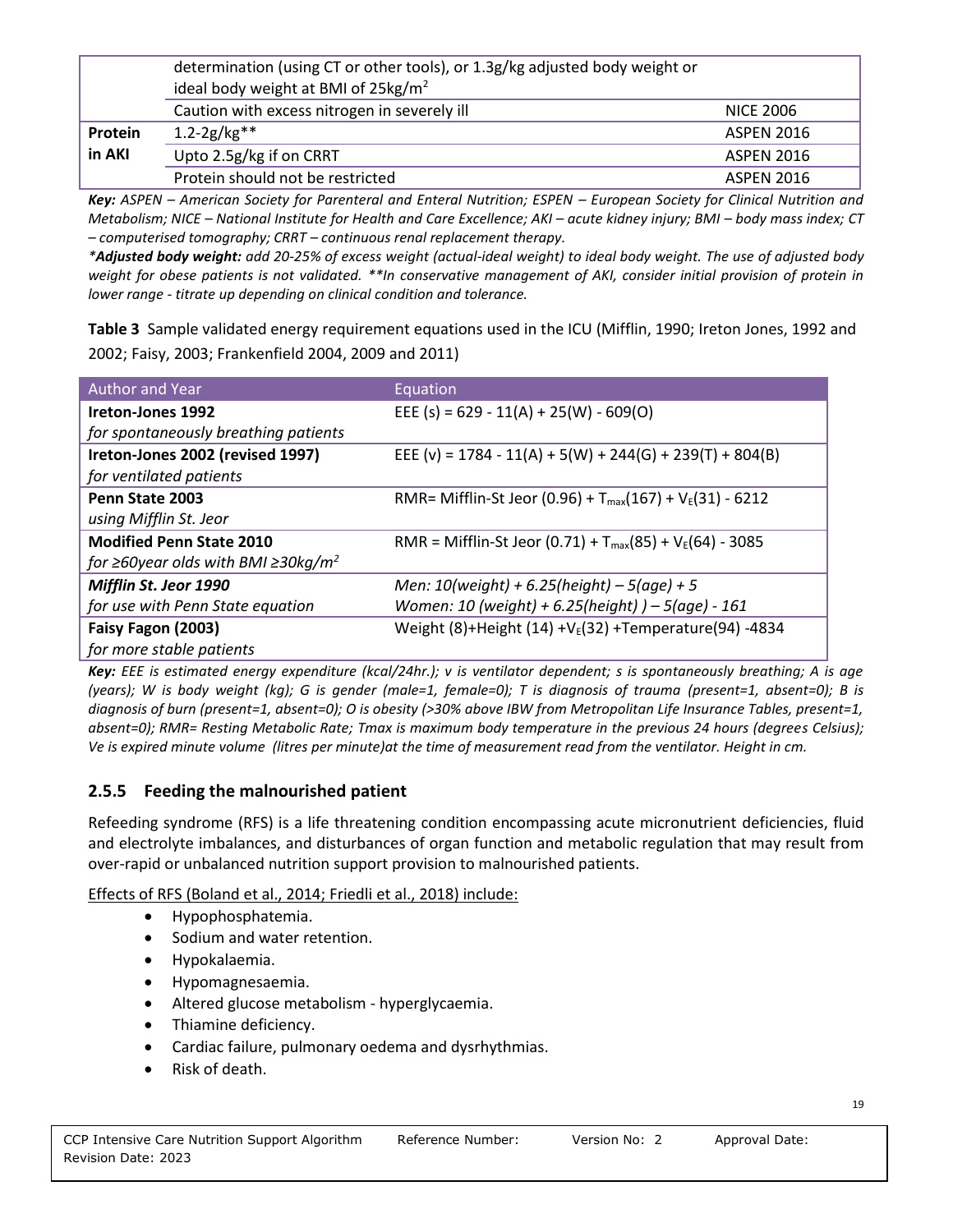#### Diagnostic criteria for RFS:

*Imminent RFS (Friedli et al., 2018):* where a shift in electrolytes (decrease in PO<sub>4</sub> from baseline of >30% or <0.6mmol/l, or any two other electrolyte shifts below normal range), occurs within 72hr after start of nutrition therapy.

*Manifest RFS (Friedli et al., 2018):* where any electrolyte shifts occurs in conjunction with typical clinical symptoms, including tachycardia, tachypnoea and peripheral oedema. Other manifestations of RFS include hyperglycaemia (related to hypophosphatemia), and those related to thiamine deficiency including: congestive cardiac failure, pulmonary oedema, lactic acidosis, GI disturbances, and neurological disturbances.

*Risk criteria specific to ICU (Singer et al., 2019):* ESPEN suggests that refeeding hypophosphatemia is a warning signal for refeeding syndrome in ICU patients. This is defined as a drop in phosphate to below 0.65mmol/l, or a drop of 0.16mmol/l within 72 hours of refeeding. Other reasons for hypophosphatemia should be considered, including continuous renal replacement therapy, and the use of insulin to achieve tight glycaemic control.

*Other suggested diagnostic criteria (da Silva et al., 2020):* ASPEN proposes that RFS diagnostic criteria be stratified as follows: a decrease in any 1, 2, or 3 of serum phosphorus, potassium, and/or magnesium levels by 10%–20% (mild), 20%–30% (moderate), or *>*30% and/or organ dysfunction resulting from a decrease in any of these and/or due to thiamine deficiency (severe), occurring within 5 days of reintroduction of calories.

*RFS Risk Factors:* See Table 4 for RFS risk factors.

*High risk*: defined as 1 major or two minor risk factors; *Low risk:* defined as 1 minor risk factor.

| <b>Table +</b> Thillar HSK assessment (adapted HOIH NICE 2000 and Friedir Ct al., 2010) |                                     |                              |  |
|-----------------------------------------------------------------------------------------|-------------------------------------|------------------------------|--|
| <b>Major risk factors</b>                                                               | <b>Minor risk factors</b>           | Very high risk factors       |  |
| BMI <16 kg/m <sup>2</sup>                                                               | BMI <18.5 kg/m <sup>2</sup>         | BMI <14kg/ $m2$              |  |
| Unintentional weight loss >15%                                                          | Unintentional weight loss >10% in   | Unintentional weight loss    |  |
| in 3–6 months                                                                           | 3–6 months                          | >20% in 3-6 months           |  |
| Little/no nutritional intake for                                                        | Little/no nutritional intake for >5 | Little/no nutritional intake |  |
| $>10$ days                                                                              | days                                | for $>15$ days               |  |
| Low levels of potassium,                                                                | History of alcohol abuse, or drugs  |                              |  |
| phosphate, or magnesium prior<br>including chemotherapy                                 |                                     |                              |  |
| to feeding                                                                              |                                     |                              |  |
| Specific patient populations at high risk                                               |                                     |                              |  |
| Hunger strike, severe dieting                                                           |                                     |                              |  |
| History of bariatric surgery, short bowel syndrome                                      |                                     |                              |  |
|                                                                                         |                                     |                              |  |

**Table 4** Initial risk assessment (adapted from NICE 2006 and Friedli et al., 2018)

- Tumour patients, frail elderly patients with chronic debilitating disease

*Key: BMI – body mass index.*

#### Nutrition support in patients at risk of RFS

Protocolised caloric restriction has been shown to be a suitable therapeutic option for critically ill patients in ICU who develop refeeding issues. A randomized, parallel-group, multicentre, single-blind controlled trial comparing restricted vs standard caloric intake for the management of refeeding syndrome in ICU adult patients (Doig et al., 2015), demonstrated that caloric restriction was associated with improved clinical outcomes. This was further supported by a retrospective study by Olthof et al (2017).

#### Nutrition support in patents at low RFS risk (NICE 2006; Friedli et al., 2018)

Introduce nutrition support at no more than 15-25 kcal/kg/24 hours initially (Friedli et al., 2018). Increase to target if clinical and biochemical monitoring reveals no refeeding issues.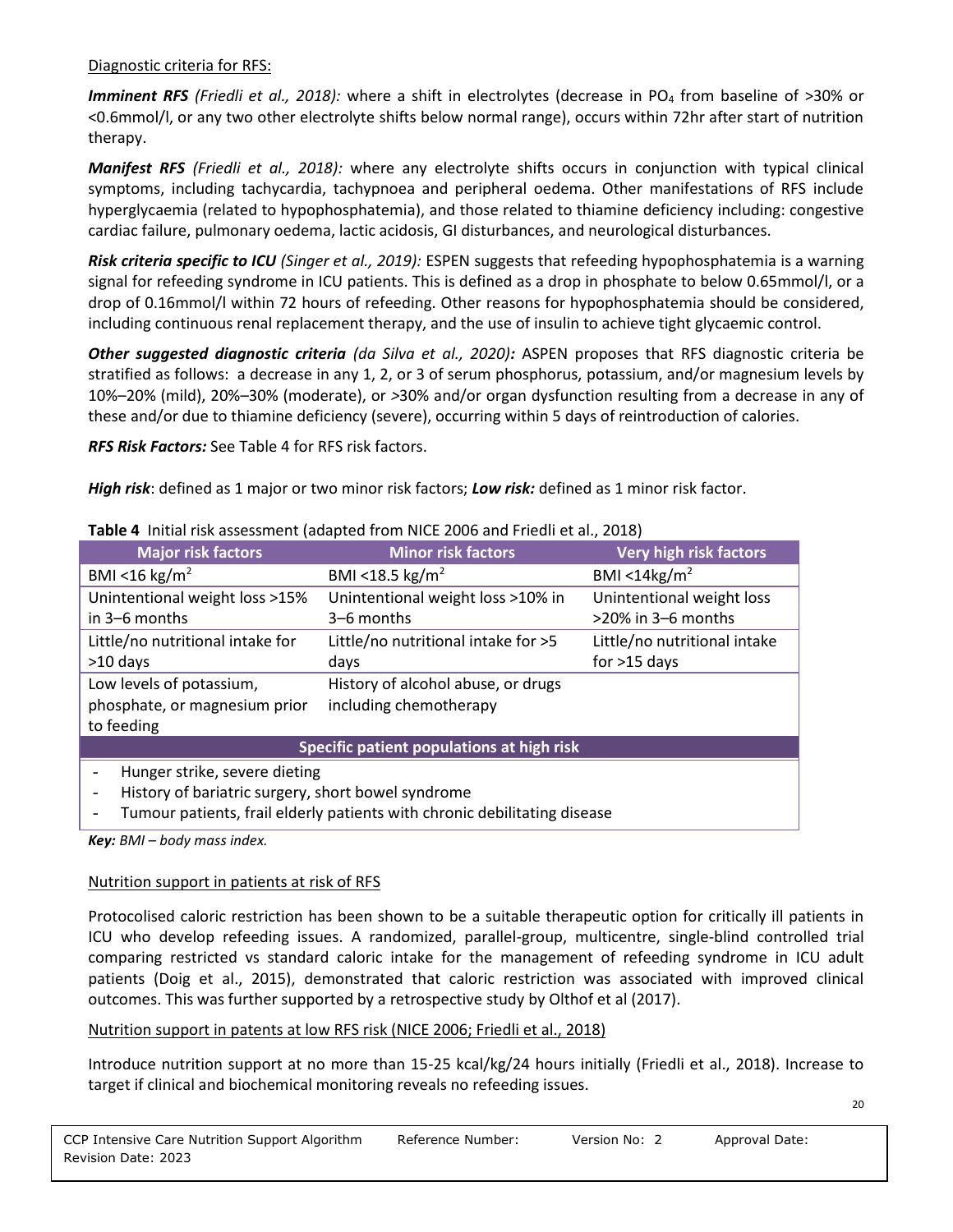- Start nutrition support at approximately 10-15 kcal/kg/day, increase levels slowly to target over first feeding week. Consider 5-10 kcal/kg/day in extreme cases.
- ESPEN (Singer at al., 2018) recommends reduced energy supply for 48 hours with a gradual increase for ICU patients with refeeding hypophosphatemia.
- Restore circulatory volume and monitor fluid balance and overall clinical status closely.
- Provide immediately before and during nutrition support: oral thiamine 200–300 mg daily for the first 5-10days, or full dose daily intravenous vitamin B preparation, Pabrinex® 1and 2, one to two pairs once to three times daily for 3 to 5 days (use the higher more frequent dose for chronic alcohol abusers). Equal volumes of the contents of Pabrinex® ampoules number 1 and 2 should be added to 50 ml to 100 ml physiological saline or 5% glucose and infused over 30-60 minutes.
- Give a balanced multivitamin/trace element supplement once daily for 10days.
- Provide oral, enteral or intravenous supplements of potassium, phosphate and magnesium unless prefeeding plasma levels are high (in accordance with local hospital policies/protocols on electrolyte replacement). Low electrolyte levels must be supplemented as they occur throughout refeeding as per local Hospital PPPG.

## **2.5.6 Feeding the obese critically ill patient**

There is an increasing prevalence of obesity in hospitalised patients. The obese, critically ill patient may be expected to have a greater number of underlying co-morbidities and subsequently more complications than lean counterparts. The effect of obesity on ICU and hospital mortality is both controversial and uncertain (Choban et al., 2013). Specialised equipment should be acquired to manage the unique impact of obesity on delivery of care in the ICU. ASPEN critical care guidelines (McClave et al., 2016) provide guidance on the management of obese critically ill patients, based on expert consensus. ASPEN guidance suggests that:

- 1. Early EN start within 24 to 48 hours of admission to the ICU for obese patients who cannot sustain volitional intake.
- 2. Nutrition assessment of the obese ICU patient focus on biomarkers of metabolic syndrome, an evaluation of comorbidities, and a determination of level of inflammation, in addition to those parameters described for all ICU patients.
- 3. A high protein enteral formulation to be considered in the adult obese ICU patient.
- 4. Additional monitoring to assess worsening of hyperglycaemia, hyperlipidaemia, hypercapnia, fluid overload, and hepatic fat accumulation in the obese.
- 5. The obese ICU patient with a history of bariatric surgery, receive supplemental thiamine prior to initiating dextrose-containing IV fluids or nutrition therapy. In addition, evaluation for and treatment of micronutrient deficiencies such as calcium, thiamine, vitamin B12, fat soluble vitamins (A, D, E, K), and folate, along with the trace elements iron, selenium, zinc, and copper, should be considered.

## **2.5.7 Nutrition support implications for patients with acute kidney injury (AKI) on renal replacement therapy (RRT)**

- Nutritional status is considered a significant contributor to outcome in ICU patients with acute kidney injury (AKI). Concurrent stress, degree and duration of renal impairment and treatment modality effect nutritional status in these patients.
- Oedema-free/dry weight should be used for assessing requirements where possible.
- ASPEN (2016) guidance suggests that standard ICU recommendations for protein and energy provision should be followed for patients with AKI.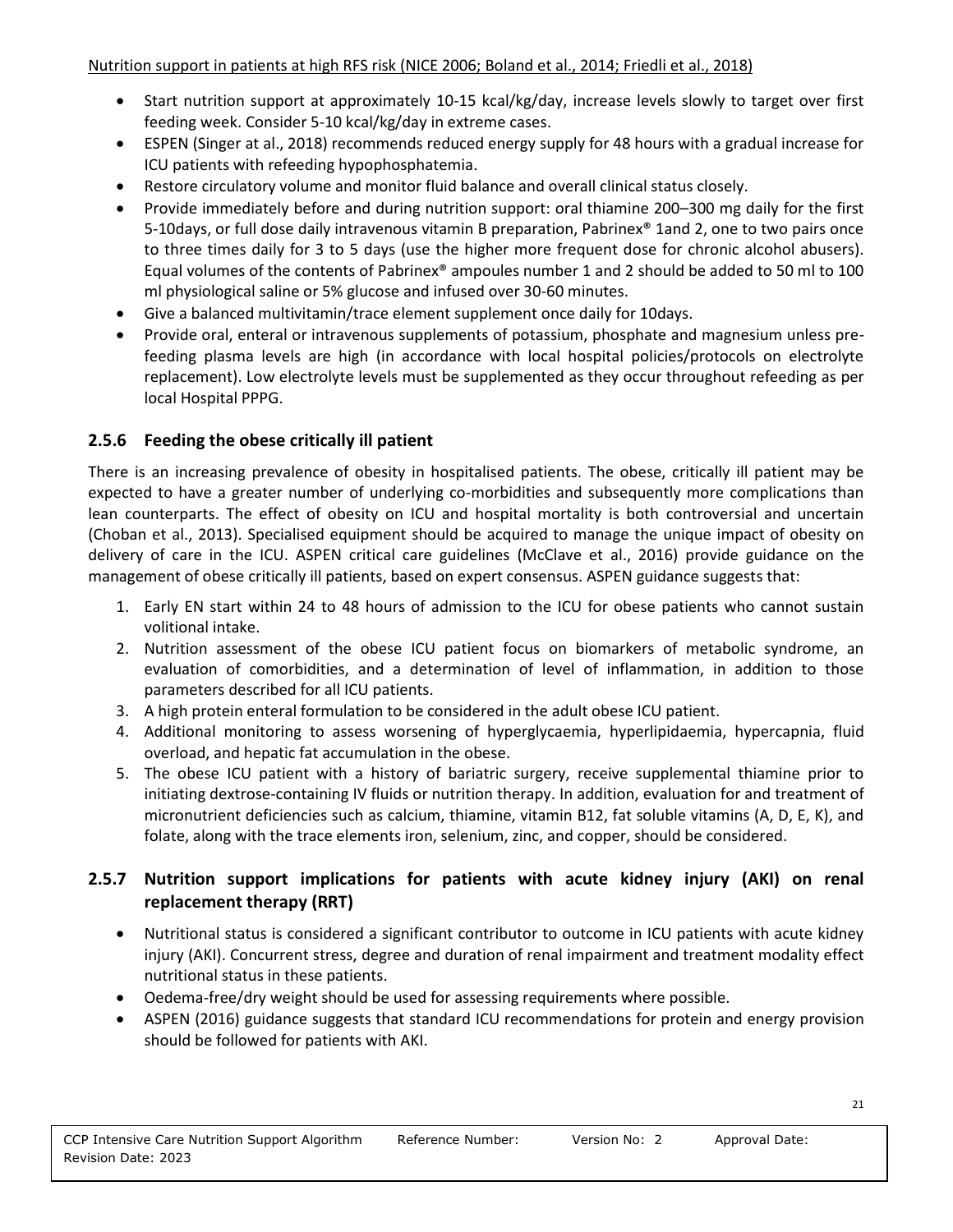- A standard feeding solution should be used in AKI and for patients on continuous renal replacement therapy (CRRT). If significant electrolyte abnormalities develop, a renal feed is indicated (McClave et al., 2016).
- Continuous RRT is commonly used in ICU. Citrate CRRT or heparin CRRT may be used and will impact nutritional status – see Table 5.
- Filter type, CRRT dose, blood flow rate, CRRT mode, anticoagulation agent, and type of replacement and dialysate fluids should be considered when devising a nutrition support regimen (Nystrom and Nei, 2018).

|  | Table 5 Nutritional impact of Continuous Renal Replacement Therapy (CRRT) |  |  |  |
|--|---------------------------------------------------------------------------|--|--|--|
|--|---------------------------------------------------------------------------|--|--|--|

| <b>Nutrient</b>       | Impact                                                                                        |
|-----------------------|-----------------------------------------------------------------------------------------------|
| <b>Energy</b>         | Lower temperature reduces energy expenditure (Maursetter et al., 2011)                        |
|                       | CRRT buffering and anticoagulant agents provide energy:                                       |
|                       | Lactate: 8 kcal per 30 mmol                                                                   |
|                       | Citrate: 0.59 kcal per mmol<br>$\overline{\phantom{a}}$                                       |
| Protein               | Loss of 10-17% of centrally infused amino acid infusion (Wooley, 2005)                        |
| Glucose               | Dialysate with concentration of >1% dextrose results in net glucose absorption (Wiesen et     |
|                       | al., 2011)                                                                                    |
|                       | With glucose poor solutions (Wooley, 2005; Maursetter et al, 2011; Wiesen et al, 2011)        |
|                       | Loss of 40-80 g glucose/day possible                                                          |
|                       | Loss reduced by tight glycaemic control<br>$\overline{\phantom{a}}$                           |
| <b>Electrolytes</b>   | Hypocalcaemia is a major complication of citrate CRRT (Wooley, 2005)                          |
|                       | Hypomagnesaemia is a complication of citrate CRRT (Wooley, 2005)                              |
|                       | Hypokalaemia and hypophosphatemia are common with all forms of CRRT                           |
|                       | Protocol-based orders for potassium, magnesium, and phosphate supplementation while           |
|                       | on CRRT, and separate calcium infusion (if on citrate CRRT) is recommended (Nystrom and       |
|                       | Nei, 2018)                                                                                    |
| <b>Micronutrients</b> | Loss of micronutrients can occur in association with all forms of CRRT and should be          |
|                       | supplemented* (Cano et al., 2006; Cano et al., 2009; Brown et al., 2010; Berger et al., 2018) |

*Key: CRRT, continuous renal replacement therapy.* 

\*Suggested daily additional supplementation if CRRT (INDI, 2015): 1mg folate, 10mg pyridoxine, 25-100mg thiamine, maximum of 200mg vitamin C, 100ug selenium. Consider copper status if on CRRT >2weeks (Berger 2018).

## **2.5.8 Enteral Nutrition (EN)**

Enteral feeding is the preferred route of feeding for ICU patients if PO diet is not possible or insufficient (McClave et al., 2016; Singer et al., 2019; Canadian Clinical Practice Guidelines, 2015). Evidence suggests enteral feeding helps to:

- Maintain gut integrity.
- Prevent gut stasis.
- Maintain gut mass.
- Maintain gut associated lymphoid tissue.
- Prevent stress ulceration.
- Modulate the stress response.
- Reduce mortality and infection rates.

Early enteral nutrition (EEN) (within 24-48 hours of ICU admission) benefits ICU patients (McClave et al., 2016; Singer et al., 2019; Canadian Clinical Practice Guidelines, 2015). See Table 6 for general principles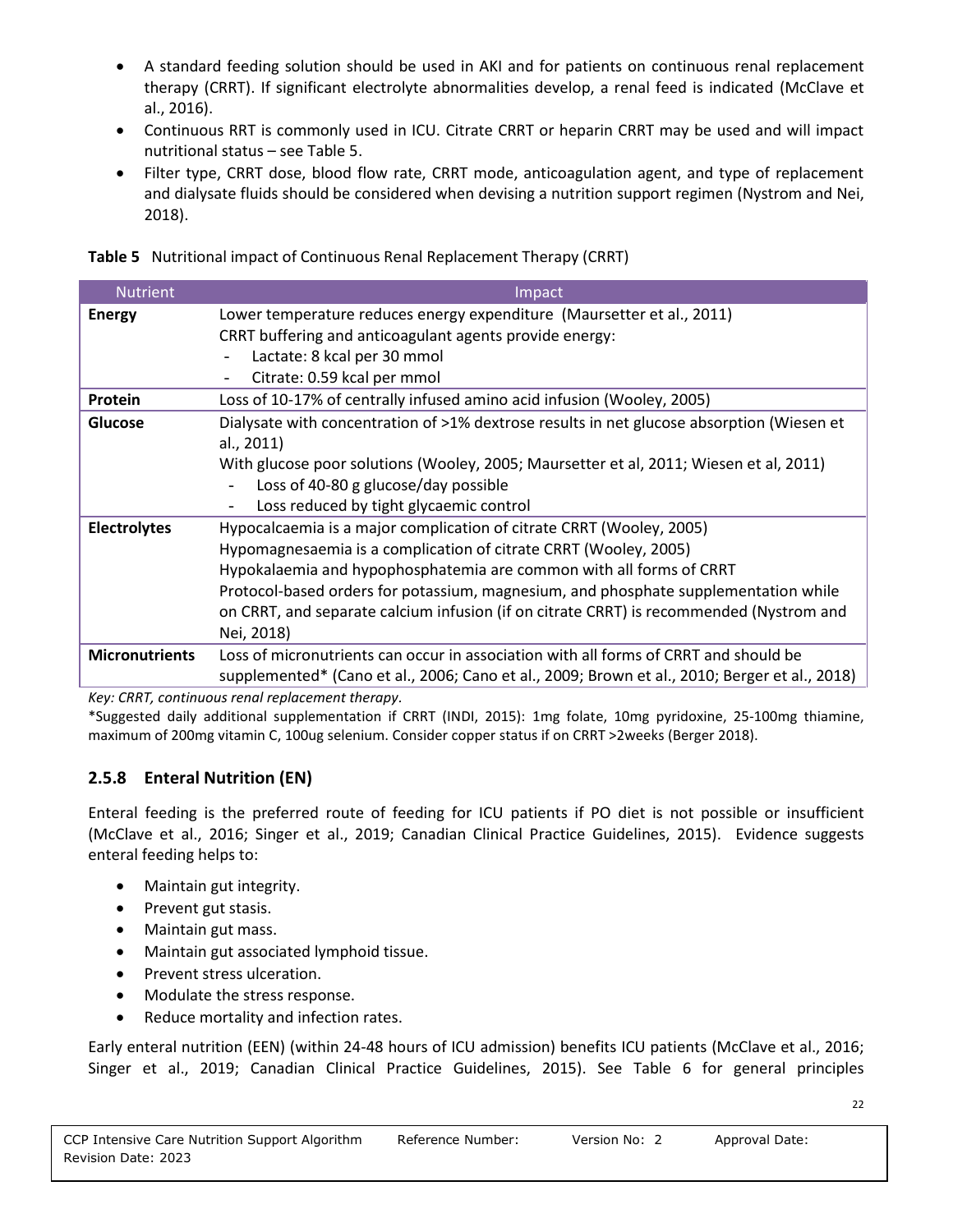recommended for EEN in critically ill patients. See Table 7 for a list of distinct circumstances where EN may need to be delayed, commenced at low rate only and where it should be attempted prior to use of PN.

**Table 6** General principles for early enteral nutrition (EEN) adapted from ESICM clinical practice guidelines (Blaser et al., 2017) and ESPEN monitoring guidelines (Berger at al., 2018)

| General principles and precautions for using EEN in critically ill patients at risk of intolerance |                                                                                                                                                                                                                                                                                                                                                                                                                                                                                                                                                                                                                                                                              |  |
|----------------------------------------------------------------------------------------------------|------------------------------------------------------------------------------------------------------------------------------------------------------------------------------------------------------------------------------------------------------------------------------------------------------------------------------------------------------------------------------------------------------------------------------------------------------------------------------------------------------------------------------------------------------------------------------------------------------------------------------------------------------------------------------|--|
| <b>Starting and</b><br>continuing EEN                                                              | See Table 7.                                                                                                                                                                                                                                                                                                                                                                                                                                                                                                                                                                                                                                                                 |  |
| <b>Energy target</b><br>during EEN                                                                 | Do not aim to cover full energy target with EEN. The optimal energy and protein target<br>in the early phase of acute critical illness is not known. EEN that exceeds actual energy<br>expenditure appears harmful and should be avoided, whereas hypocaloric EEN may be<br>safe.                                                                                                                                                                                                                                                                                                                                                                                            |  |
| <b>Monitoring and</b><br>protocolised<br>management of<br><b>GI dysfunction</b><br>during EEN      | In case of gastric retention without other new abdominal symptoms use prokinetics<br>and/or postpyloric feeding in a protocolised way.<br>Measurement of intra-abdominal pressure (IAP) provides an additional numeric value<br>to detect incipient abdominal hypertension during EN. It is used in patients with severe<br>abdominal pathology, hypoperfusion or fluid overload. Increasing values should not<br>lead to automatic discontinuation of EN unless it is evolving into a clear abdominal<br>compartment syndrome, rather a signal to be cautious with increasing EN rate. Values<br>of 20mgHg should be considered as a limitation to EN starting/progressing. |  |
| <b>Individualised</b><br>approach                                                                  | For patients with diminished consciousness and inadequate swallowing, precautions to<br>prevent aspiration of gastric contents may be useful, including considering postpyloric<br>feeding.<br>Premorbid health and course of the acute illness may differ between patients with<br>similar diagnoses; therefore an individual approach should always be applied.                                                                                                                                                                                                                                                                                                            |  |

**Table 7** Guidance on delaying, commencing low dose or commencing early progressive enteral nutrition (EN) adapted from ESICM guidelines (Blaser et al., 2017) and ESPEN guidelines (Singer at al., 2019)

| <b>Contraindications to</b><br><b>EN/consider delaying EN</b>                                                                                                                                                                                                                                                   | <b>Consider giving only low dose</b><br><b>EN initially</b>                               | EN should be attempted prior to PN in:                                                          |
|-----------------------------------------------------------------------------------------------------------------------------------------------------------------------------------------------------------------------------------------------------------------------------------------------------------------|-------------------------------------------------------------------------------------------|-------------------------------------------------------------------------------------------------|
| Uncontrolled shock/tissue<br>perfusion goals not met/high<br>and rising vasopressor<br>requirement (high vasopressors<br>not clearly defined in literature<br>but generally >0.5mcg/kg/min<br>or >30mcg/min (Arabi and<br>McClave, 2018); persistent<br>lactic acidosis may help identify<br>uncontrolled shock | When shock is controlled with<br>fluids and stable or decreasing<br>doses of vasopressors | Sepsis (after haemodynamic<br>stabilisation)                                                    |
| Uncontrolled life-threatening<br>hypoxaemia, hypercapnia and<br>acidosis                                                                                                                                                                                                                                        | Patients receiving therapeutic<br>hypothermia, increase dose<br>after re-warming          | Stable hypoxaemia and compensated or<br>chronic/subacute/permissive<br>hypercapnia and acidosis |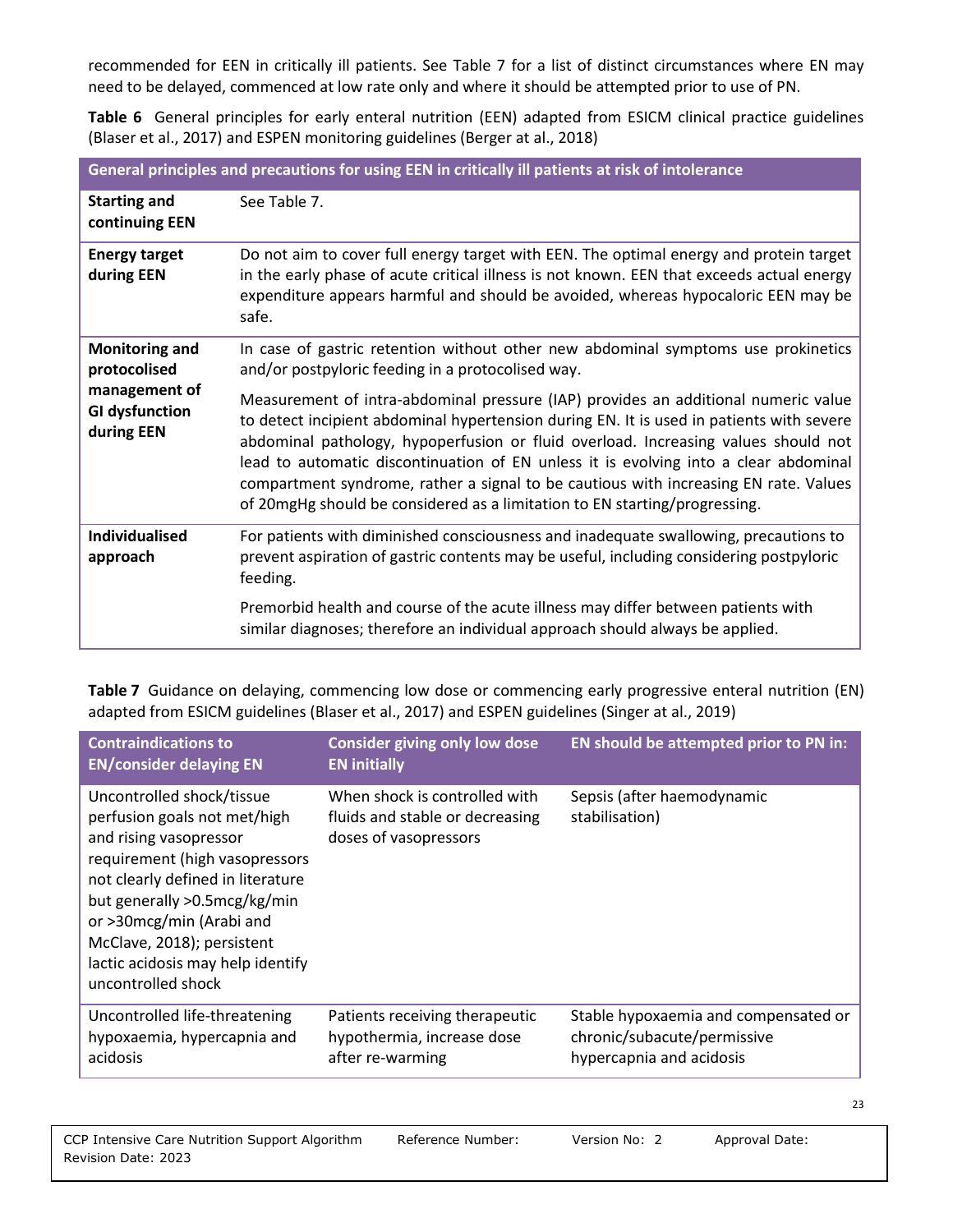| Active GI bleeding (but start EN<br>during first 24-48h after<br>bleeding has stopped/no signs<br>of re-bleeding)                                                                                                       | Acute liver failure where acute,<br>immediately life-threatening<br>metabolic derangements are<br>controlled with or without liver<br>support strategies, independent<br>of grade of encephalopathy<br>(arterial ammonia levels should<br>be monitored) | GI bleeding during the first 24-48h after<br>the bleeding has stopped and no signs<br>of re-bleeding are observed. Prolonged<br>postponement may be harmful because<br>of increased risk of stress ulceration.<br>There is no evidence that fine bore<br>nasogastric tubes cause variceal<br>bleeding. |
|-------------------------------------------------------------------------------------------------------------------------------------------------------------------------------------------------------------------------|---------------------------------------------------------------------------------------------------------------------------------------------------------------------------------------------------------------------------------------------------------|--------------------------------------------------------------------------------------------------------------------------------------------------------------------------------------------------------------------------------------------------------------------------------------------------------|
| Overt bowel ischaemia<br>(patients with endoscopic<br>evidence of mild to moderate<br>large bowel ischaemia, without<br>signs of transmural ischaemia<br>or bowel distension, might<br>profit from low dose EN)         | Patients with endoscopic<br>evidence of mild to moderate<br>large bowel ischaemia, without<br>signs of transmural ischaemia or<br>bowel distension, might profit<br>from low dose EN                                                                    | Absent bowel sounds (unless bowel<br>ischaemia or obstruction suspected)                                                                                                                                                                                                                               |
| Abdominal compartment<br>syndrome                                                                                                                                                                                       |                                                                                                                                                                                                                                                         | Intra-abdominal hypertension without<br>abdominal compartment syndrome but<br>consider temporary reduction or<br>discontinuation of EN if intra-abdominal<br>pressure values further increase on EN                                                                                                    |
| Bowel obstruction/suspected<br>bowel obstruction                                                                                                                                                                        |                                                                                                                                                                                                                                                         | Traumatic brain injury                                                                                                                                                                                                                                                                                 |
| High output fistula if not able to<br>feed distal to fistula (EN<br>intolerance, increasing fistula<br>output causing skin breakdown<br>or fluid/electrolyte imbalance<br>are reasons to decrease or<br>discontinue EN) |                                                                                                                                                                                                                                                         | Stroke (haemorrhagic or ischaemic)                                                                                                                                                                                                                                                                     |
| GRV>500ml/6h (consider post-<br>pyloric feeding unless bowel<br>ischaemia or obstruction is<br>suspected)                                                                                                               |                                                                                                                                                                                                                                                         | Spinal cord injury                                                                                                                                                                                                                                                                                     |
|                                                                                                                                                                                                                         |                                                                                                                                                                                                                                                         | <b>ECMO</b>                                                                                                                                                                                                                                                                                            |
|                                                                                                                                                                                                                         |                                                                                                                                                                                                                                                         | Prone position therapy (consider early<br>use of prokinetics followed by post-<br>pyloric feeding in case of persisting<br>gastric retention)                                                                                                                                                          |
|                                                                                                                                                                                                                         |                                                                                                                                                                                                                                                         | Neuromuscular blocking agents such as<br>atracurium, rocuronium                                                                                                                                                                                                                                        |
|                                                                                                                                                                                                                         |                                                                                                                                                                                                                                                         | GI surgery including anastomosis or re-<br>anastomosis, unless bowel discontinuity                                                                                                                                                                                                                     |
|                                                                                                                                                                                                                         |                                                                                                                                                                                                                                                         | Abdominal aortic surgery unless bowel<br>ischaemia is suspected<br>24                                                                                                                                                                                                                                  |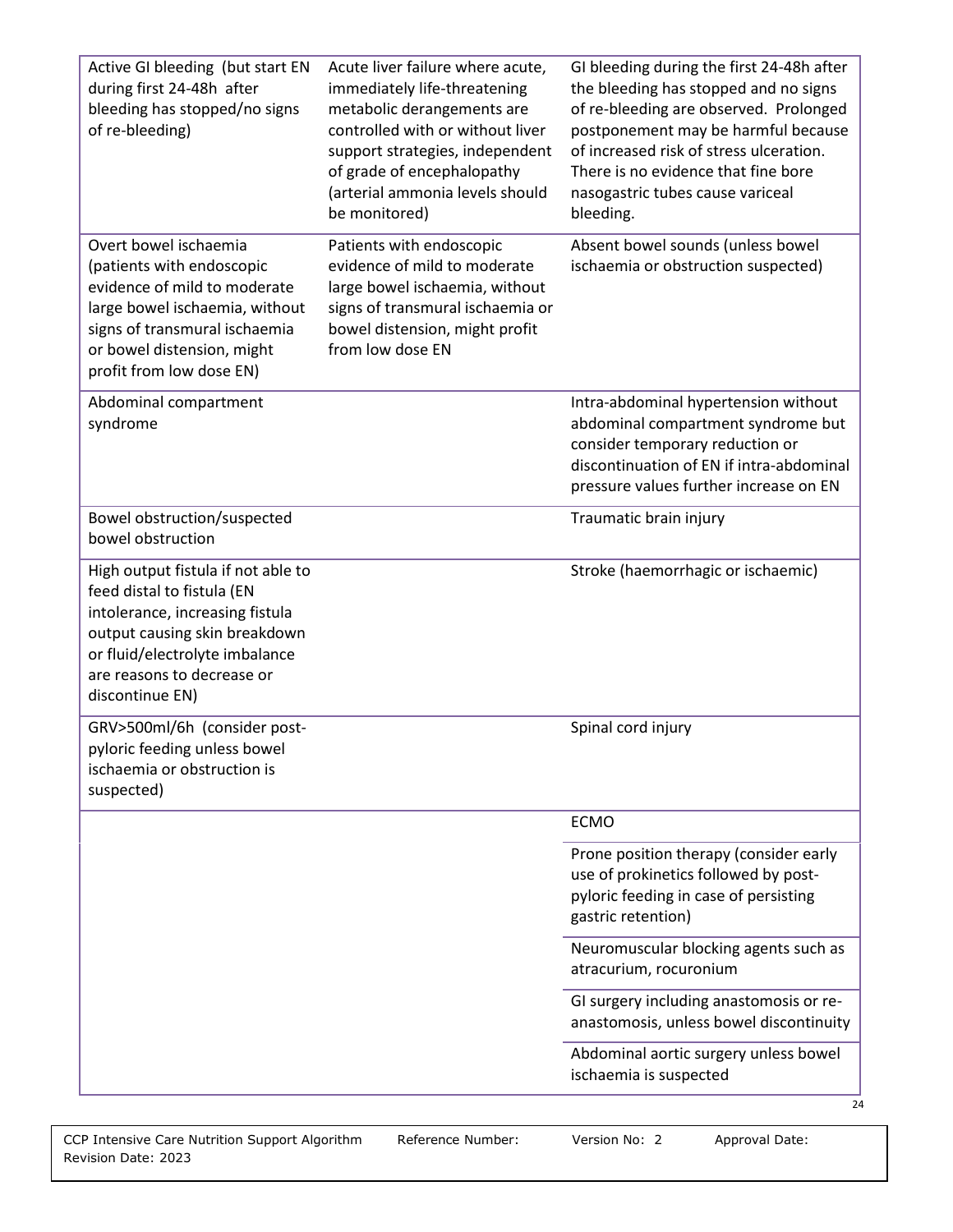| Severe acute pancreatitis                                                                                        |
|------------------------------------------------------------------------------------------------------------------|
| Abdominal trauma where bowel<br>continuity is confirmed/restored                                                 |
| Open abdomen                                                                                                     |
| Diarrhoea (analyse cause and treat<br>appropriately)                                                             |
| In jejunostomy feeding use continuous<br>feeding rather than bolus feeding, and<br>slow build-up of feeding rate |

*Key: EN – enteral nutrition; h – hour(s); ECMO - extracorporeal membrane oxygenation.*

#### **Enteral access choice**

- Use gastric access as standard (McClave et al., 2016; Singer et al 2019).
- If gastric feeding intolerance is not solved by prokinetics, use postpyloric feeding (McClave et al., 2016; Singer et al 2019).
- In those at high risk of aspiration consider postpyloric feeding, mainly jejunal feeding (Canadian Clinical Practice Guidelines, 2015; Singer et al., 2019).
- Consider percutaneous feeding with prolonged feeding (Berger et al., 2018).

#### **Confirming nasogastric tube position**

- Radiographic confirmation of correct positioning of any blindly-placed tube (small or large bore) should be obtained prior to its initial use for administration of feed or medications (Boullata et al., 2017; Ukleja et al., 2018).
- Bedside pH checks can also be used to check position using pH strips (Duggan et al., 2008). Gastric acid suppression therapy may affect pH readings. The National Patient Safety Agency (NPSA) recommends that a pH of <5.5 confirms gastric position (NPSA, 2005). The NPSA recommend radiological confirmation of nasogastric tubes if pH is >5.5. Refer to local policy.
- The exit site of a feeding tube should be marked at the time of initial placement. Observe for a change in the external tube length during feeding (Boullata et al., 2017).
- In adult patients the auscultatory method should not be relied upon to differentiate between gastric and respiratory placement of feeding tubes (Boullata et al., 2017).

## **Enteral feeds**

- Enteral feeds are better metabolically handled, and cost less than parenteral nutrition.
- Standard feeds, rather than disease-specific feeds, are appropriate for most ICU patients (McClave et al., 2016; Canadian Clinical Practice Guidelines, 2015).
- An energy dense enteral feeding regimen improved energy delivery, but did not improve or worsen outcomes in the TARGET trial (TARGET Investigators, for the ANZICS Clinical Trials Group, 2018).
- Arginine supplemented feeds are not recommended in severely septic patients due to possible adverse effects on outcome (Rhodes et al., 2017). Immune modulating feeds are not recommended (Van Zanten et al., 2014; McClave et al., 2016).
- Standard feed formulations, rather than low electrolyte or renal-specific feeds are appropriate for the majority of patients with AKI on CRRT (Cano et al., 2006; McClave et al., 2016). Consider renal feeds if uncontrolled electrolyte derangements (Cano et al., 2006; McClave et al., 2016).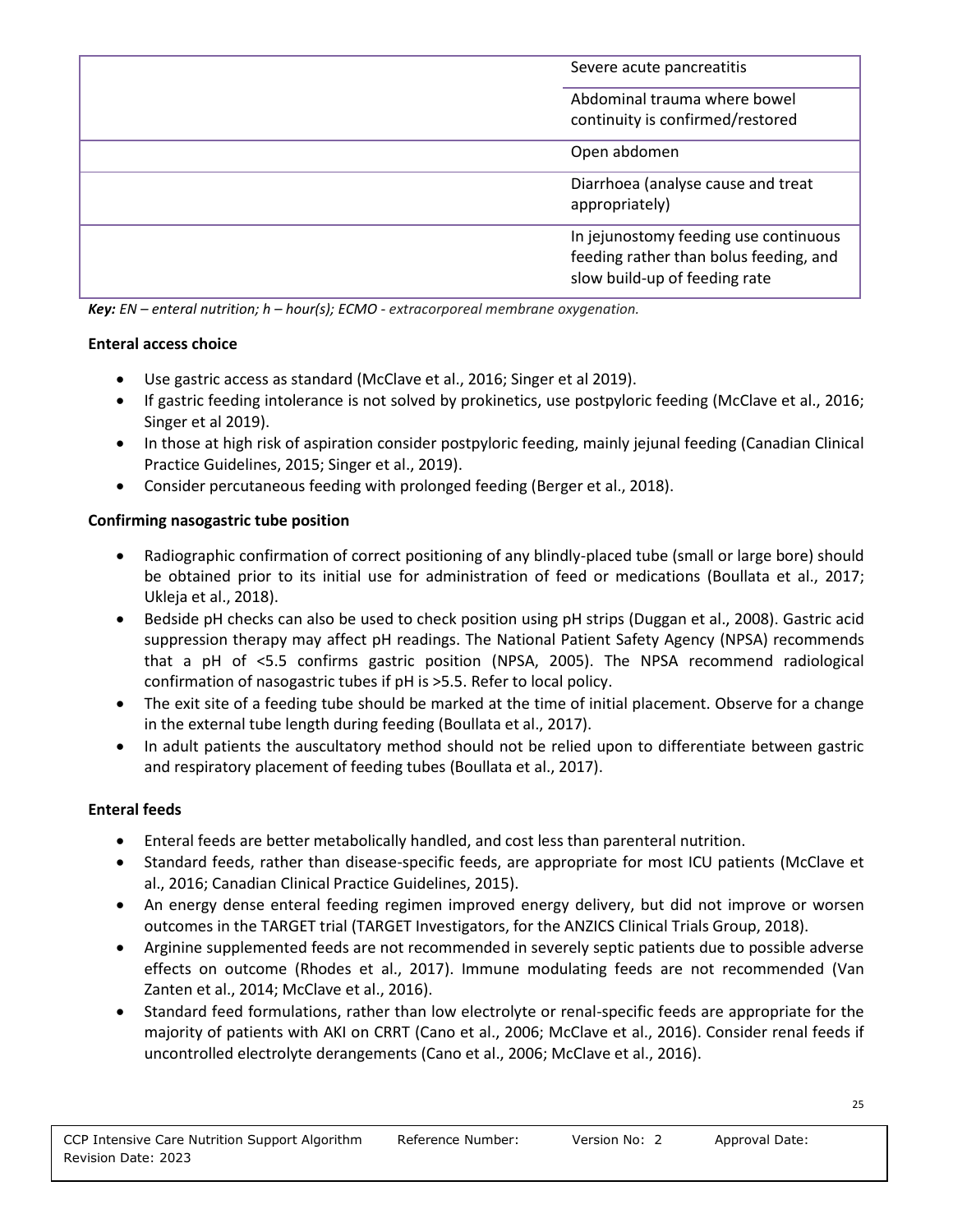- The routine addition of enteral glutamine is not recommended routinely in critically ill patients. Consider in burns and trauma patients (Singer et al., 2019).
- There is insufficient data to recommend the use of hydoxyl methyl butyrate (HMB), IV branch chain amino acids (BCAAs), ornithine ketoglutarate (Canadian Clinical Practice Guidelines, 2015).
- Omega-3 enriched EN within nutritional doses (500mg/day) can be given. Enteral omega-3 should not be given by bolus. High dose omega-3 enriched EN should not be given routinely (Singer et al., 2019).

#### **Feed administration guidelines**

- Closed enteral feeding systems should be used where possible (Ukleja et al., 2018).
- Use continuous rather than bolus EN (Singer et al. 2019).
- ENFit compliant administration sets and syringes for closed system enteral nutrition formulas should be changed per manufacturer guidelines. Giving sets for open systems should be changed at least every 24 hours. Consider safety benefits of using ENFit compliant enteral feeding tubes.
- Use sterile water for flushing tubes or for enteral water infusion. Flush feeding tubes regularly (Boullata et al., 2017).
- Sterile liquid formulas should be used in preference to powdered reconstituted feeds (Boullata et al., 2017).
- Closed system enteral nutrition formulas can hang for 24 hours (Boullata et al., 2017).
- Sterile decanted formulas should have a maximum 8 hour hang-time (Boullata et al., 2017).
- Reconstituted powdered feeds should have a maximum 4 hour hang-time (Boullata et al., 2017).
- Store unopened liquid enteral feeds as per manufacturer's guidelines and use before expiry date.
- Enteral nutrition prescriptions should include: patient identifiers, the feed formula, the enteral access device/site, and the administration method and rate (Ukleja et al., 2018).
- A head-of-bed elevation of 30 to 45° is recommended during feeding, unless contra-indicated (Ukleja et al., 2018).

## **Strategies to improve enteral feeding tolerance**

#### Gastric residual volumes (GRV) monitoring:

Traditionally in the ICU setting, a measurement of EN tolerance using GRV monitoring is carried out at regular intervals and feed rate is reduced or suspended if levels are above an agreed cut-off. Abandoning this practice as routine care has been suggested in the ASPEN guidelines (2016). GRV measurement correlates poorly with gastric emptying, as well as incidence of regurgitation and aspiration (Reignier et al., 2013), and has been shown to contribute to reduced EN delivery (Montejo et al., 2010). However, evidence for omission of GRV measurement is largely based on one trial where difficult to feed patients, i.e. multi-organ failure, surgical patients were under-represented. For this reason, the Canadian Clinical Practice Guidelines (2015) and ESPEN (2019) still recommend a GRV cut off level between 250-500ml and that measurement is done at 4-8 hourly intervals – see Table 8. When EN is established continued GRV monitoring may not be necessary.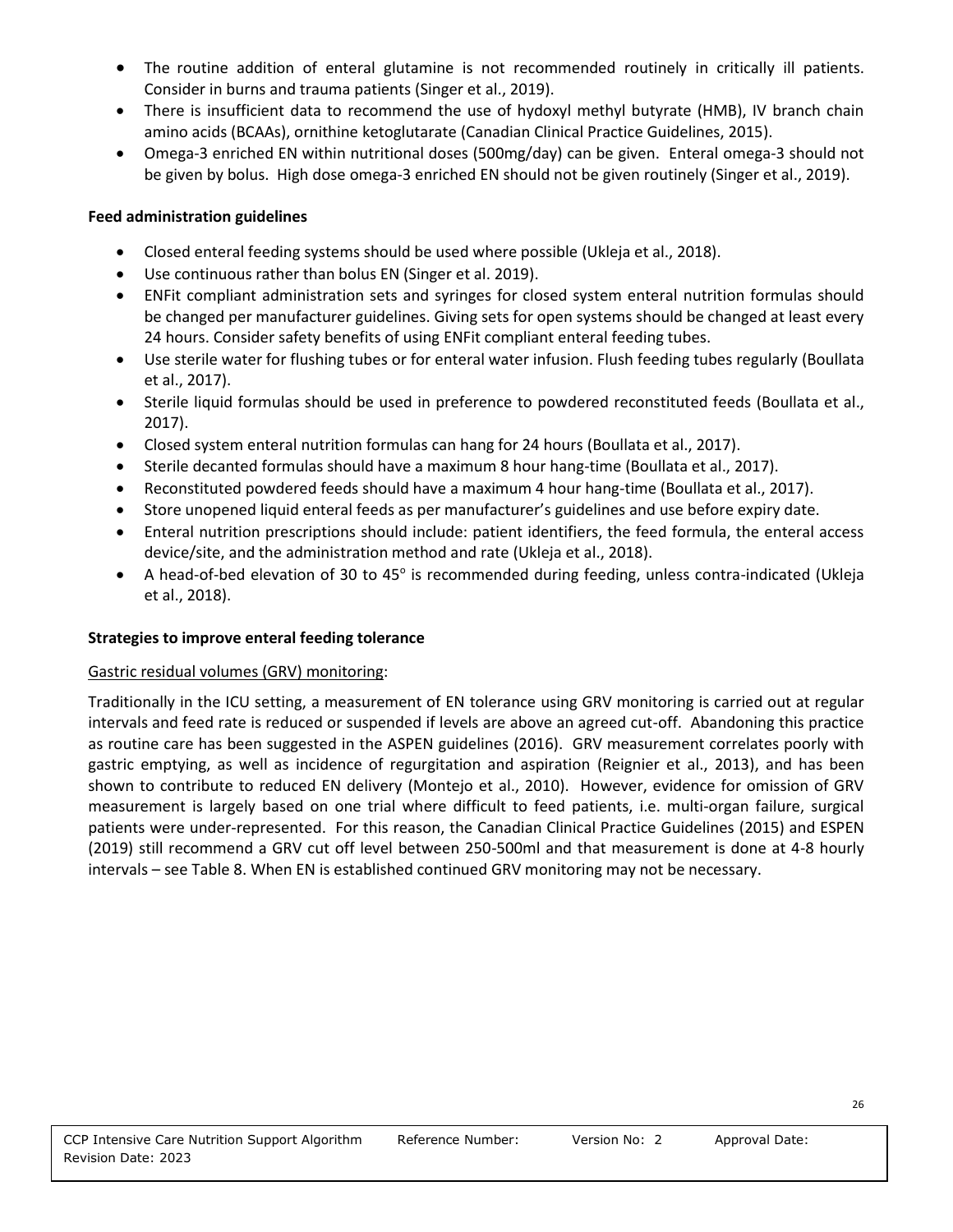**Table 8** Cut-off values for gastric residual volumes (GRV)

| GRV cut-off recommendation for enteral feeding in ICU           | <b>Source of recommendation</b>                |
|-----------------------------------------------------------------|------------------------------------------------|
| GRV measurement not recommended for routine care.               | American Society for Parenteral and            |
| If measuring GRV - do not withhold feed unless > 500ml or there | <b>Enteral Nutrition (ASPEN) Guidelines</b>    |
| are other signs of intolerance.                                 | 2016                                           |
| 250ml - 500ml                                                   | Canadian Clinical Practice (CPG)               |
|                                                                 | Guidelines 2015                                |
| GRV measurement may help identify intolerance to EN during      | <b>European Society for Clinical Nutrition</b> |
| initiation and progression. It may not be necessary when EN is  | and Metabolism (ESPEN) guidelines 2019         |
| established.                                                    |                                                |
| Delay EN if GRV >500ml/6hr                                      |                                                |

#### For patients with inadequate feed tolerance:

- Minimise the time patient spends NPO. To limit propagation of ileus and prevent inadequate feed delivery, avoid unnecessary fasting and feed interruptions.
- Consider use of prokinetics, e.g. metoclopramide (Canadian Clinical Practice Guidelines, 2015) and/or erythromycin (Singer et al., 2019), unless contraindicated. Efficacy declines after 2-3 days when prescribed alone, or after 6 days when prescribed as a combination (Fraser and Bryant, 2010). Routine use of prokinetics is not recommended unless signs of feed intolerance are present (Singer et al., 2019). Significant side-effects can occur with use of either prokinetic - seek advice from a pharmacist.
- Consider use of laxatives if no bowel motion, where there is no contraindication (Btaiche et al., 2010).
- Reduce use of opiates where possible.
- Consider patient positioning. Ensure head of patient is elevated to 30 to 45 degrees where possible (McClave et al., 2016; Canadian Clinical Practice Guidelines 2015).
- Consider post-pyloric access for feeding (McClave et al., 2016; Singer et al., 2019; Canadian Clinical Practice Guidelines 2015).
- Control hyperglycaemia if present (McClave et al., 2016).
- Correct abnormal electrolytes and avoid hypokalaemia, where possible (Btaiche et al., 2010).

#### **Post-pyloric feeding**

- Routine nasojejunal feeding in ICU patients is not required unless gastric feeding intolerance is present (Singer et al., 2019). Critically ill patients at high risk of aspiration, or who have demonstrated gastric feed intolerance, should be fed via post-pyloric route (McClave et al., 2016; Singer et al., 2019; Canadian Clinical Practice Guidelines 2015).
- Small bowel nasoenteric feeding tubes can migrate upward into the stomach. Monitor changes in external tube length, and changes in gastric residuals (Boullata et al., 2017). Check X-rays to confirm location of feeding tube tip initially, and as needed (Boullata et al., 2017).
- Success rates with nasoenteric tube placement are high via endoscopic (96%) and fluoroscopic techniques (94%) (Foote et al., 2004). Blind or unguided bedside placement has low to high reported success rates, including an Irish study reporting an 86% success rate (Duggan et al., 2009).
- High success rates have been demonstrated when an electro-magnetic naso-enteric tube placement device has been used by trained individuals. Several case reports, however, describe clinicians as being unable to recognise tube misplacements in the respiratory tract using an electro-magnetic tube placement device (Bryant et al., 2015; Methany and Meert, 2017). Do not rely on the electro-magnetic naso-enteric tube placement device monitor to confirm position of tube. Radiography is the accepted gold standard to confirm correct tube placement.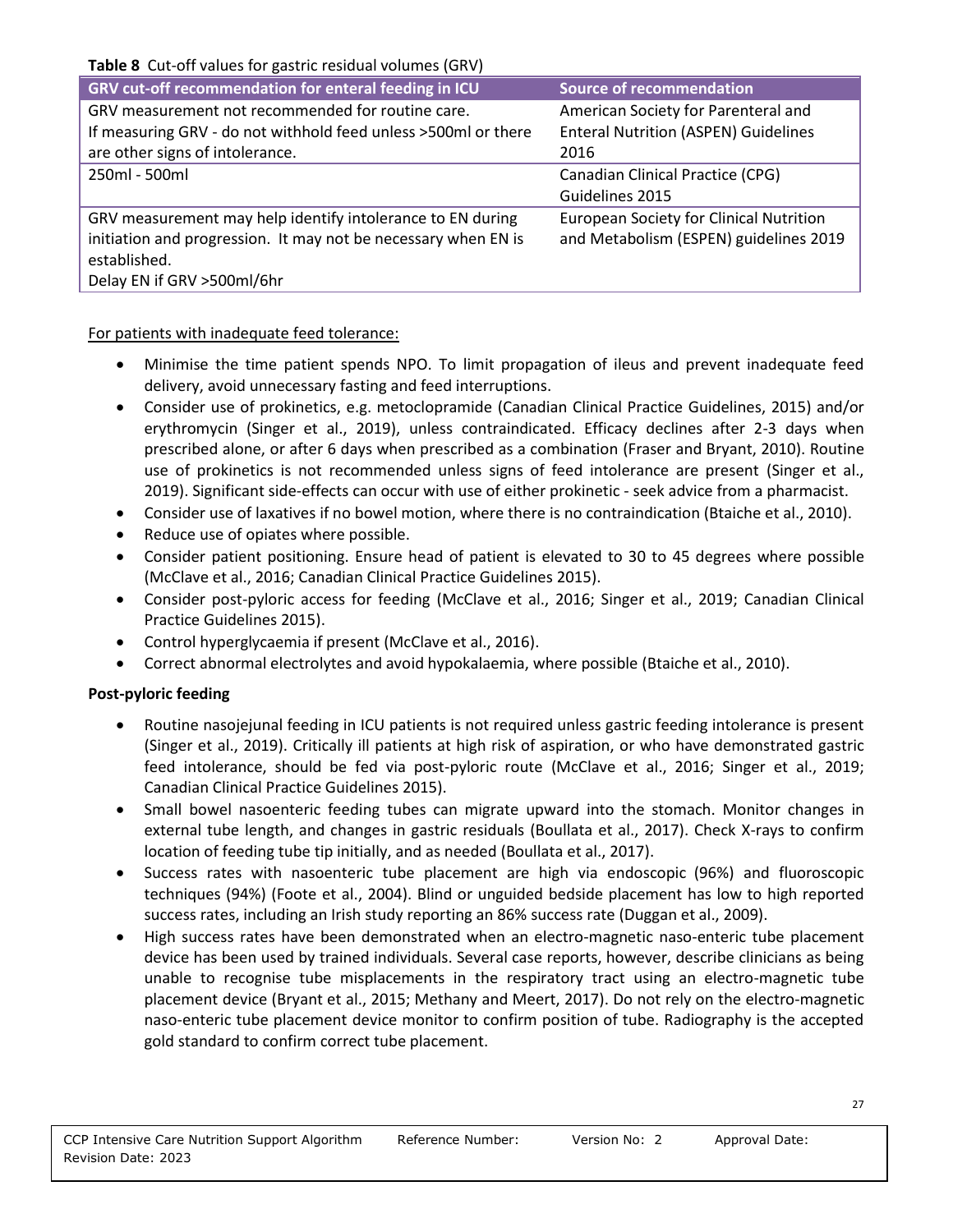#### **2.5.9 Parenteral Nutrition (PN)**

Consider parenteral nutrition (PN) when enteral nutrition (EN) is not possible or adequate (McClave et al., 2016; Singer et al., 2019; Canadian Clinical Practice Guidelines 2015). Standard bags can be tailored to the individual by adjusting infusion rates. Daily micronutrients should be provided routinely in PN regimen or as a separate intravenous infusion (NICE, 2006; Singer et al., 2019). Micronutrients above the normal recommendation may be needed in case of excess loss/need (Canadian Clinical Practice Guidelines, 2015).

Timing of initiation of parenteral nutrition remains controversial. ASPEN (2016) guidelines suggest withholding exclusive PN for the first seven days of ICU admission in patients at low nutrition risk if early EN is not feasible. For patients at high nutrition risk or severely malnourished patients ASPEN advocates PN initiation as soon as possible following ICU admission when EN is not feasible. The Canadian Clinical Practice Guidelines (2015) recommend that PN not be used routinely, but that early PN be considered in nutritionally high risk patients with a contraindication to EN.

ESPEN guidelines (2019) recommend that in the case of a contraindication to oral and EN, PN should be implemented within 3 to 7 days but early full PN in critically ill patients should be avoided. The exception to this is in the severely malnourished patient, when early and progressive PN should commence, if EN is contraindicated (Singer et al., 2019). Two large randomised controlled trials – the CALORIES trial (Harvey et al., 2014) and NUTRIREA-2 trial (Reignier at al., 2018), confirmed the safety of early PN usage in critical illness. They failed, however, to demonstrate a mortality benefit when starting early parenteral nutrition compared with early enteral nutrition. These studies do not make a recommendation on the optimum timing of PN initiation.

When used to supplement insufficient enteral feeding, late parenteral nutrition (day 8) was associated with improved outcomes compared with early PN initiation in one study (Casaer et al., 2011). Other studies found that supplemental PN on day 4 of insufficient enteral feeding, to reach 100% of nutrition needs, had significant outcome benefits (Heidegger et al., 2011). ASPEN guidelines (2016) recommend that in patients at either low or high nutritional risk supplementary PN (SPN) be considered after 7-10 days if unable to meet >60% of energy and protein requirements by the enteral route alone. The Canadian Clinical Practice Guidelines (2015) recommend that critically ill patients, who are not malnourished, are tolerating some EN, or when PN is indicated for short term use (<10 days) low dose PN should be considered. Practitioners are advised to weigh the safety and benefits of low dose PN on an individual case by case basis. Similarly ESPEN (Singer et al., 2019) recommend that in patients who do not tolerate full dose EN in the first week in ICU the safety and benefits of initiating PN should be considered on a case by case basis. PN should not be started until strategies to maximise EN tolerance have been attempted.

In light of conflicting evidence a pragmatic approach to commencing PN in ICU patients would be to start on day 3-4 when enteral feeding has failed, or is contraindicated. Patients at high nutrition risk or severely malnourished should start PN early and increase progressively following ICU admission when EN is contraindicated (Singer et al., 2019).

#### **PN Central venous access device (CVAD)**

The use of femoral vein for PN is relatively contraindicated, since this is associated with a high risk of contamination at the exit site, and a high risk of venous thrombosis (Pittiruli et al., 2009).

#### **Intravenous Glutamine**

Routine glutamine supplementation is not recommended in mechanically ventilated critically ill patients, as evidenced by Heyland et al (2013) which demonstrated an increase in mortality across all time points with the use of high dose IV and enteral glutamine supplementation. More research on the safety and efficacy of glutamine is needed before considering treatment recommendations.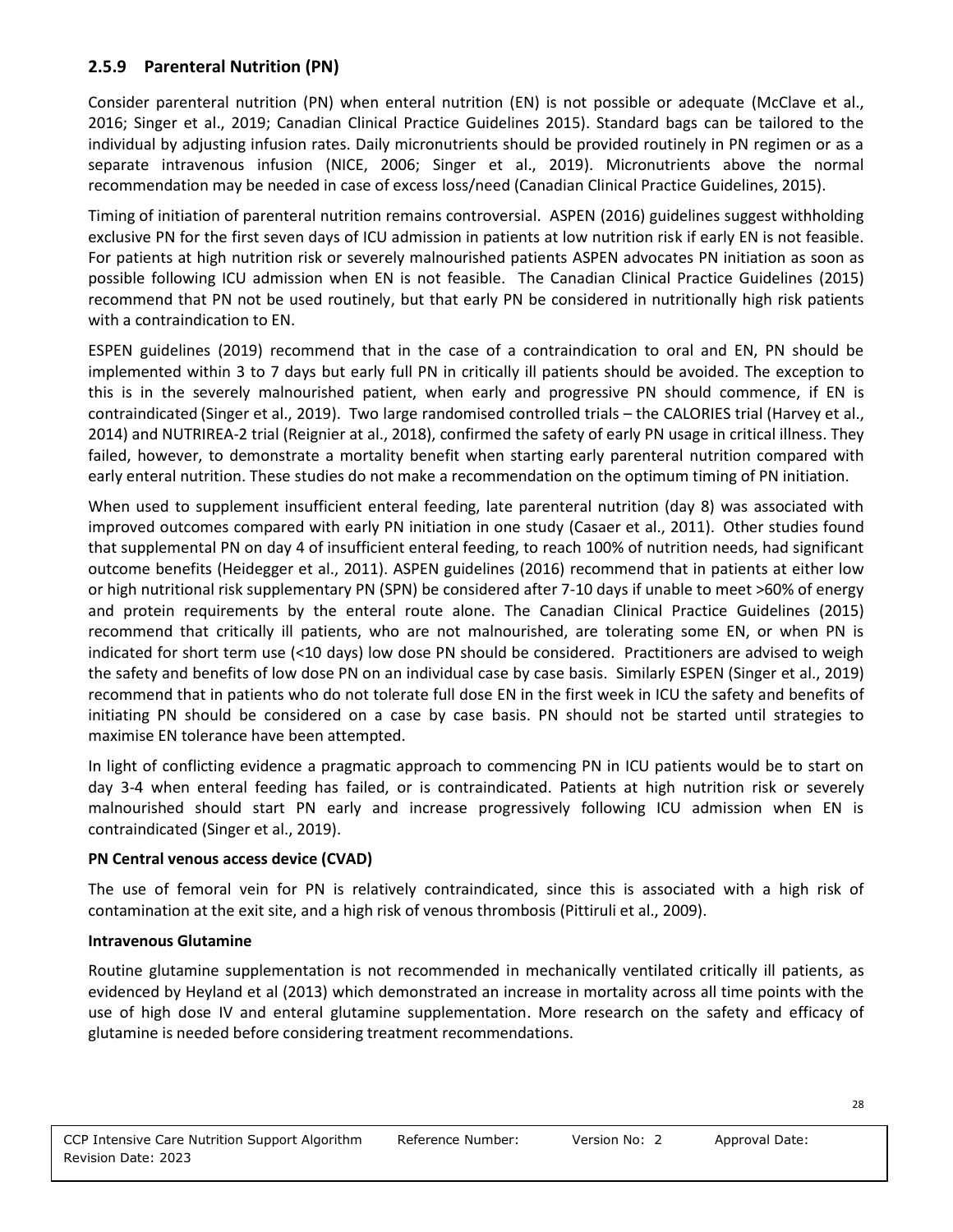## **Addition of eicosapentaenoic acid (EPA) and docosahexaenoic acid (DHA) to lipid emulsions in PN regimens used in ICU**

- High circulating levels of inflammatory mediators such as eicosanoids, cytokines and reactive species, are seen in very critically ill patients and have been associated with poor outcomes (Waitzberg et al., 2006). Intravenous fish oil can decrease synthesis of inflammatory mediators and can improve EPA and DHA levels in cell membranes. This may be associated with improved outcomes (Manzanares et al., 2015; Manzanares et al., 2016). Lipid emulsions with enriched with fish oil or olive oil may confer benefit (Singer et al., 2019)
- Lipid emulsions should be an integral part of PN in ICU for energy and to ensure essential fatty acid provision, (Singer et al., 2019). A lipid emulsion that limits the amount of omega-6 fatty acids/soybean oil is recommended in ICU (Canadian Clinical Practice Guidelines, 2015; Singer et al., 2019). Parenteral lipid emulsions enriched with EPA and DHA can be provided to patients receiving PN (Singer et al., 2019). Commercially available lipid emulsions in Ireland are mixed emulsions which include varying combinations of soybean oil, MCT, olive oil and fish oil.
- Triglyceride levels should be measured to assess lipid clearance (Berger et al., 2018)- see local guidelines.

#### **Macronutrients**

- ESPEN (2019) guidelines recommend the amount of glucose in PN administered to ICU patients should not exceed 5mg/kg/min.
- Intravenous lipid, including non-nutritional lipid sources such as propofol, should not exceed 1.5g/kg/day and should be adapted to individual tolerance (Singer et al., 2019). This is to prevent excess provision of macronutrients which could lead to overfeeding.

#### **2.5.10 Glycaemic control**

- All intensive care units should have a standardised blood glucose monitoring and insulin administration guideline in place which will detect hyperglycaemia, hypoglycaemia and that will minimise glycaemic variability (Jacobi et al., 2012). Feeding over 24 hours may aid glycaemic control in ICU.
- Based on 26 studies, current international guidelines recommend a blood glucose target of between 8 mmol/L and 10mmol/L for all general ICU patients (Canadian Clinical Practice Guidelines, 2015).
- Stringent safety measures are suggested for brain injury, whereby blood glucose levels of < 5.6mmol/L should be avoided (Jacobi et al., 2012).
- There is currently insufficient evidence to support the administration of subcutaneous insulin over IV insulin (Canadian Clinical Practice Guidelines, 2015).

#### **2.5.11 Other considerations**

#### **Additional micronutrients:**

Evidence supporting routine supplementation of micronutrients in addition to meeting recommended daily intakes by nutrition support, is unclear. There is uncertainty about the optimal composition and dose of supplementation of combined vitamins and trace elements in critically ill patients. There is lack of significant treatment effect and emerging safety concerns regarding the use of supplemental antioxidants in critically ill patients. Below are a summary of the current recommendations – see Table 9. Avoid toxicity in patients with hepatic and renal insufficiency (Sriram and Lonchyna, 2009).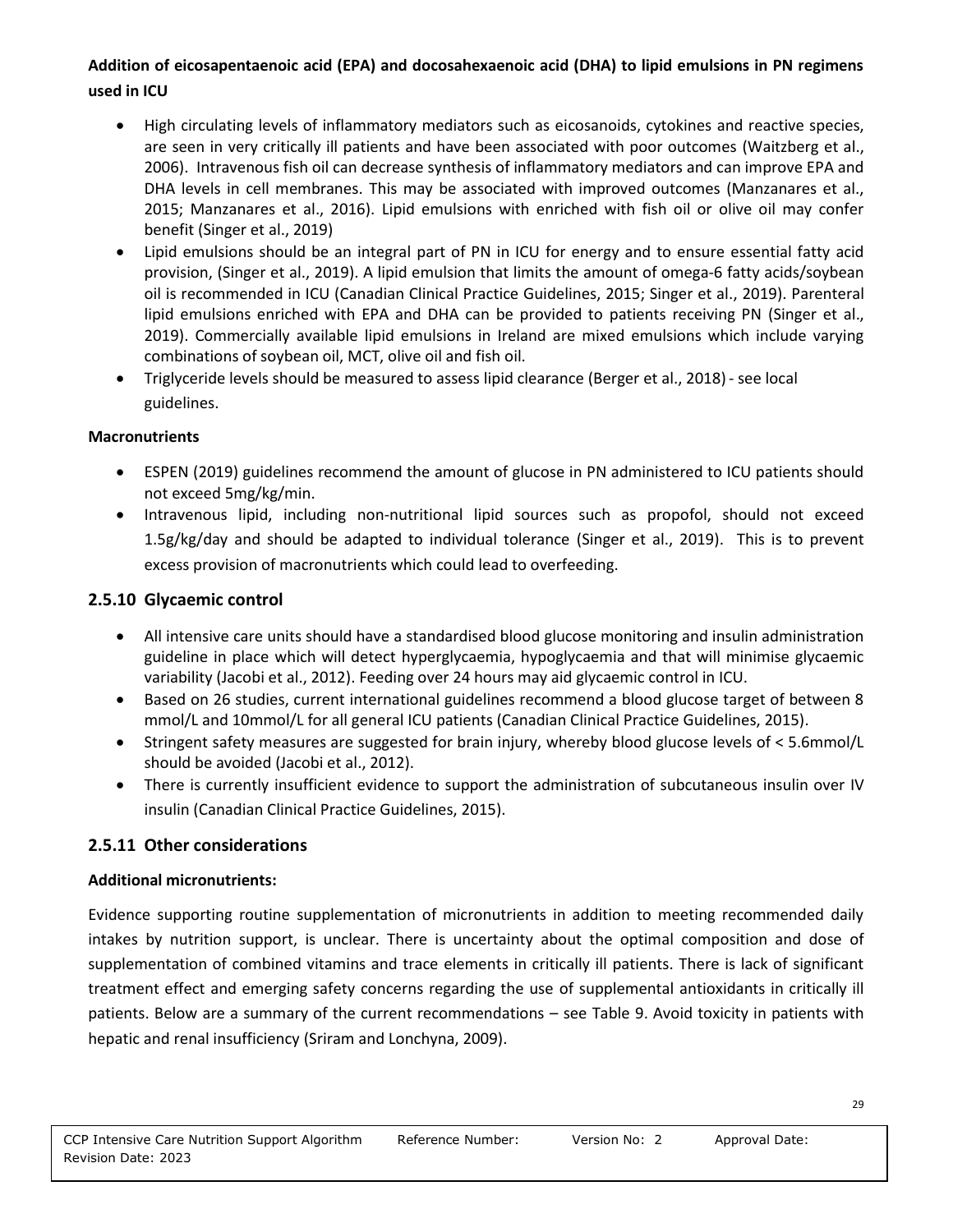#### **Vitamin C**

A systematic review and meta-analysis by Langlois et al. (2019) examined the effects of administering enteral or parenteral vitamin C to intensive care patients on mortality (primary outcome). Eleven randomised controlled trials were included. No statistically significant effects were found, but a trend towards reduced mortality was seen with use of high dose intravenous vitamin C monotherapy.

The CITRIS-ALI trial (Fowler et al., 2019) aimed to assess the effects of intravenous vitamin C infusion (50mg/kg) for 96h on outcomes in ICU patients with sepsis and ARDS. Plasma vitamin C levels were low in all patients at enrolment. The primary outcome of organ failure was not significantly improved. Of note from this study was the improved mortality rate at 28d (secondary outcome) reported in the treatment group (29.8% vs 46.3%) (p=0.03). Controversy exists as mortality differences may have compromised the validity of the primary outcome, given that organ failure scores were recorded only in survivors. Further analysis and research is warranted.

**Table 9** Micronutrient supplementation in ICU

| <b>Additional micronutrient supplementation</b>                                                                                                                                                                                                                                                                                                                                                                                                                                                          | <b>Source of recommendation</b>                                                                    |
|----------------------------------------------------------------------------------------------------------------------------------------------------------------------------------------------------------------------------------------------------------------------------------------------------------------------------------------------------------------------------------------------------------------------------------------------------------------------------------------------------------|----------------------------------------------------------------------------------------------------|
| The use of supplemental combined vitamins and trace elements in<br>$\bullet$<br>critically ill patients is not recommended.<br>The use of IV/PN selenium supplementation alone or in combination<br>$\bullet$<br>with other antioxidants is not recommended.<br>There is insufficient data to make a recommendation regarding<br>Vitamins D and C.                                                                                                                                                       | <b>Canadian Clinical Practice</b><br>Guidelines (CPG) 2015                                         |
| In critically ill patients with measured low plasma levels (25 hydroxy-<br>$\bullet$<br>Vitamin D <12.5ng/ml, or 50nmol/l) vitamin D3 can be supplemented.<br>In critically ill patients with measured low plasma levels (25 hydroxy-<br>Vitamin D <12.5ng/ml, or 50nmol/l) a high dose of Vitamin D3<br>(500,000 IU) as a single dose can be administered within a week of<br>admission.<br>Antioxidants as high dose monotherapy should not be administered<br>$\bullet$<br>without proven deficiency. | <b>European Society for Clinical</b><br><b>Nutrition and Metabolism</b><br>(ESPEN) Guidelines 2019 |
| A combination of antioxidant vitamins and trace minerals in doses<br>$\bullet$<br>reported to be safe in critically ill patients be provided to those<br>patients who require specialised nutritional therapy.<br>Cannot make a recommendation regarding selenium, zinc and<br>antioxidant supplementation in sepsis due to conflicting results.                                                                                                                                                         | American Society for<br><b>Parenteral and Enteral</b><br>Nutrition (ASPEN) Guidelines<br>2016      |

**Infusions commonly used in ICU with nutritional implications:** Table 10 outlines commonly used medication infusions in ICU and potential nutritional implications. When significant amounts of nutrients are provided or lost through means other than the nutrition support formula (e.g. intravenous infusions, drugs, dialysis mode), the nutrition care plan should be adjusted.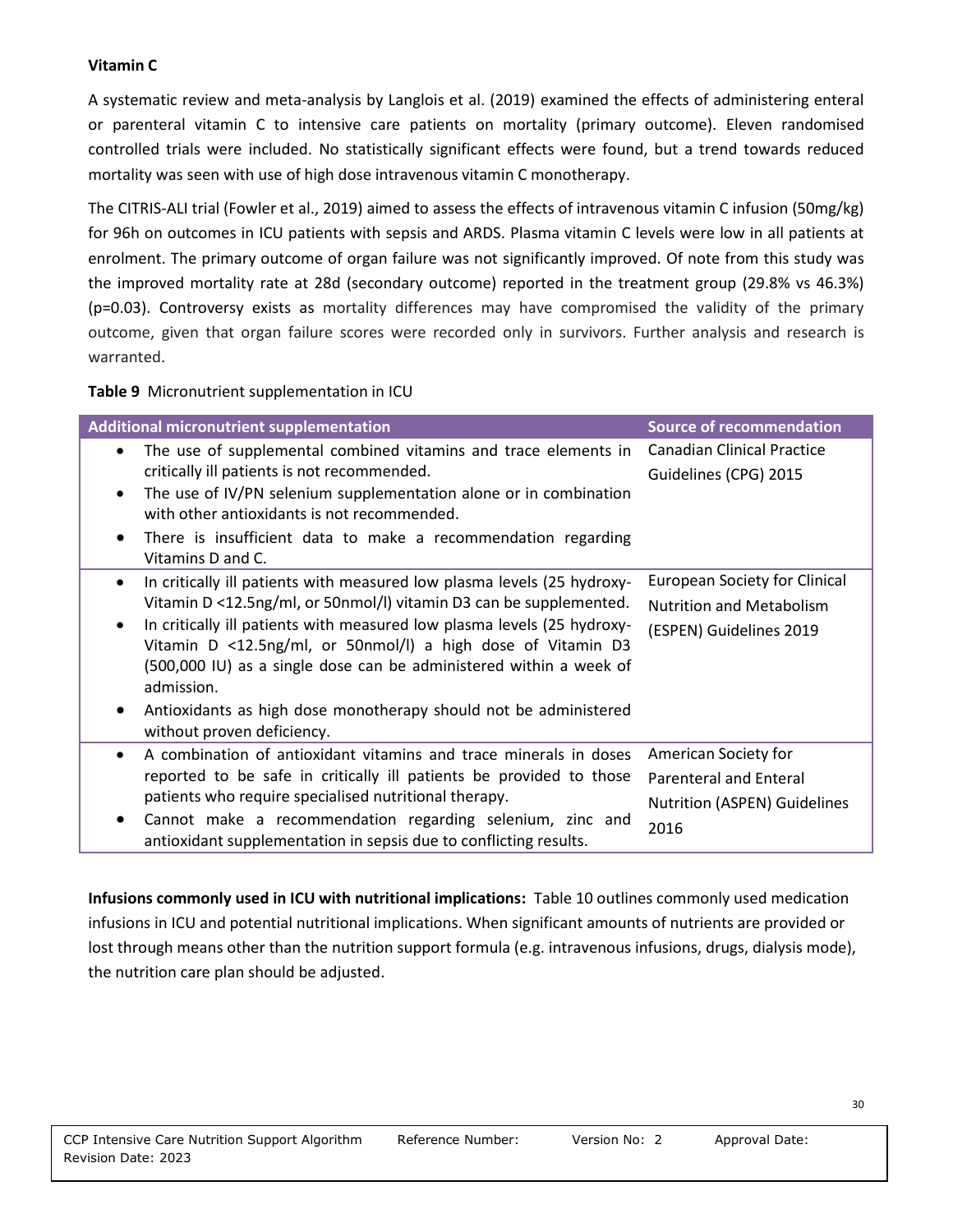## **Table 10** Medication infusions used in ICU and possible nutritional implications

| <b>Medication</b>                                                                                        | <b>Possible nutritional implications</b>                                                                                                                                                                                                                                                                                                                                                                                                                                                                                                                                                                                                                                                                                                                                                                                                                                                                                                    |
|----------------------------------------------------------------------------------------------------------|---------------------------------------------------------------------------------------------------------------------------------------------------------------------------------------------------------------------------------------------------------------------------------------------------------------------------------------------------------------------------------------------------------------------------------------------------------------------------------------------------------------------------------------------------------------------------------------------------------------------------------------------------------------------------------------------------------------------------------------------------------------------------------------------------------------------------------------------------------------------------------------------------------------------------------------------|
| Inotropes/vasopressors, e.g.<br>noradrenaline, adrenaline,<br>vasopressin, dopamine                      | Increasing levels indicate severity of illness/unstable patient.<br>$\blacksquare$<br>Inotropes can lead to hyperglycaemia.<br>$\frac{1}{2}$<br>Inotropes can increase energy requirements.<br>-<br>Avoid overfeeding<br>patients with<br>raised<br>increasing<br>inotropic<br>or<br>$\overline{\phantom{a}}$<br>requirements.<br>Dopamine decreases proximal gastric tone and decreases contractions in<br>gastric antrum.<br>Ischaemic bowel is a rare complication associated with EN. For patients on<br>$\overline{\phantom{a}}$<br>vasopressor therapy, monitor all signs of enteral feeding intolerance<br>closely, including (but not limited to) abdominal distension, increased<br>GAV/GRVs, decreased passage of stool, hypoactive bowel, increased<br>metabolic acidosis and/or base deficit. If suspect gut ischaemia, EN may<br>need to be withheld until symptoms and interventions are stabilised<br>(McClave et al. 2016). |
| Sedatives e.g. midazolam<br>infusion, propofol infusion,<br>dexmedetomidine, sodium<br>thiopentone       | Sedatives reduce energy requirements.<br>$\overline{\phantom{0}}$<br>Sedatives reduce gut motility by relaxing visceral smooth muscle.<br>$\overline{\phantom{a}}$<br>Propofol contains lipid which must be considered when devising nutrition<br>$\overline{\phantom{0}}$<br>support prescription, e.g. Lipuro contains MCT/LCT fat (0.01g fat/ml) and<br>1.058kcal/ml; Diprivan and Propofol 1% contain LCT fat (0.01g fat/ml) and<br>1.1kcal/ml. Propofol 2% contains 0.1g fat/ml and 1.1 kcal/ml (but lower<br>volume needed compared with Propofol 1%).                                                                                                                                                                                                                                                                                                                                                                                |
| Muscle relaxants that are<br>not sedatives, e.g.<br>atracurium, vecuronium                               | Neuromuscular blocking agents can also effect visceral smooth muscle<br>$\frac{1}{2}$<br>and reduce gut motility.                                                                                                                                                                                                                                                                                                                                                                                                                                                                                                                                                                                                                                                                                                                                                                                                                           |
| Opioid analgesics, e.g.<br>morphine infusion, fentanyl,<br>remifentanil                                  | Reduce gastric emptying and lead to disordered motility in the<br>$\overline{\phantom{a}}$<br>duodenum. Ensure adequate laxatives.                                                                                                                                                                                                                                                                                                                                                                                                                                                                                                                                                                                                                                                                                                                                                                                                          |
| Gastric acid reducing agents                                                                             | Can stimulate gastrin which inhibits gastric emptying.<br>$\overline{\phantom{a}}$                                                                                                                                                                                                                                                                                                                                                                                                                                                                                                                                                                                                                                                                                                                                                                                                                                                          |
| Intravenous 5% Dextrose<br>Intravenous 10% glucose<br>Intravenous 20% glucose<br>Intravenous 50% glucose | Gives 50g carbohydrate per litre, equivalent to 200kcal per litre.<br>$\overline{\phantom{0}}$<br>Gives 100g carbohydrate per litre, equivalent to 400kcal per litre.<br>$\overline{\phantom{0}}$<br>Gives 200g carbohydrate per litre, equivalent to 800kcal per litre.<br>$\overline{\phantom{0}}$<br>Gives 500g carbohydrate per litre, equivalent to 2000kcal per litre.<br>$\overline{\phantom{0}}$                                                                                                                                                                                                                                                                                                                                                                                                                                                                                                                                    |
| Dialysate<br>Citrate                                                                                     | Consider energy derived from glucose containing dialysates.<br>$\qquad \qquad -$<br>Net energy absorption from citrate during CVVH is not known but can be                                                                                                                                                                                                                                                                                                                                                                                                                                                                                                                                                                                                                                                                                                                                                                                  |
|                                                                                                          | $\frac{1}{2}$<br>estimated if 50% absorption is assumed, as follows:<br>[concentration of citrate containing solution in mmol/l x volume in ml/hr]<br>x 0.59kcal x 0.50 = estimated energy provision (kcal).                                                                                                                                                                                                                                                                                                                                                                                                                                                                                                                                                                                                                                                                                                                                |
| Amiodarone (anti-arrythmic<br>drug)                                                                      | Metoclopramide (prokinetic) is contraindicated when on amiodarone<br>$\frac{1}{2}$<br>infusion. Amiodarone also interacts with erythromycin.                                                                                                                                                                                                                                                                                                                                                                                                                                                                                                                                                                                                                                                                                                                                                                                                |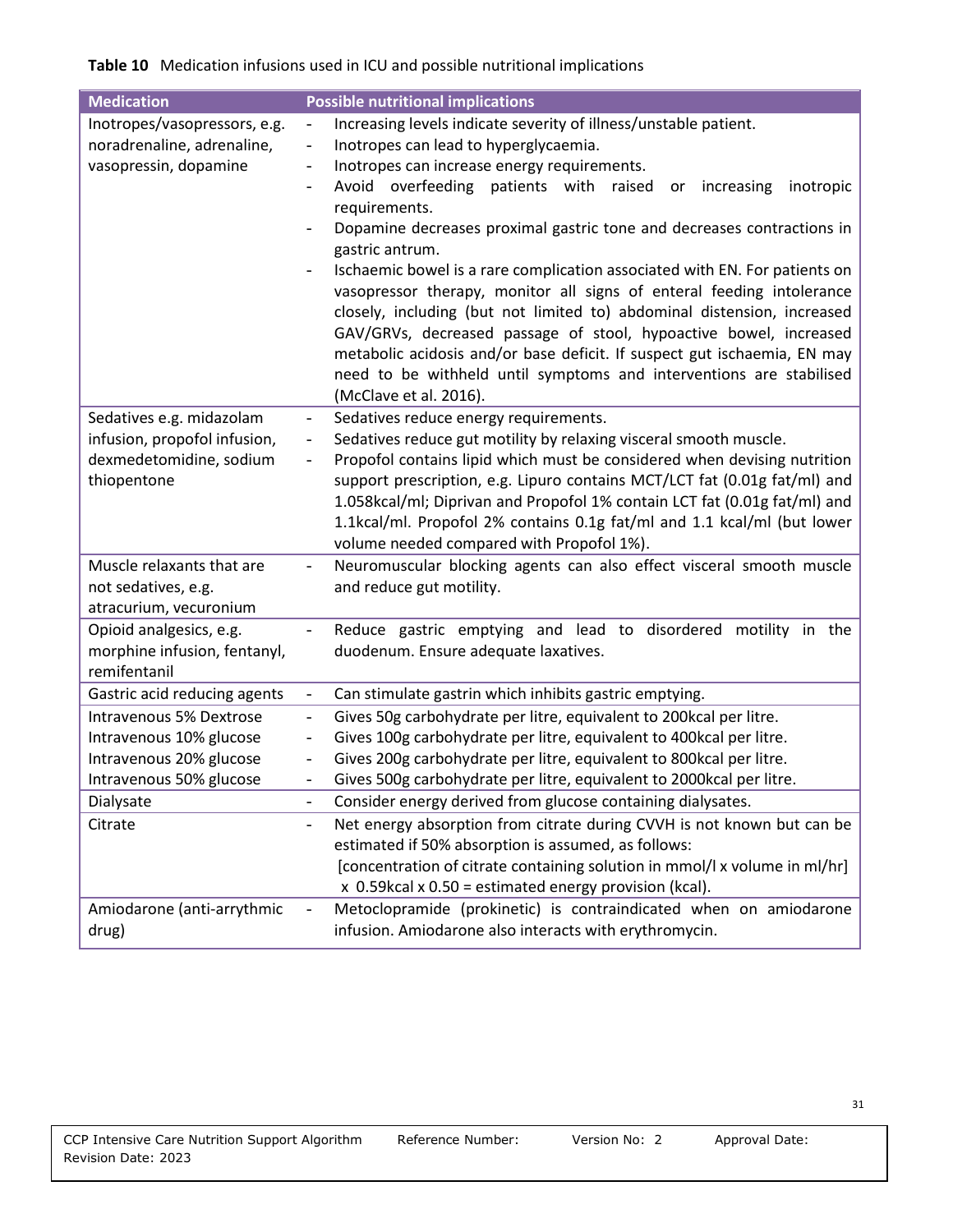### **2.5.12 Monitoring of Nutrition Support**

An interdisciplinary approach is advised when monitoring nutrition support (Ukleja et al., 2018). Local guidelines should be in place in all intensive care units to ensure safe practice. See Table 7 for factors to consider. Monitoring should include (but not be limited to):

- Nutrition focused physical examinations and monitoring of nutritional status of all patients in ICU.
- Impact of findings of medical/surgical/health and social care professionals tests and procedures including Speech and Language Therapist (SLT) assessments.
- Clinical assessment, such as gastrointestinal function, changes in clinical condition that may influence requirements, fluid status, presence of organ failure, mode of dialysis, and mode of ventilation.
- Measurement and interpretation of relevant biochemistry and haematological parameters see Table 12.8.
- Nutrition support assessment including percentage of daily protein, calorie and micronutrient requirements achieved and tolerance of nutrition support.
- When monitoring tolerance, consider physical examination, abdominal distension, gastric residual volumes (GRVs), IAP (intra-abdominal pressure), presence or absence of abdominal pain.
- Dietary assessments should be carried out if applicable.

Additional patient specific factors may need to be considered depending on the patient's clinical condition. Consider monitoring micronutrients for:

- Patients who remain in ICU for more than two weeks, with particular attention to copper, selenium and vitamin D levels.
- Patients with major burns, intestinal failure, high output stomas and those requiring renal replacement therapy for more than two weeks.

Note: Close monitoring of CRP is necessary to ensure correct interpretation of micronutrient results.

**Table 11** Factors to consider in daily nutritional assessment (adapted from O'Hanlon et al., 2015)

#### **Daily nutritional assessment considerations (alphabetical order)**

Changes in medical management and planned procedures.

Changes in medications with nutritional implications and drug-feed and/or drug-tube interactions.

Feeds missed and underlying reason(s).

Glycaemic control and use of insulin.

Indicators of feed tolerance, e.g. gastric residual volumes, emesis, diarrhoea.

Haemodynamic stability/instability**.**

Laboratory results – see Table 12.8 for details.

Nutritional adequacy: nutrition delivered vs prescribed – include all nutrition sources.

Nutritional requirement estimation/measurement.

Organ function and need for support, e.g. renal replacement therapy.

Outputs, e.g. drains, urine, gastrointestinal, fistula, wound**.**

Presence of sepsis/infection.

Route of nutrition support and appropriateness:

- If EN type of tube and access, e.g. assess if nasojejunal access is needed.
- If PN check access site and assess possibility of transitioning to, or combining with EN.

Surrogate measures of nutritional status, e.g. wound healing, pressure ulcer development, signs of micronutrient deficiency.

Swallow assessment results (per SLT) – if applicable.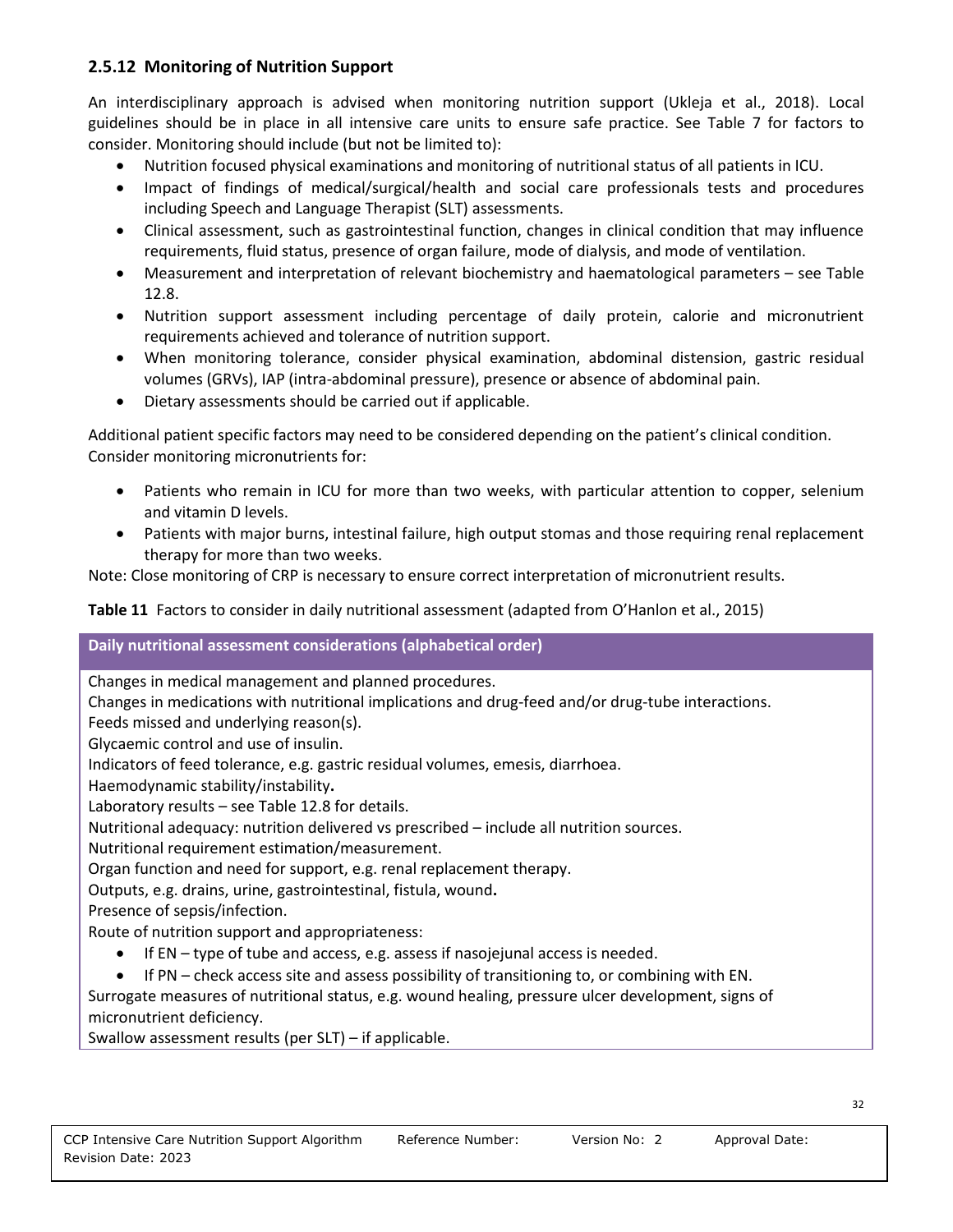**Table 12** Biochemical monitoring suggestions adapted from ESPEN guidelines (adapted from Singer et al., 2019)

| Parameter to be measured    | <b>Frequency of measurement</b>     |
|-----------------------------|-------------------------------------|
| Glucose                     | Initial period: at least every 4-6h |
|                             | Later period: at least twice daily  |
| Phosphate                   | Initially on admission              |
|                             | At least once daily                 |
| Potassium                   | Initially on admission              |
|                             | Laboratory: at least once daily     |
|                             | When doing blood gas, e.g. every 6h |
| Urea, creatinine, sodium,   | Once daily                          |
| chloride                    |                                     |
| <b>Liver function tests</b> | At least twice weekly               |
| <b>Triglyceride</b>         | Twice weekly                        |
| <b>C-Reactive Protein</b>   | Daily or as indicated               |
| <b>Full blood count</b>     | Daily or as indicated               |

## **2.5.13 Swallow impairment in critical care**

It is recognised that patients in critical care frequently present with eating, drinking and swallowing difficulties. The consequences of dysphagia in critical care patients include increased length of hospital stay, increased morbidity and increased mortality (Macht et al., 2011).

Dysphagia may present in this patient cohort for a variety reasons including the following. It is often multifactorial in nature:

- *Underlying medical diagnosis* such as CVA, traumatic brain injury, spinal cord injury (Chaw et al., 2012), chronic progressive diseases such as Parkinsons disease, Motor Neurone Disease, COPD (Bordon et al 2011; Siska et al., 2011) and frailty (Laan et al., 2017; Ponfick et al., 2015).
- *Post-surgery:* e.g. head and neck surgery (Ward and van-As Brooks, 2014), or upper GI surgery. Cardiac surgery is also reported to be a high risk factor for dysphagia (Daly et al., 2016).
- *Post-extubation:* Dysphagia is increasingly recognised in critical care patients extubated following a period of oral intubation for mechanical ventilation. Skoretz et al (2010) reported that incidence rate ranges from 3 to 62%. Dysphagia is reported to persist well beyond the patient's critical care stay. Length of intubation is a significant factor (Zuercher et al., 2019; Brodsky et al., 2017; Malandraki et al., 2016).
- *Post-tracheostomy:* The UK National Confidential Enquiry into Patient Outcomes and Death (2014) reported that 52% of patients post-tracheostomy presented with dysphagia. The nature of this dysphagia is complex and may also relate to other co-morbidities. Silent aspiration is common in this patient group (Leder, 2002). Swallow difficulties have been shown to persist post de-cannulation.
- Alteration in alertness/cognition associated with medication/polypharmacy, delirium, dementia or altered cognition secondary to acquired brain injury.
- Physiological changes secondary to critical illness neuropathy (Ponfick et al., 2015).

Communication difficulties frequently co-occur in these patient groups, resulting in vulnerability associated with understanding medical needs and impacting on ability to participate in decision making and/or comprehension of enteral feeding systems. Patients with communication difficulties have been noted to be at high risk for preventable adverse events (Bartlett et al., 2008).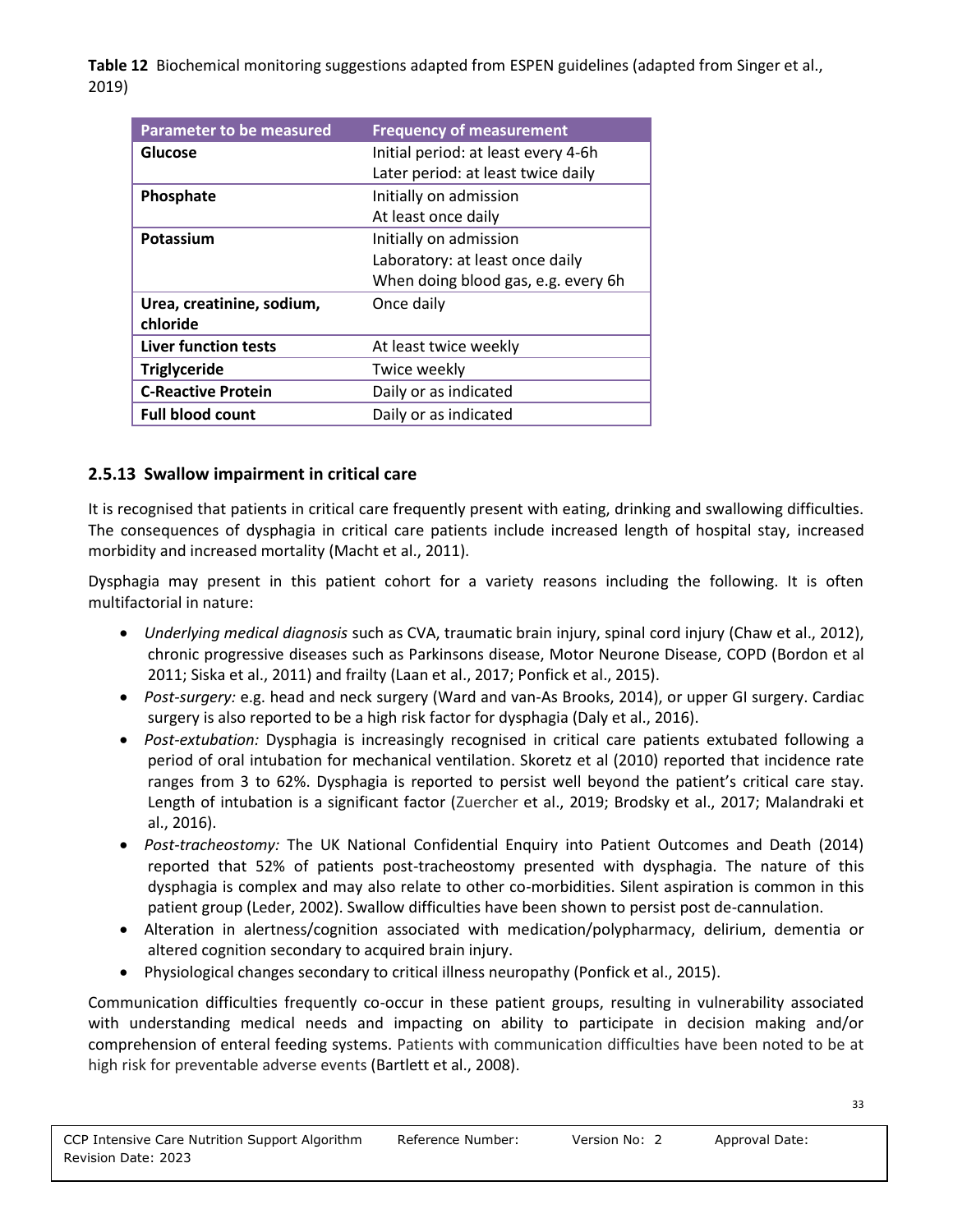Depending on the severity of dysphagia symptoms, patients may require to be nil by mouth, may require a combination of oral and non-oral feeding or may be taking modified oral intake. Modified food and drinks where indicated, will be provided in accordance with the IDDSI framework (International Dysphagia Diet Standardisation Initiative 2016). Out of hours, it is important to be aware that patient swallow function may disimprove if there is a deterioration in medical status. Speech and Language Therapy (SLT) assessment of swallow in conjunction with the MDT is an essential model of care for optimum management of these patients.

## **2.6 Resources to implement the Intensive Care Nutrition Support Algorithm**

### *Essential:*

- Multidisciplinary team resources as outlined in the 'Model of care for adult critical care' (HSE, 2014). This includes 0.12 full-time-equivalent senior or clinical specialist grade dietitian per ICU bed, that is, 1 dietitian per 8 beds.
- Access to weighing and height measuring equipment.
- Nutrition support access insertion devices.
- Access to radiology and theatre.
- Nutrition support access and administration equipment and ancillaries for EN and PN.
- Nutrition support feeding solutions for EN and PN.
- Access to laboratory.
- Access to blood gas analyser.

## *Desirable:*

• Access to an indirect calorimeter.

## **2.7 Development steps**

See Figure 2 below for an outline of development steps. Key clinical questions were identified by the Intensive Care Nutrition Support Algorithm Development Group. Subgroups were formed to search existing guidelines and highlight literature of relevance. Subgroups applied the AGREE II appraisal tool to assess guideline quality. The SIGN checklist was used to assess additional literature for bias. Subgroups presented results to the full development group and unanimous consensus was achieved. Input was sought from the multi-disciplines through consultation with the Clinical Advisory Group and the HSCP Office. Feedback was sought from key stakeholders. See Part A for resultant algorithm with notes and Section 2.5 for evidence base.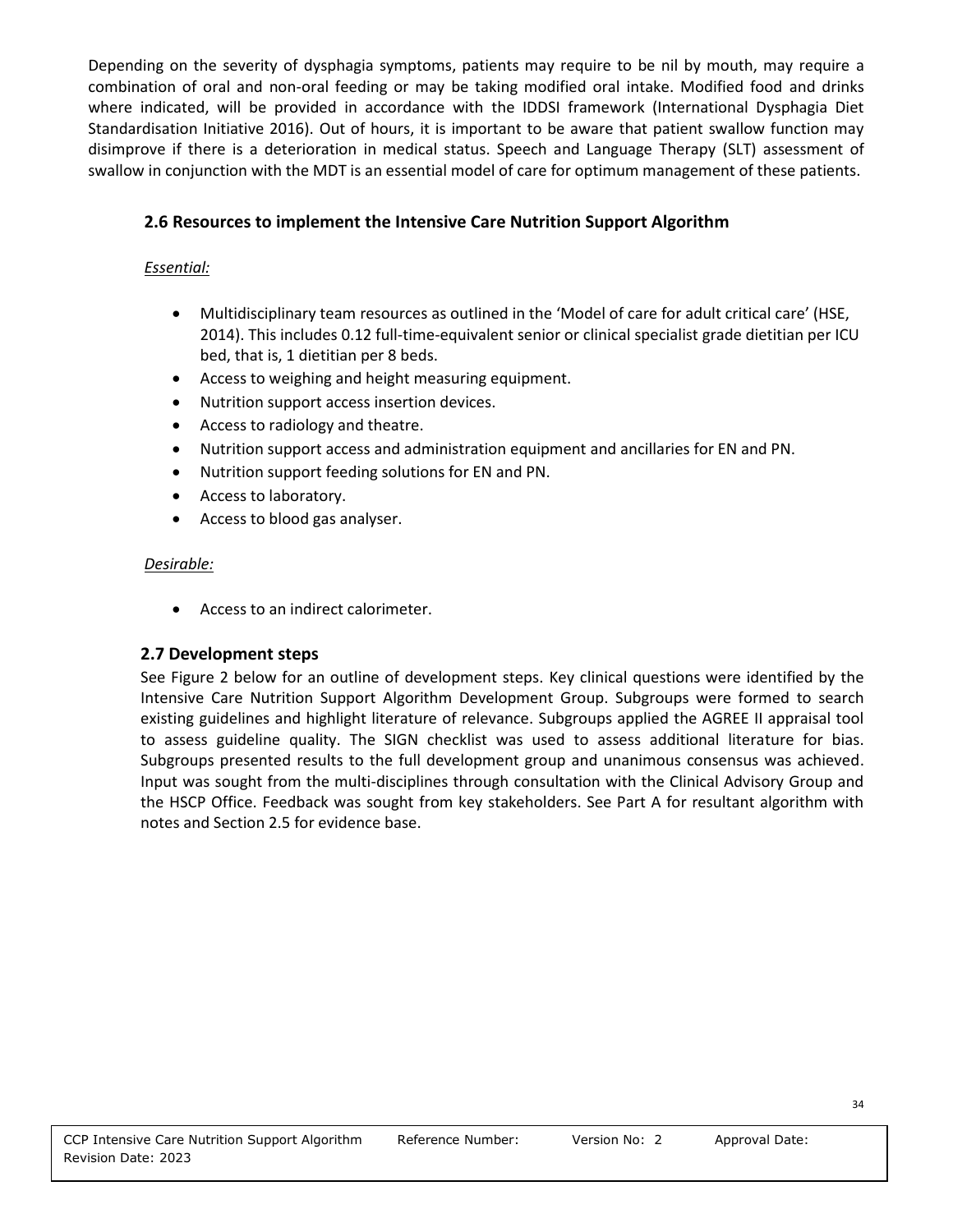



## **3.0 GOVERNANCE AND APPROVAL**

#### **3.1 Governance arrangements**

The Critical Care National Clinical Programme (CCP) launched a Model of Care for Adult Critical Care in October 2014. This programme defines the critical care delivery, training and education, workforce planning, audit, clinical guidelines and the clinical governance structures needed to improve critical care service quality and safety in Ireland. Nutrition support is a key element of this care. Even before the model of care was published, the Critical Care Programme Lead identified a need to develop an evidence based algorithm to help guide best practice in the provision of nutrition support to critically ill adult patients and to support local protocol development. An algorithm and supporting evidence base was produced in 2012 (and updated in 2013), by a multidisciplinary collaboration led by a group of ICU dietitians. This included representatives from the CCP Clinical Advisory Group. With further evidence based international guidelines on nutrition support in intensive care being published in recent years, this algorithm was due for updating and a decision was made to use the HSE PPPG development format and process.

The Irish ICU Dietitians Group put together four subgroups tasked with updating the guideline. The resultant HSE formatted draft algorithm was developed. Through consultation with the CCP Clinical Lead, CCP Clinical Advisory Group, National Health and Social Care Professions (HSCP) Office, Pharmaceutical Society of Ireland, Irish Nutrition and Dietetic Institute, Irish Society for Clinical Nutrition and Metabolism and the Irish Association of Speech and Language Therapists, the document was completed. See Appendix IV for Membership of the Approval Governance Group. Final approval rests with the CCP Clinical Advisory Group with sign-off by the CCP Clinical Lead.

#### **3.2 Development standards**

This policy was developed within the template of HSE National Framework for developing Policies, Procedures, Protocols and Guidelines (HSE, 2016) and adhered to standards set out therein.

## **3.3 Copyright/permission**

Permission was given by Professor Daren Heyland to use the NUTRIC score in Appendix VI.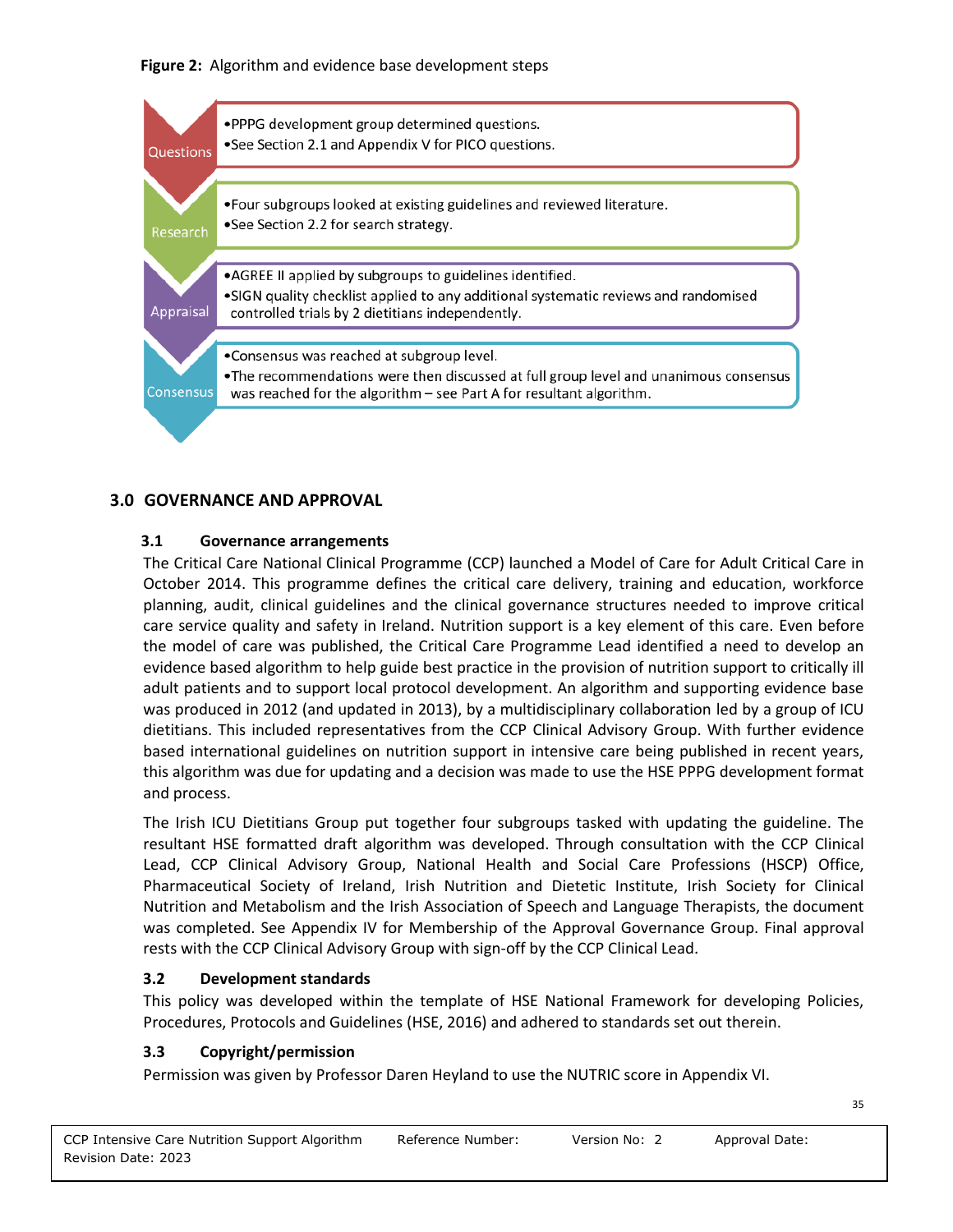#### **3.4 Approval and sign-off**

The completed Intensive Care Nutrition Support Algorithm (Adults) was submitted for approval to the Critical Care Programme Clinical Advisory Group. This was accompanied by the signed PPPG Checklist (refer to Appendix VII) to confirm that all the required stages in the development of the policy had been completed and met the HSE National Framework for developing Policies, Procedures, Protocols and Guidelines (PPPGs) 2016.

## **4.0 COMMUNICATION AND DISSEMINATION**

Staff will be made aware of this algorithm through the Critical Care Programme and relevant professional bodies. This document will be available on the Critical Care Programme section of the HSE website. ICU Directors will be notified via the Critical Care Programme. The Critical Care Programme Newsletter will also be used to increase awareness. ICU dietitians will disseminate at local ICU level.

## **5.0 IMPLEMENTATION**

## **5.1 Implementation plan and facilitators and/or barriers**

ICU Directors, ICU Clinical Nurse Managers, ICU dietitians and other members of the multidisciplinary team are responsible for implementation. Collaboration between key stakeholders is needed. Individual ICUs can use the algorithm in Part A of this document to develop local nutrition support protocols, particularly with respect to out-of-hours feeding regimens. The evidence base provided in Part B can be used to inform local protocol development. The succinct provision of tables and text in the evidence summary (see Section 2.5) highlights key messages to enable and support local protocol development.

#### **5.2 Education requirements to implement the Intensive Care Nutrition Support Algorithm (Adults) or to adapt for local protocol development**

It is recommended that each local ICU will identify the educational requirements of each discipline involved in the provision of nutrition support to ICU patients. This will differ between staff categories and therefore different models of training will be required such as: in-service education sessions, continuous professional development updates, Hospital Grand Rounds and post-graduate education presentations.

## **2.8 Identify lead person(s) responsible for the implementation**

ICU Directors are ideally placed to identify the need for local nutrition support protocols. ICU dietitians are key personnel to lead the development of local protocols using the evidence base and algorithm provided in this document. Local protocols developed apply to all staff involved in the provision of nutrition support to ICU patients.

## **5.4 Specific roles and responsibilities**

See the Critical Care National Clinical Programme Model of Care for Adult Critical Care (2014) for a clear outline of the roles and responsibilities of the professions involved in the care of patients in ICU, including those professions involved in the provision of nutrition support to ICU patients.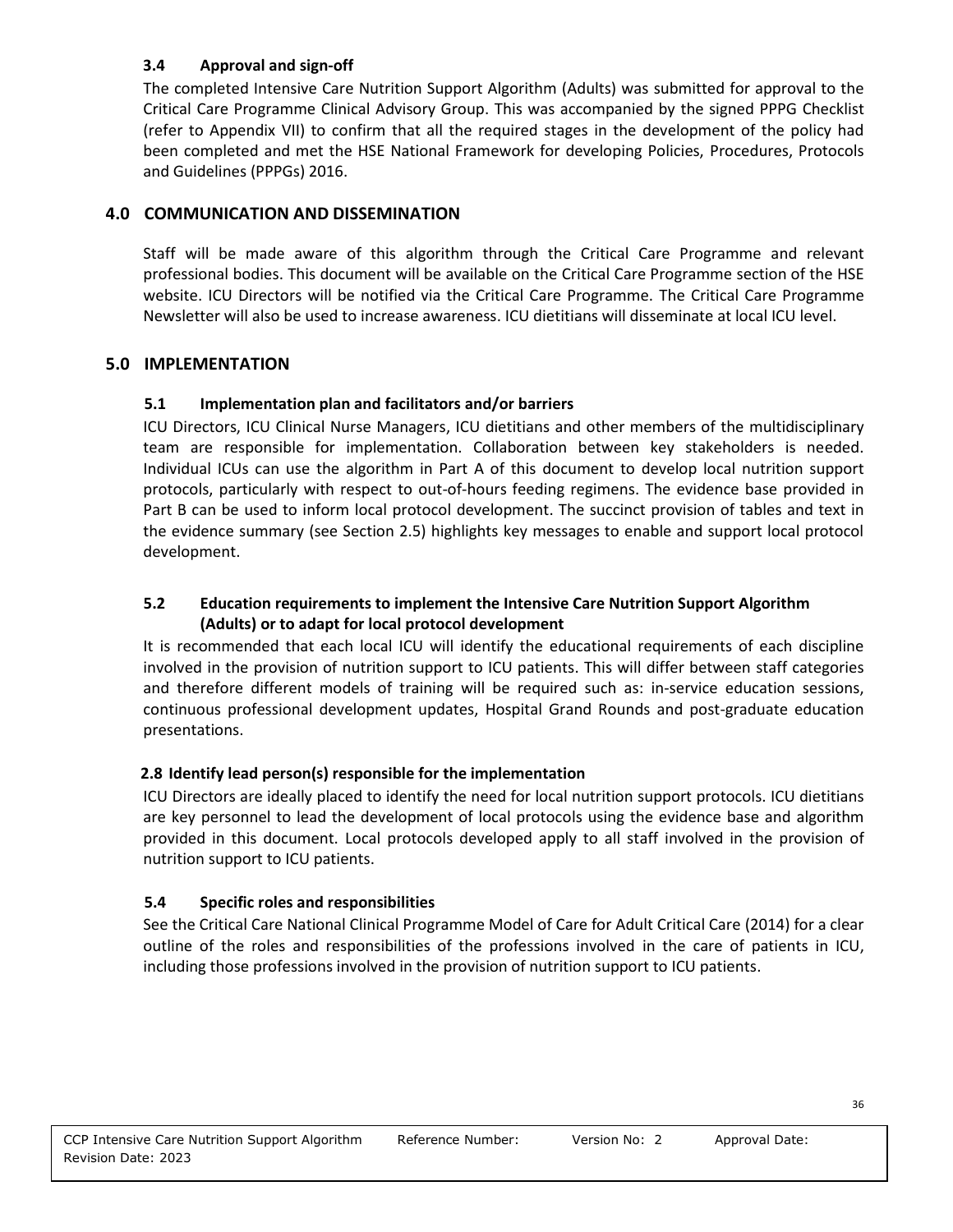#### **6.0 MONITORING, AUDIT AND EVALUATION**

#### **6.1 Monitoring**

Individual ICUs should develop local strategies for monitoring appropriate use of nutrition support in ICU, such as out-of-hours nutrition support protocols. ICU Directors and ICU dietitians play a key role in monitoring nutrition support practices in ICU.

#### **6.2 Audit**

Audit using key performance indicators should be undertaken to identify where improvements are required. Audit should also provide evidence of continuous quality initiatives. ICU doctors, nurses, dietitians, speech and language therapists and pharmacists all play a role in audit. Existing national and local audit structures can be used for audit where available.

#### **6.3 Evaluation**

Evaluation of the effectiveness of local nutrition support protocols using the Intensive Care Nutrition Support Algorithm (Adults) and evidence base presented in this document should be undertaken by individual ICUs.

#### **7.0 REVISION/UPDATE**

#### **7.1 Procedure for the update of this algorithm and evidence base**

This will be updated three years from publication. The procedure for update will be aligned to the HSE PPPG Policy (2016). A subgroup of the algorithm development group will reconvene to assist in this update under the governance of the Critical Care Programme Lead.

#### **7.2 Method for amending this algorithm and evidence base**

If there is a major change in evidence, prior to the planned review, a rapid update will be conducted. A working group will be convened to revise and amend the algorithm and evidence base if warranted.

#### **7.3 Version control**

The version tracking box on the front cover will be updated with each revision regardless of amendments made.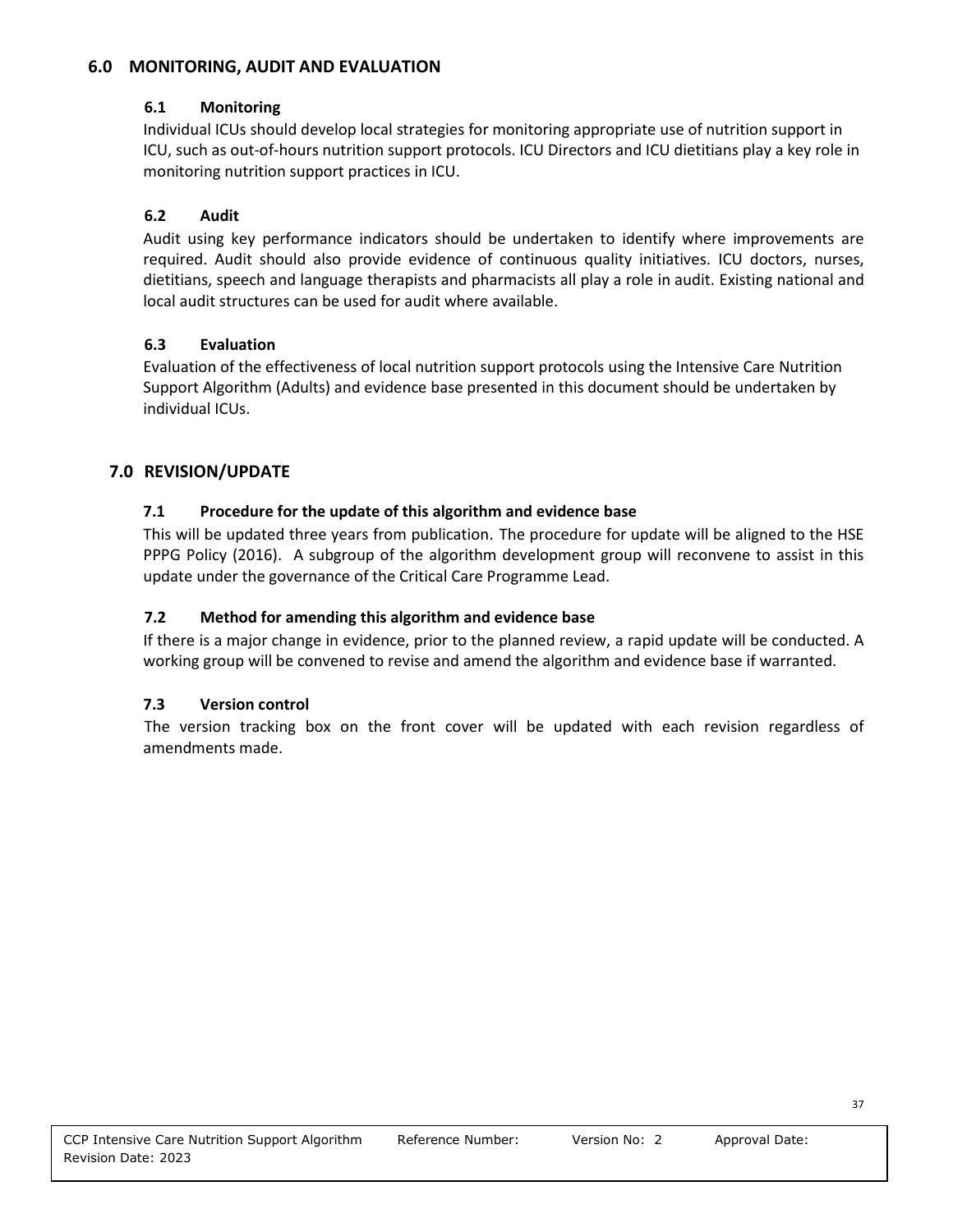#### **8.0 REFERENCES**

Alberda C, Gramlich L, Jones NE, Jeejeebhoy K, Day A, Dhaliwal R, Heyland DK. (2009) The relationship between nutritional intake and clinical outcomes in critically ill patients: Results of an international multicenter observation study. *Intensive Care Medicine,* 35 (10), 1728-37.

Arabi YM, McClave SA. (2020) Enteral nutrition should not be given to patients on vasopressor agents. *[Crit Care](https://www.ncbi.nlm.nih.gov/pubmed/30134303)  [Med.](https://www.ncbi.nlm.nih.gov/pubmed/30134303)*, 48 (1), 119-21.

[Bartlett](https://www.ncbi.nlm.nih.gov/pubmed/?term=Bartlett%20G%5BAuthor%5D&cauthor=true&cauthor_uid=18519903) G, [Blais](https://www.ncbi.nlm.nih.gov/pubmed/?term=Blais%20R%5BAuthor%5D&cauthor=true&cauthor_uid=18519903) R, [Tamblyn](https://www.ncbi.nlm.nih.gov/pubmed/?term=Tamblyn%20R%5BAuthor%5D&cauthor=true&cauthor_uid=18519903) R, [Clermont](https://www.ncbi.nlm.nih.gov/pubmed/?term=Clermont%20RJ%5BAuthor%5D&cauthor=true&cauthor_uid=18519903) RJ, [MacGibbon](https://www.ncbi.nlm.nih.gov/pubmed/?term=MacGibbon%20B%5BAuthor%5D&cauthor=true&cauthor_uid=18519903) B. (2008) Impact of patient communication problems on the risk of preventable adverse events in acute care settings. *[CMAJ,](https://www.ncbi.nlm.nih.gov/pmc/articles/PMC2396356/)* 178 (12), 1555–62.

Berger MM, [Reintam-Blaser A,](https://www.ncbi.nlm.nih.gov/pubmed/?term=Reintam-Blaser%20A%5BAuthor%5D&cauthor=true&cauthor_uid=30077342) [Calder PC,](https://www.ncbi.nlm.nih.gov/pubmed/?term=Calder%20PC%5BAuthor%5D&cauthor=true&cauthor_uid=30077342) [Casaer M,](https://www.ncbi.nlm.nih.gov/pubmed/?term=Casaer%20M%5BAuthor%5D&cauthor=true&cauthor_uid=30077342) et al. (2019) Monitoring nutrition in the ICU. *[Clin Nutr,](https://www.ncbi.nlm.nih.gov/pubmed/30077342)* 38 (2), 584-93.

Blaser RA, Starkopf J, Alhazzani W, Berger MM, Casaer MP, Deane AM, et al. (2017) Early enteral nutrition in critically ill patients: ESCIM clinical practice guidelines. Intensive Care Med 43:380-98.

Boland K, Solanki D, O'Hanlon C. Prevention and Treatment of Refeeding Syndrome in the Acute Care Setting. https://www.irspen.ie/wp-content/uploads/2014/10/IrSPEN\_Guideline\_Document\_No1. pdf. Published 2014. [Accessed 13 November 2019].

[Bordon A, Bokhari R, Sperry J,TestaI D, Feinstein A, Ghaemmaghami V.](https://www.sciencedirect.com/science/article/abs/pii/S0002961011005204#!) (2011) Swallowing dysfunction after prolonged intubation: analysis of risk factors in trauma patients. *[Am J Surg](https://www.ncbi.nlm.nih.gov/pubmed/21982681)*, 202 (6), 679-83.

Boullata JI, Carrera AL, Harvey L, et al. (2017) ASPEN safe practices for enteral nutrition therapy. *JPEN,* 41 (1), 15-103.

Btaiche IF, Chan LN, Pleva M, Kraft MD. (2010) Critical illness, gastrointestinal complications, and medication therapy during enteral feeding in critically ill adults. *Nutrition in Clinical Practice,* 25 (1), 32-49.

[Brodsky MB,](https://www.ncbi.nlm.nih.gov/pubmed/?term=Brodsky%20MB%5BAuthor%5D&cauthor=true&cauthor_uid=27983872) [Huang M,](https://www.ncbi.nlm.nih.gov/pubmed/?term=Huang%20M%5BAuthor%5D&cauthor=true&cauthor_uid=27983872) [Shanholtz C,](https://www.ncbi.nlm.nih.gov/pubmed/?term=Shanholtz%20C%5BAuthor%5D&cauthor=true&cauthor_uid=27983872) [Mendez-Tellez PA,](https://www.ncbi.nlm.nih.gov/pubmed/?term=Mendez-Tellez%20PA%5BAuthor%5D&cauthor=true&cauthor_uid=27983872) [Palmer JB,](https://www.ncbi.nlm.nih.gov/pubmed/?term=Palmer%20JB%5BAuthor%5D&cauthor=true&cauthor_uid=27983872) [Colantuoni E,](https://www.ncbi.nlm.nih.gov/pubmed/?term=Colantuoni%20E%5BAuthor%5D&cauthor=true&cauthor_uid=27983872) [Needham DM.](https://www.ncbi.nlm.nih.gov/pubmed/?term=Needham%20DM%5BAuthor%5D&cauthor=true&cauthor_uid=27983872) (2017) Recovery from dysphagia symptoms after oral endotracheal intubation in acute respiratory distress syndrome survivors. A 5-year longitudinal study. *[Ann Am Thorac Soc](https://www.ncbi.nlm.nih.gov/pubmed/27983872)*, 14(3), 376-83.

[Bryant V,](https://www.ncbi.nlm.nih.gov/pubmed/?term=Bryant%20V%5BAuthor%5D&cauthor=true&cauthor_uid=26523010) [Phang J,](https://www.ncbi.nlm.nih.gov/pubmed/?term=Phang%20J%5BAuthor%5D&cauthor=true&cauthor_uid=26523010) [Abrams K.](https://www.ncbi.nlm.nih.gov/pubmed/?term=Abrams%20K%5BAuthor%5D&cauthor=true&cauthor_uid=26523010) (2015) Verifying placement of small-bore feeding tubes: electromagnetic device images versus abdominal radiographs. *[Am J Crit Care,](https://www.ncbi.nlm.nih.gov/pubmed/26523010?otool=flbhsflib&holding=flbhsflib)*24 (6), 525-30.

Canadian clinical practice guidelines for nutrition support in adult critically ill patients – 2015 updated recommendations. Available from: [www.criticalcarenutrition.com](http://www.criticalcarenutrition.com/) [Accessed 13 November 2019].

Cano N, Fiaccadori E, Tesinsky P, Toigo G, Druml W, DGEM: Kuhlmann M, Mann H, Horl WH. (2006) ESPEN guidelines on enteral nutrition: Adult renal failure. *Clinical Nutrition*, 25, 295-310.

Cano N, Aparico M, Brunori G, Carrero JJ, Cianciaruso B, Fiaccadori E, Lindholm B, Teplan V, Fouque D, Guarnieri G. (2009) ESPEN guidelines on parenteral nutrition: Adult renal failure. *Clinical Nutrition,* 28, 401-14.

Casaer M, Mesotten D, M.D., Hermans G, Wouters P, Schetz M, Meyfroidt G, Van Cromphaut S, Ingels C, Meersseman P, Muller J, Vlasselaers D, Debaveye Y, Desmet L, Dubois J, Van Assche A, Vanderheyden S, Wilmer A, Van den Berghe G. (2011) Early versus late PN in critically ill adults. *New England Journal of Medicine,* 365 (6), 506-17.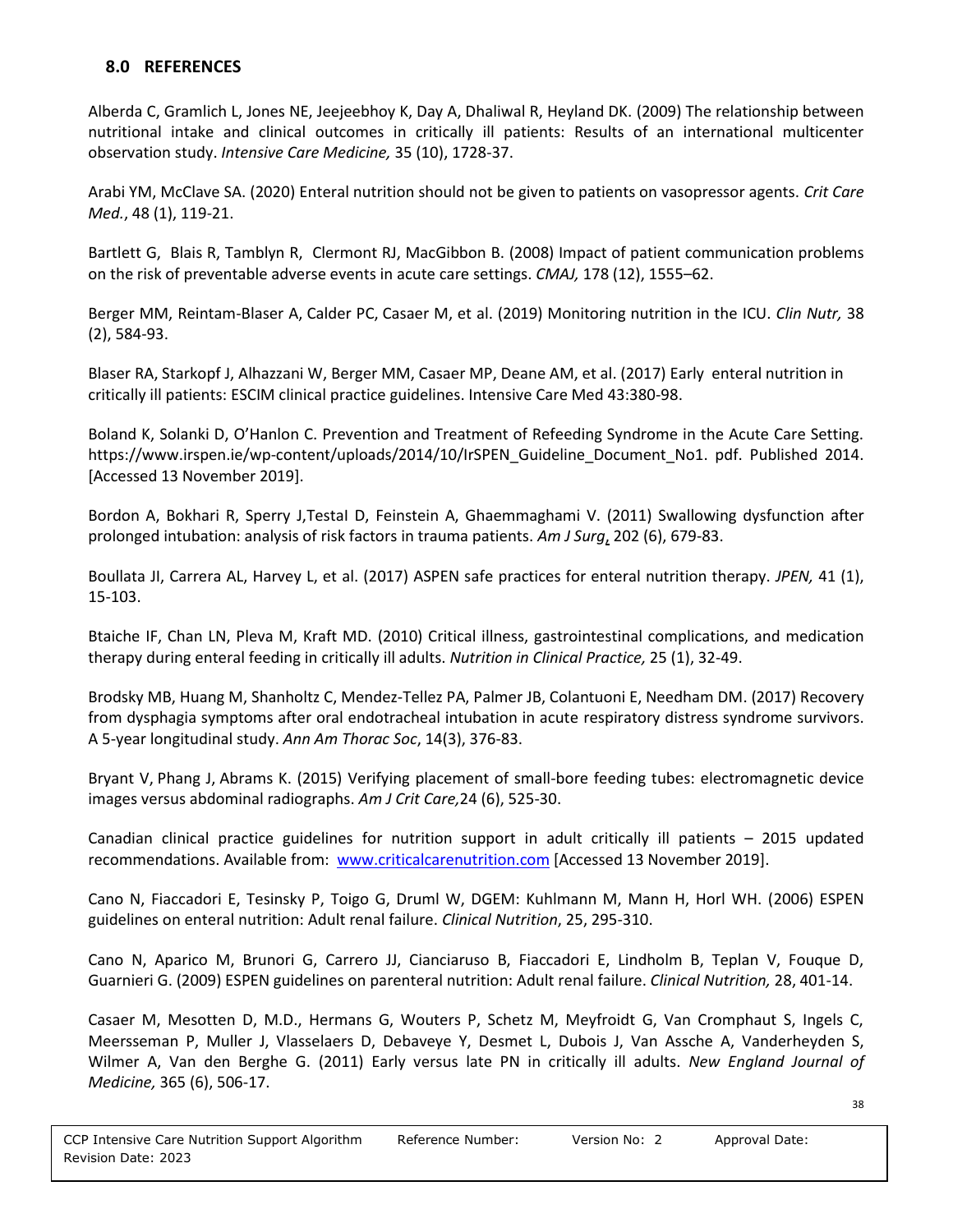Cederholm T, Barazzoni R, Austin P, et al. (2017) ESPEN guidelines on definitions and terminology of clinical nutrition. *Clinical Nutrition*, 36 (1), 49-64.

Cederholm T, Jensen GL, Correia MITD, et al. (2019) GLIM criteria for the diagnosis of malnutrition: A consensus report from the global clinical nutrition community. *Clinical Nutrition,* 38 (1), 1-9.

Chaw E, Shem K, Castillo K, Wong S, Chang J. (2012) Dysphagia and Associated Respiratory Considerations in Cervical Spinal Cord Injury. *Topics in Spinal Cord Injury Rehabilitation*, 18 (4), 291-9.

Choban P, Dickerson R, Malone A, Worthington P, Compher C, and the American Society for Parenteral and Enteral Nutrition. (2013) A.S.P.E.N. Clinical Guidelines: Nutrition support of hospitalized adult patients with obesity. *JPEN,* 37 (6), 714-44.

[Daly E, Miles A, Scott S, Gillham M. \(2016\) F](https://www.sciencedirect.com/science/article/abs/pii/S0883944115005377#!)inding the red flags: Swallowing difficulties after cardiac surgery in patients with prolonged intubation. *[Journal of Critical Care](https://www.sciencedirect.com/science/journal/08839441)*, [31 \(1\)](https://www.sciencedirect.com/science/journal/08839441/31/1), 119-24.

Da Silva JS, Seres DS, Sabino K, Adams SC, Berdahl GJ, Wolfe Citty S, Petrea Cober M, Evans DC, Greaves JR, Gura KM, Michalski A, Plogsted S, Sacks GS,Tucker AM, Worthington P, Walker RN, Ayers P, and Parenteral Nutrition Safety and Clinical Practice Committees, American Society for Parenteral and Enteral Nutrition. (2020) ASPEN consensus recommendations for refeeding syndrome. *Nutrition in Clinical Practice,* 35 (2), 178-95. Available from [: https://onlinelibrary.wiley.com/doi/full/10.1002/ncp.10474](https://onlinelibrary.wiley.com/doi/full/10.1002/ncp.10474) [Accessed 21 March 2020].

Department of Health (2018) *Implementation Guide and Toolkit for National Clinical Guidelines*. Dublin: Department of Health. Available from: [https://health.gov.ie/wp-content/uploads/2018/09/NCEC-](https://health.gov.ie/wp-content/uploads/2018/09/NCEC-Implementation-Guide-2018.pdf)[Implementation-Guide-2018.pdf](https://health.gov.ie/wp-content/uploads/2018/09/NCEC-Implementation-Guide-2018.pdf) [Accessed 13 November 2019].

[Doig GS,](https://www.ncbi.nlm.nih.gov/pubmed/?term=Doig%20GS%5BAuthor%5D&cauthor=true&cauthor_uid=26597128) [Simpson F,](https://www.ncbi.nlm.nih.gov/pubmed/?term=Simpson%20F%5BAuthor%5D&cauthor=true&cauthor_uid=26597128) [Heighes PT,](https://www.ncbi.nlm.nih.gov/pubmed/?term=Heighes%20PT%5BAuthor%5D&cauthor=true&cauthor_uid=26597128) [Bellomo R,](https://www.ncbi.nlm.nih.gov/pubmed/?term=Bellomo%20R%5BAuthor%5D&cauthor=true&cauthor_uid=26597128) [Chesher D,](https://www.ncbi.nlm.nih.gov/pubmed/?term=Chesher%20D%5BAuthor%5D&cauthor=true&cauthor_uid=26597128) [Caterson ID,](https://www.ncbi.nlm.nih.gov/pubmed/?term=Caterson%20ID%5BAuthor%5D&cauthor=true&cauthor_uid=26597128) [Reade MC,](https://www.ncbi.nlm.nih.gov/pubmed/?term=Reade%20MC%5BAuthor%5D&cauthor=true&cauthor_uid=26597128) [Harrigan PW;](https://www.ncbi.nlm.nih.gov/pubmed/?term=Harrigan%20PW%5BAuthor%5D&cauthor=true&cauthor_uid=26597128) [Refeeding](https://www.ncbi.nlm.nih.gov/pubmed/?term=Refeeding%20Syndrome%20Trial%20Investigators%20Group%5BCorporate%20Author%5D)  [Syndrome Trial Investigators Group.](https://www.ncbi.nlm.nih.gov/pubmed/?term=Refeeding%20Syndrome%20Trial%20Investigators%20Group%5BCorporate%20Author%5D) (2015) Restricted versus continued standard caloric intake during the management of refeeding syndrome in critically ill adults: a randomised, parallel-group, multicentre, singleblind controlled trial. *[Lancet Respir Med](https://www.ncbi.nlm.nih.gov/pubmed/26597128)*, 3 (12), 943-52.

Duggan S, Smyth ND, Egan SM, Roddy M, Conlon KC. (2008) An assessment of the validity of enteral aspirate pH measurements made with commercial pH strips, *e-SPEN, the European e-Journal of Clinical Nutrition and Metabolism*, doi:10.1016/j.eclnm.2008.08.002

Duggan S, Egan SM, Smyth ND, Feehan SM, Breslin N, Conlon KC. (2009) Blind bedside insertion of small bowel feeding tubes. *Ir J Med Sci,* 178, 485-89.

Elia, M, Chairman and Editor. (2003) *The MUST Report. Nutritional screening of adults: a multidisciplinary responsibility. Development and use of the 'Malnutrition Universal Screening Tool' ('MUST') for adults.*  Malnutrition Advisory Group (MAG), a Standing Committee of BAPEN. Redditch, Worcs.: BAPEN.

Faisy C, Guerot E, Diehl JL, Labrousse J, Fagon JY. (2003) Assessment of resting energy expenditure in mechanically ventilated patients. *Am J Clin Nutr,* 78, 241-249.

Foote JA, Kemmeter PR, Prichard PA, Baker RS, Paauw JD, Gawel JC, Davis AT. (2004) A randomized trial of endoscopic and fluoroscopic placement of postpyloric feeding tubes in critically ill patients. *JPEN*, 28, 154-157.

Fowler AA, Truwit JD, Hite RD, Morris PE, DeWilde C, et al. (2019) Effect of vitamin C infusion on organ failure and biomarkers of inflammation and vascular injury in patients with sepsis and severe acute respiratory failure. *JAMA*, 322 (13), 1261-70.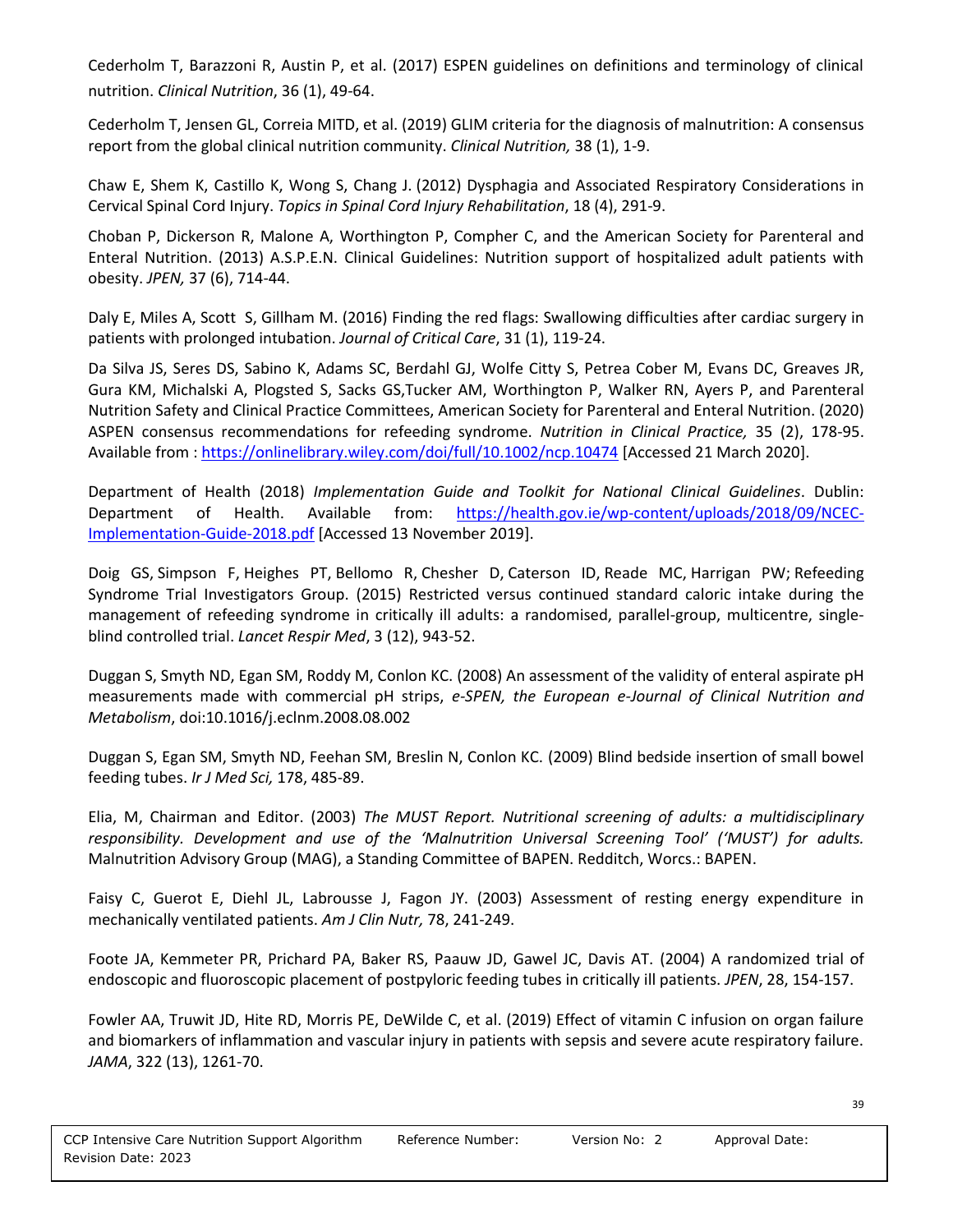Frankenfield D, Smith JS, Cooney RN. (2004) Validation of 2 approaches to predicting resting metabolic rate in critically ill patients. *JPEN,* 28, 259-264.

Frankenfield DC, Coleman A, Alam S, Cooney RN. (2009) Analysis of estimated methods for resting metabolic rate in critically ill adults. *JPEN,* 33 (1), 27-36.

Frankenfield D. (2011) Validation of an equation for resting metabolic rate in older obese critically ill patients. *JPEN,* 35 (2), 264-9.

Fraser RJL, Bryant L. (2010) Current and future therapeutic prokinetic therapy to improve enteral feed intolerance in the ICU patient. *Nutrition in Clinical Practice,* 25 (1), 26-31.

Friedli N, Stanga Z, Culkin A, et al. (2018) Management and prevention of refeeding syndrome in medical inpatients: An evidence-based and consensus-supported algorithm. *Nutrition*, 47, 13–20.

Guidelines for the Provision of Intensive Care Services (GPICS). Edition 2, June 2019. Available from: <https://ficm.ac.uk/standards-research-revalidation/guidelines-provision-intensive-care-services-v2> [Accessed 13 November 2019].

Harvey SE, Parrott F, Harrison DA, Bear DE, Segaran E, Beale R, et al. CALORIES Trial Investigators. (2014) Trial of the route of early nutritional support in critically ill adults. *N Engl J Med,* 371, 1673-84.

Heidegger CP, Berger MM, Graf S, Zingg W, Darmon P, Costanza MC, Thibault R, Pichard C. (2013) Optimisation of energy provision with supplemental parenteral nutrition in critically ill patients: a randomised controlled clinical trial. *Lancet,* 381, 385-93.

Heyland DK, Cahill NE, Dhaliwal, R, Sun X, Day AG, McClave SA. (2010a) The impact of enteral feeding protocols on enteral nutrition delivery: results of a multicenter observational study. *JPEN,* 34, 675-684.

Heyland DK, Heyland RD, Cahill NE, Dhaliwal R, Day AG, Jiang X, Morrison S, Davies AR. (2010b) Creating a culture of clinical excellence in critical care nutrition: The 2008 "best of the best" award. *JPEN,* 34 (6), 707-715.

Heyland DK, Cahill NE, Dhaliwal R. (2010c) Lost in (knowledge) translation. *JPEN,* 34 (6), 610-615.

Heyland D, Muscedere J, Wischmeyer PE; Canadian Critical Care Trials Group. (2013) A randomized trial of glutamine and antioxidants in critically ill patients. *New England Journal of Medicine*, 368 (16), 1489-97.

Health Service Executive (HSE) National Clinical Programme for Critical Care. *Model of care for adult critical care*. HSE 2014.

Health Service Executive (2018) *Food Nutrition and Hydration Policy for Adult Patients in Acute Hospitals.* Available from: [https://www.hse.ie/eng/about/who/acute-hospitals-division/food-nutrition-and-hydration](https://www.hse.ie/eng/about/who/acute-hospitals-division/food-nutrition-and-hydration-policy-for-adult-patients/)[policy-for-adult-patients/](https://www.hse.ie/eng/about/who/acute-hospitals-division/food-nutrition-and-hydration-policy-for-adult-patients/) [Accessed 31 January 2019]

Irish Nutrition and Dietetic Institute (INDI)*.* Intensive Care (Section 11) In: *Nutrition Support Reference Guide*  (2015). INDI, pp133-152.

Ireton-Jones CS, Turner WW, Liepa GU, Baxter CR. (1992) Equations for the estimation of energy expenditures in patients with burns with special reference to ventilatory status. *J Burn Care Rehab,* 13, 330-3.

Ireton-Jones CS, Jones J. (2002) Improved equations for predicting energy expenditure in patients: Ireton-Jones

40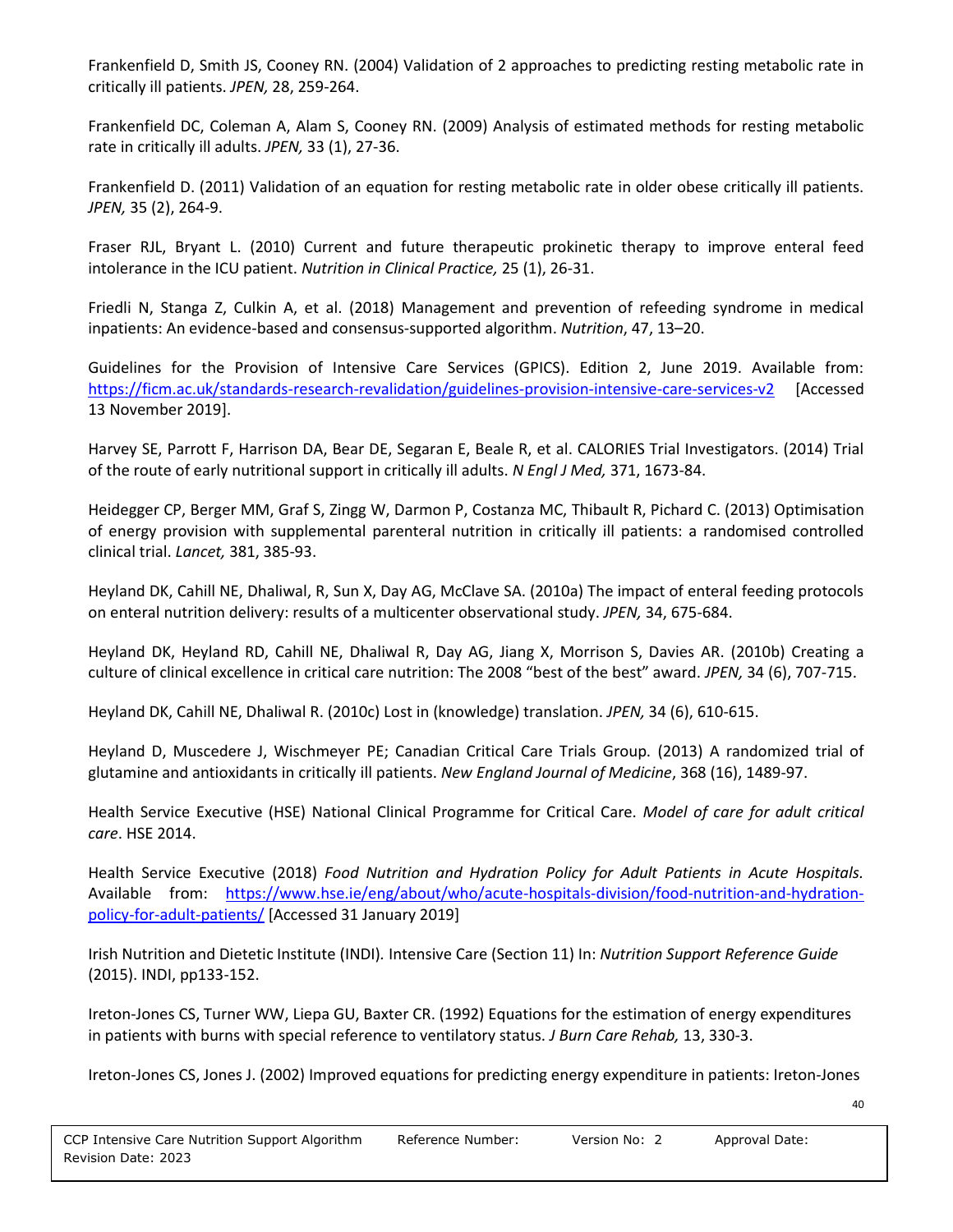equations. *Nutrition in Clinical Practice*, 17, 29-31.

Jacobi J, Bircher N, Krinsley, et al. (2012) Guidelines for the use of an insulin infusion for the management of hyperglycaemia in critically ill patients. *Crit Care Med,* 40 (12), 3251-76.

Jensen GL, Cederholm, T, Correia MITD, et al. (2019) GLIM criteria for the diagnosis of malnutrition: A consensus report from the global clinical nutrition community. *JPEN,* 43 (1), 32-40.

Kondrup J, Rasmussen HH, Hamberg OLE, Stanga Z. (2003) Nutritional risk screening (NRS 2002): a new method based on an analysis of controlled clinical trials. *Clinical Nutrition,* 22 (3), 321-36.

[Laan DV, Pandian](https://www.sciencedirect.com/science/article/abs/pii/S0883944116302398#!) TK, [Jenkins DH, Kim BD, Morris DS](https://www.sciencedirect.com/science/article/abs/pii/S0883944116302398#!). (2017) Swallowing dysfunction in elderly trauma patients. *[Journal of Critical Care,](https://www.sciencedirect.com/science/journal/08839441)* [42,](https://www.sciencedirect.com/science/journal/08839441/42/supp/C) 324-27.

Langlois PL, Manzanares W, Adhikari NK, Lamontagne F, Stoppe C, Hill A, Heyland DK. (2019) Vitamin C administration to the critically ill: a systematic review and meta-analysis. *JPEN,* 43 (3), 335-46.

Leder S. (2002) Incidence and type of aspiration in acute care patients requiring mechanical ventilation via a new tracheotomy. *Chest*, 122 (5), 1721-6.

Malandraki G, Markaki V, Georgopoulos V, Psychogios L, Nanas S. (2016) Post extubation dysphagia in critical patients: A first report from the largest step down intensive care unit in Greece. *American Journal of Speech and Language Pathology,* 25(2), 150-6.

Manzanares W, Dhaliwal R, Jurewitsch B, Stapleton RD, Jeejeebhoy KN, Heyland DK. (2015) Parenteral fish oil lipid emulsions in the critically ill: A systematic review and meta-analysis. *JPEN,* 38 (1), 20-8.

Manzanares W, Langlois P, Hardy G. (2016) Intravenous lipid emulsions in the critically ill: an update. *[Current](http://www.ingentaconnect.com/content/wk/cocca;jsessionid=eaq34n5kmea23.x-ic-live-03)  [Opinion in Critical Care](http://www.ingentaconnect.com/content/wk/cocca;jsessionid=eaq34n5kmea23.x-ic-live-03)*, 22 (4), 308-15.

Martin CM, Doig GS, Heyland DK, Morrison T, Sibbald WJ. (2004) Multi-centre, cluster-randomized clinical trial of algorithms for critical-care enteral and parenteral therapy (ACCEPT). *CMAJ,* 170, 197-204.

Maursetter L, Kight C, Mennig J, Hofmann M. (2011) Review of the mechanism and nutrition recommendations for patients undergoing continuous renal replacement therapy. *NCP*, 26, 382-390.

[Metheny NA,](https://www.ncbi.nlm.nih.gov/pubmed/?term=Metheny%20NA%5BAuthor%5D&cauthor=true&cauthor_uid=28249869) [Meert KL.](https://www.ncbi.nlm.nih.gov/pubmed/?term=Meert%20KL%5BAuthor%5D&cauthor=true&cauthor_uid=28249869) (Update on Effectiveness of an Electromagnetic Feeding Tube-Placement Device in Detecting Respiratory Placements. *[Am J Crit Care,](https://www.ncbi.nlm.nih.gov/pubmed/28249869)* 26 (2), 157-61.

Mifflin MD, St Jeor ST, Hill LA, Scott BJ, Daugherty SA, Koh YO. (1990) A new predictive equation for resting energy expenditure in healthy individuals. *Am J Clin Nutr,* 51, 241-7.

McClave S, Kushner R, Van Way, Cave M, DeLegge M, Dibaise J, Dickerson R, Drover J, Frazier T, Fujioka K, Gallagher D, Hurt R, Kaplan L, Kiraly L, Martindale R, McClain C, Ochoa J. (2011) Nutrition therapy of the severely obese, critically ill patient: summation of conclusions and recommendations. *JPEN,* 35 (1), 88S-96S.

McClave SA, Taylor BE, Martindale RG, et al. (2016) Guidelines for the provision and assessment of nutrition support therapy in the adult critically ill patient: Society of Critical Care Medicine (SCCM) and American Society for Parenteral and Enteral Nutrition (A.S.P.E.N.) *JPEN,* 40 (2), 159-211.

Montejo JC, [Miñambres E,](https://www.ncbi.nlm.nih.gov/pubmed/?term=Mi%C3%B1ambres%20E%5BAuthor%5D&cauthor=true&cauthor_uid=20232036) [Bordejé L,](https://www.ncbi.nlm.nih.gov/pubmed/?term=Bordej%C3%A9%20L%5BAuthor%5D&cauthor=true&cauthor_uid=20232036) [Mesejo A,](https://www.ncbi.nlm.nih.gov/pubmed/?term=Mesejo%20A%5BAuthor%5D&cauthor=true&cauthor_uid=20232036) et al. (2010) Gastric residual volume during enteral nutrition in ICU patients: the REGANE study. *[Intensive Care Med,](https://www.ncbi.nlm.nih.gov/pubmed/20232036)* 36 (8), 1386-93.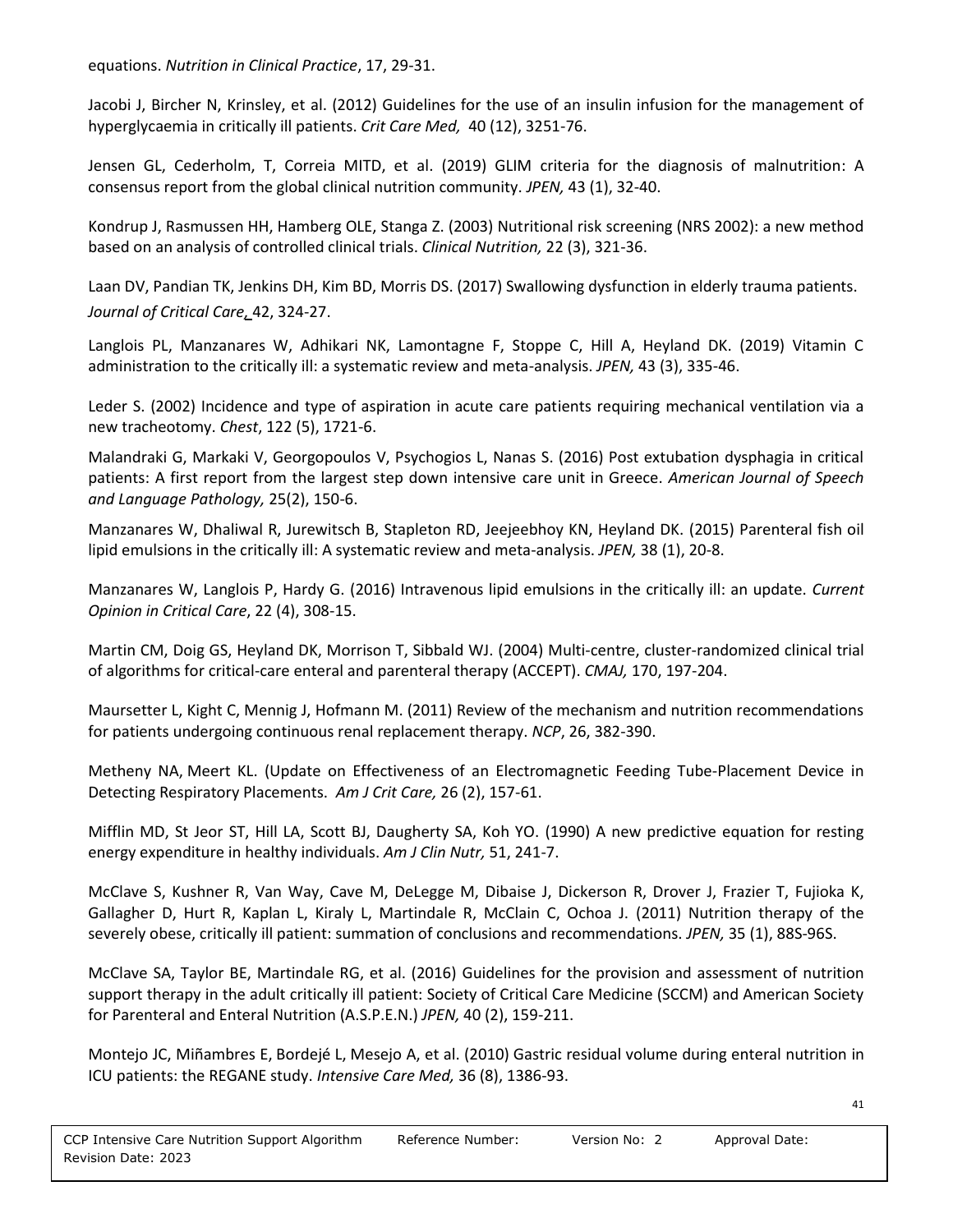Mueller C, Compher C, Druyan ME; and the American Society for Parenteral and Enteral Nutrition (A.S.P.E.N.) Board of Directors. (2011) ASPEN clinical guidelines: Nutrition screening, assessment and intervention in adults. *JPEN,* 35 (1), 16-24.

National Institute for Health and Care Excellence (NICE). (2006) *Nutrition Support in Adults: Oral Nutrition Support, Enteral Tube Feeding and Parenteral Nutrition.* Clinical Guideline 32. London, UK: National Collaborating Centre for Acute Care. Available from[: https://www.nice.org.uk/guidance/cg32](https://www.nice.org.uk/guidance/cg32)

National Patient Safety Agency (NPSA). (2005) Reducing the harm caused by misplacement of nasogastric feeding tubes in infants, children and adults. National Patient Safety Agency. Available from: [http://.www.npsa.nhs.uk/uk/site/media/documents/857\\_Insert-final.web.pdf](http://.www.npsa.nhs.uk/uk/site/media/documents/857_Insert-final.web.pdf)

NCEPOD: On the right Trach? 2014[. www.ncepod.org.uk](http://www.ncepod.org.uk/)

Nystrom EM, Nei AM. (2018) Metabolic support of the patient on continuous renal replacement therapy. *Nutrition in Clinical Practice*, 33 (6) 754-66.

O'Hanlon C, Dowsett J, Smyth N. (2015) Nutrition assessment of the intensive care unit patient. *Top Clin Nutr,*  30 (1), 47–70.

Olthof LE, [Koekkoek WACK,](https://www.ncbi.nlm.nih.gov/pubmed/?term=Koekkoek%20WACK%5BAuthor%5D&cauthor=true&cauthor_uid=28866139) [van Setten C,](https://www.ncbi.nlm.nih.gov/pubmed/?term=van%20Setten%20C%5BAuthor%5D&cauthor=true&cauthor_uid=28866139) [Kars JCN,](https://www.ncbi.nlm.nih.gov/pubmed/?term=Kars%20JCN%5BAuthor%5D&cauthor=true&cauthor_uid=28866139) [van Blokland D,](https://www.ncbi.nlm.nih.gov/pubmed/?term=van%20Blokland%20D%5BAuthor%5D&cauthor=true&cauthor_uid=28866139) [van Zanten ARH.](https://www.ncbi.nlm.nih.gov/pubmed/?term=van%20Zanten%20ARH%5BAuthor%5D&cauthor=true&cauthor_uid=28866139) (2018) Impact of caloric intake in critically ill patients with, and without, refeeding syndrome: A retrospective study. *[Clin Nutr,](https://www.ncbi.nlm.nih.gov/pubmed/28866139)* 37 (5), 1609-17.

Pittiruli M., Hamilton H., Biffi R., MacFie J., Pertkiewicz M. (2009) ESPEN guidelines on parenteral nutrition: Central venous catheters (access, care, diagnosis and therapy of complications). *Clinical Nutrition,* 28, 265-377.

Ponfick M, Linden R, Nowak D. (2015) Dysphagia — a common, transient symptom in critical illness polyneuropathy: a fiberoptic endoscopic evaluation of swallowing study. *Critical Care Medicine,* 43 [\(2\), 365-72.](https://journals.lww.com/ccmjournal/toc/2015/02000)

Reignier J, Mercier E, Le Gouge A, et al. (2013) Effect of not monitoring residual gastric volume on risk of ventilator-associated pneumonia in adults receiving mechanical ventilation and early enteral feeding: a randomized controlled trial. *JAMA*, 309 (3), 249-256.

Reignier J, Boisrame-Helms J, Brisard L, et al. Lascarrou JB, Ait Hssain A, Anguel L, et al. NUTRIREA-2 Trial investigators; Clinical Research in Intensive Care and Sepsis (CRICS) group. (2018) Enteral versus parenteral early nutrition in ventilated adults with shock: a randomised, controlled, multicentre, open-label, parallelgroup study (NUTRIREA-2). *Lancet,* 391, 133-43.

Rhodes A, Evans LE, Alhazzani W, et al. (2017) Surviving Sepsis Campaign: International guidelines for the management of sepsis and septic shock: 2016. *Crit Care Med,* 45, 486−552.

Sheean PM, Peterson SJ, Gurka DP, Braunschweig CA.(2010) Nutrition assessment: the reproducibility of subjective global assessment in patients requiring mechanical ventilation. *Eur J Clin Nutr,* 64 (11),1358-64.

Singer P, Blaser AR, Berger MA, Alhazzani W,Calder PC, Casaer MP, Hiesmayr M, Mayer K, Montejo JC, Pichard C, Preiser JC, Van Zanten ARH, Oczkowski S, Szczeklik W, Bischoff SC. (2019) ESPEN guideline on clinical nutrition in the intensive care unit. *Clinical Nutrition,* 38, 48-79.

Siska PA, Ponnappan RK, Hohl JB, Lee JY, Kang JD, Donaldson WF 3rd. (2011); Dysphagia after anterior cervical spine surgery: a prospective study using the swallowing–quality of life questionnaire and analysis of patient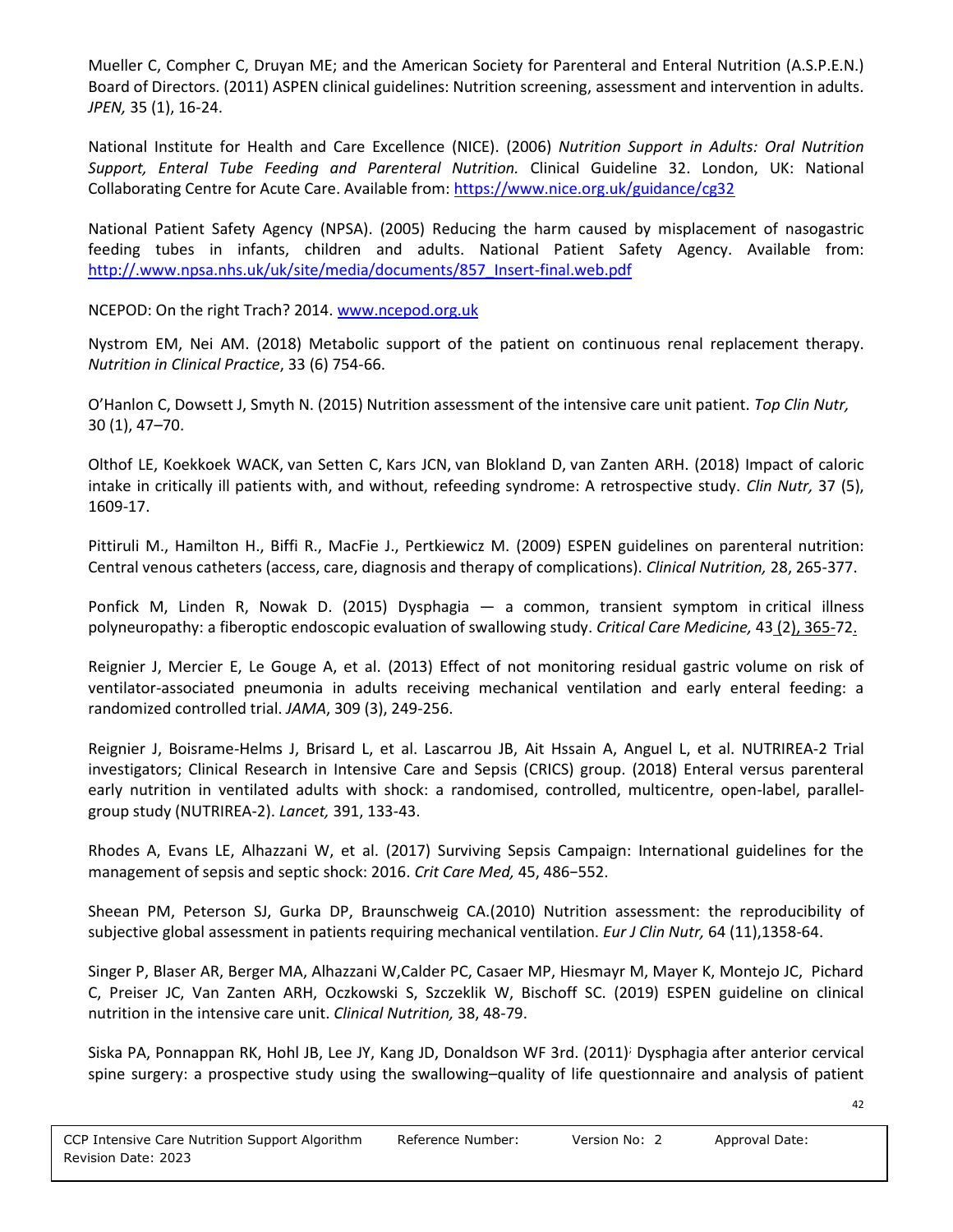comorbidities*[. Spine \(Phila Pa 1976\),](https://www.ncbi.nlm.nih.gov/pubmed/21785303)* [36 \(17\), 1387-91.](https://cdn.journals.lww.com/spinejournal/toc/2011/08010)

Skoretz, SA, Flowers, HL, Martino, RM. (2010) The incidence of dysphagia following endotracheal intubation: A systematic review. *Chest*, 137 (3), 665-73.

Soguel L, Revelly JP, Longchamp C, Schaller MD and Berger MM. (2012) Energy deficit and length of hospital stay can be reduced by a two-step quality improvement of nutrition therapy: the intensive care unit dietitian can make the difference. *Critical Care Medicine*, 40 (2), 412-19.

Sriram K, Lonchyna VA. (2009). Micronutrient supplementation in adult nutrition therapy: practical considerations. *JPEN,* 33 (5), 548-62.

TARGET Investigators, for the ANZICS Clinical Trials Group. (2018) Energy-dense versus routine enteral nutrition in the critically ill. *N Engl J Med*, 379, 1823-34.

Ukleja A. (2010) Altered GI motility in critically ill patients: current understanding of pathophysiology, clinical impact, and diagnostic approach. *Nutrition in Clinical Practice,* 25 (1), 16-25.

Ukleja A, Gilbert K, Mogensen KM, Walker R, Ward CT, Ybarra J, et al. (2018) American Society for Parenteral and Enteral Nutrition (ASPEN) Standards for nutrition support: adult hospitalized patients. *Nutr Clin Pract,* 3 (6), 906-920.

Van Zanten AR, Sztark F, Kaisers UX. (2014) High-protein enteral nutrition enriched with immune-modulating nutrients vs standard high-protein enteral nutrition and nosocomial infections in the ICU: a randomized clinical trial. *JAMA*,312 (5), 514-24.

Waitzberg DL, Torrinhas RS, Jacintho TM. (2006) New parenteral lipid emulsions for clinical use. *JPEN,* 30, 351- 67.

Ward EC, Van-As Brooks CJ (2014) *Head and neck cancer - treatment, rehabilitation and outcomes*. 2<sup>nd</sup> ed. San Diego, United States: Plural Publishing Inc.

White JV, Guenter P, Jensen G, et al. (2012) Consensus statement of the Academy of Nutrition and Dietetics/American Society for Parenteral and Enteral Nutrition: Characteristics recommended for the identification and documentation of adult malnutrition (undernutrition). *J Acad Nutr Diet,* 112 (5), 730-8.

Wiesen P, Overmeire L, Delanaye P, Preiser J. (2011) Nutrition disorders during ARF and RRT. *JPEN*, 35, 217-22.

Wooley J, Btaiche I, Good K. (2005) Metabolic and nutritional aspects of ARF in critically ill patients requiring CRRT. *NCP*, 20, 176-191.

Zuercher P, Moret CS, Dziewas R, Schefold JC. (2019) Dysphagia in the intensive care unit: epidemiology, mechanisms, and clinical management. *Critical Care,* 23, 103. Available from: <https://ccforum.biomedcentral.com/articles/10.1186/s13054-019-2400-2> [Accessed 21 March 2020].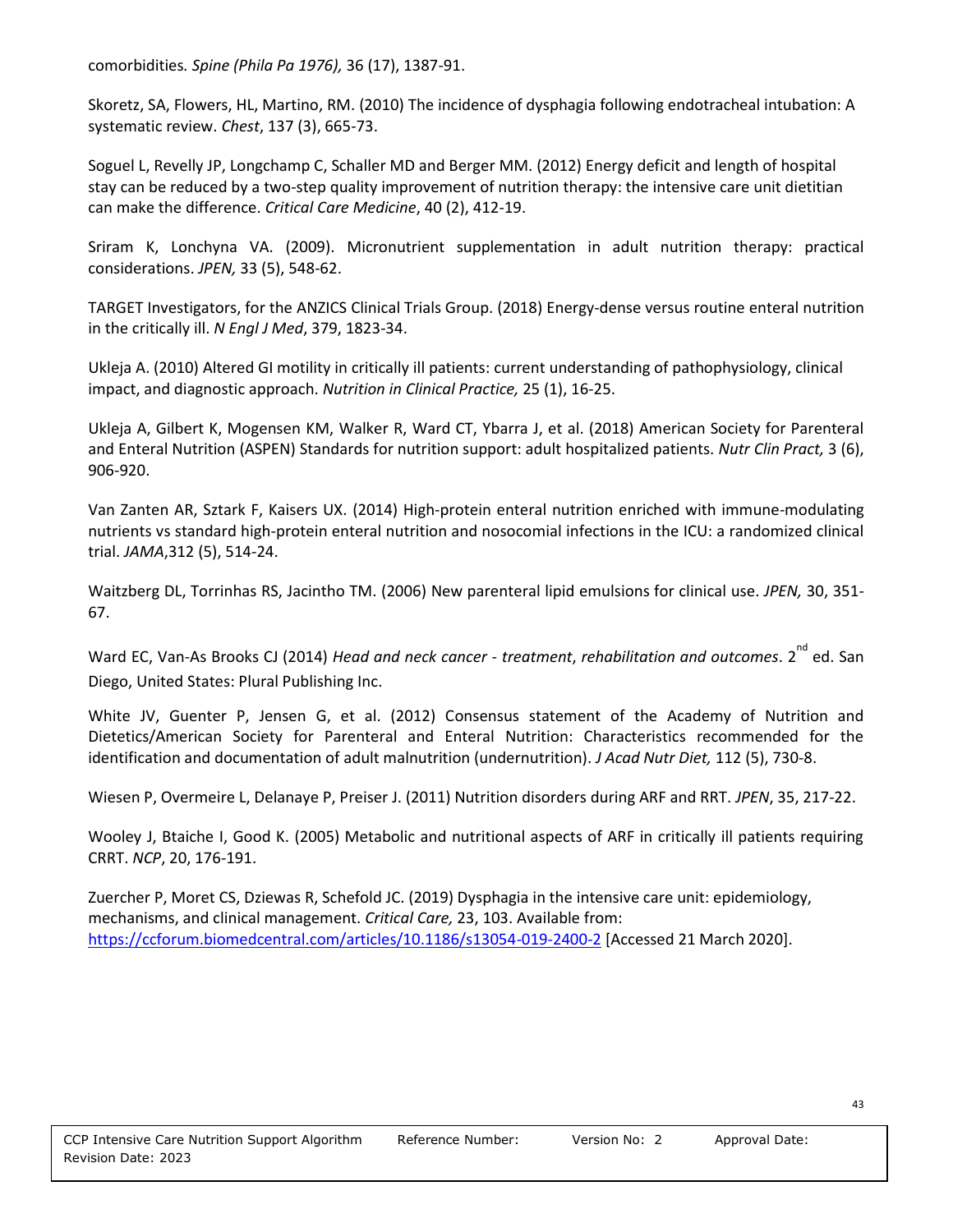## **9.0 APPENDICES**

| Appendix I   | Signature Sheet                                |
|--------------|------------------------------------------------|
| Appendix II  | Membership of the Algorithm Development Group  |
| Appendix III | Conflict of Interest Declaration Form Template |
| Appendix IV  | Membership of Approval Governance Group        |
| Appendix V   | Glossary of terms                              |
| Appendix VI  | Clinical questions in PICO format              |
| Appendix VII | <b>NUTRIC Score</b>                            |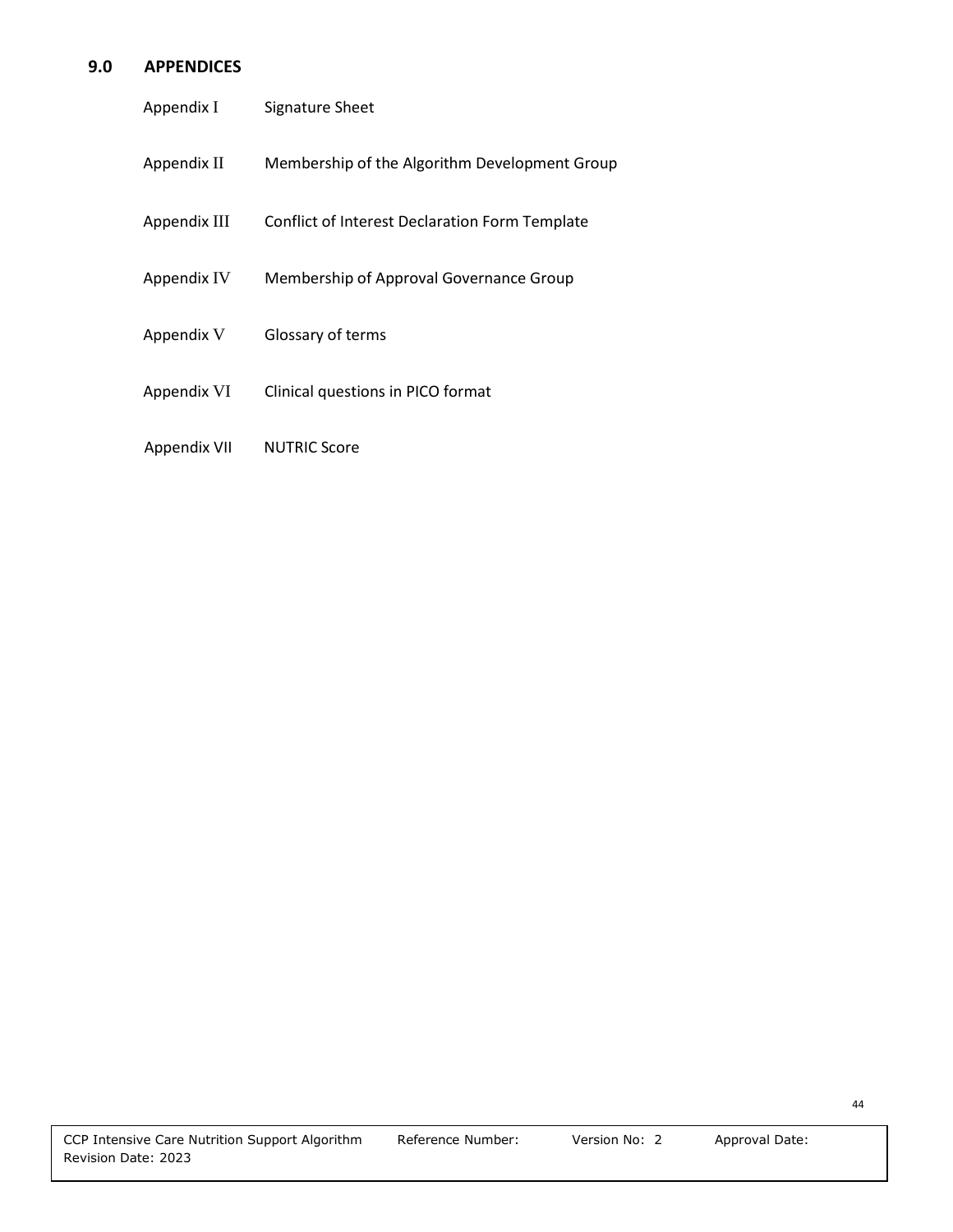## **Appendix I:**

## **Signature Sheet**

*I have read, understand and agree to adhere to this Policy, Procedure, Protocol or Guideline:*

| <b>Print Name</b> | Signature | <b>Area of Work</b> | Date |
|-------------------|-----------|---------------------|------|
|                   |           |                     |      |
|                   |           |                     |      |
|                   |           |                     |      |
|                   |           |                     |      |
|                   |           |                     |      |
|                   |           |                     |      |
|                   |           |                     |      |
|                   |           |                     |      |
|                   |           |                     |      |
|                   |           |                     |      |
|                   |           |                     |      |
|                   |           |                     |      |
|                   |           |                     |      |
|                   |           |                     |      |
|                   |           |                     |      |
|                   |           |                     |      |
|                   |           |                     |      |
|                   |           |                     |      |
|                   |           |                     |      |
|                   |           |                     |      |
|                   |           |                     |      |
|                   |           |                     |      |
|                   |           |                     |      |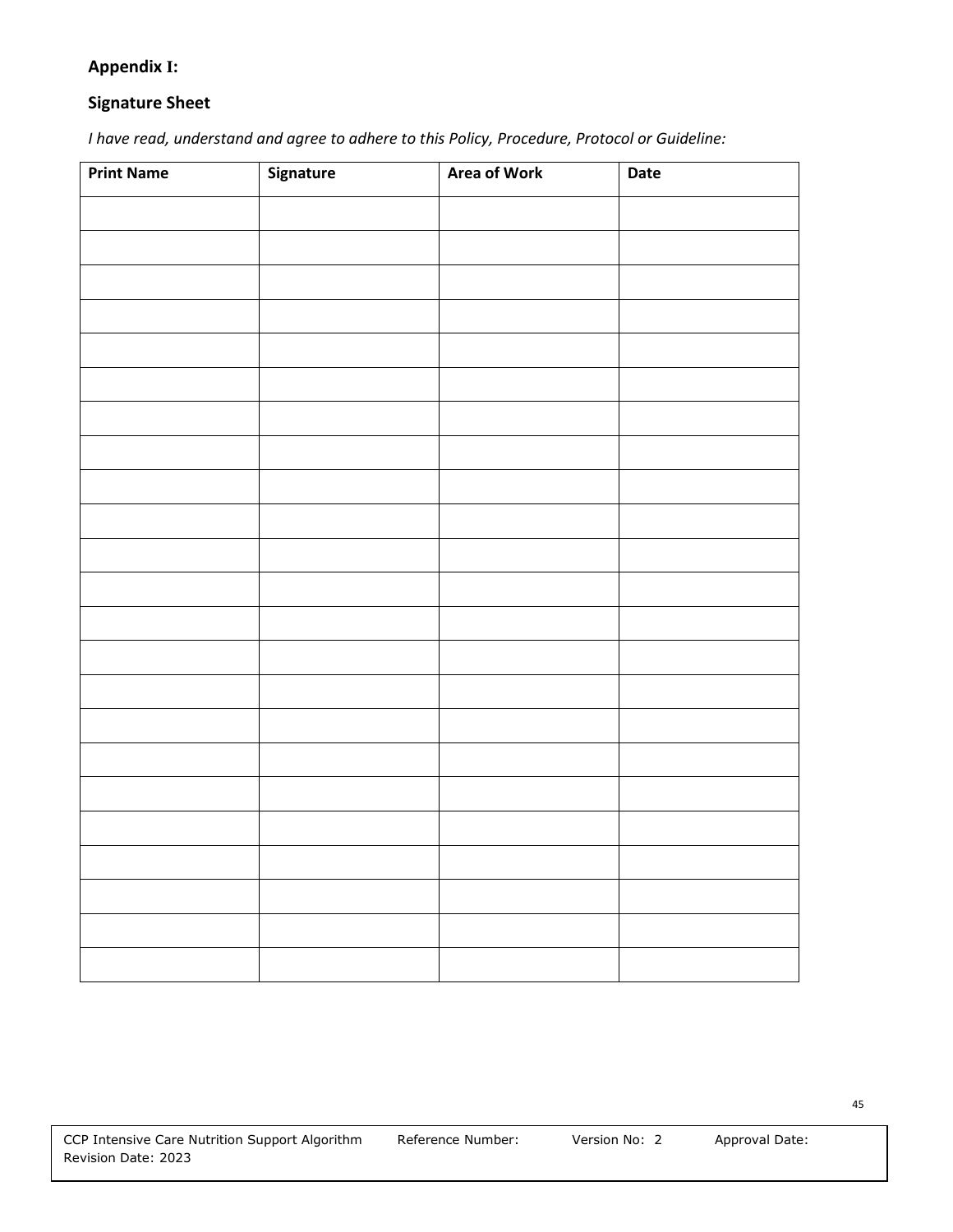## **Appendix II:**

## **Membership of the Intensive Care Nutrition Support Algorithm Development Group**

**Table 13** Development Group Members

| Name (alphabetical order)                                         | Job title and/or affiliation                                           |
|-------------------------------------------------------------------|------------------------------------------------------------------------|
| <b>Ms. Jenny Caffrey</b>                                          | Senior Dietitian, St. Vincent's University Hospital                    |
| <b>Ms. Deirdre Gilchriest</b>                                     | Senior Speech and Language Therapist, St. James's Hospital             |
| <b>Ms. Aine Kelly</b>                                             | Senior Dietitian, Tallaght University Hospital                         |
| <b>Ms. Nicola Hamill</b>                                          | Senior Dietitian, Midland Regional Hospital Mullingar                  |
| Ms. Carmel O'Hanlon*                                              | Clinical Specialist Dietitian, Beaumont Hospital, Co-ordinator         |
| Ms. Aideen O'Riordan                                              | Senior Speech and Language Therapist, University Hospital Cork         |
| Ms. Carmel Quinn                                                  | Senior Dietitian, University Hospital Limerick                         |
| Ms. Marcella Richardson                                           | Senior Dietitian, University Hospital Limerick                         |
| <b>Ms. Geraldine Sexton</b>                                       | Senior Dietitian, Midland Regional Hospital Tullamore                  |
| Ms. Lisa Shanahan                                                 | Clinical Specialist Dietitian, Mater Misericordiae University Hospital |
| <b>Ms. Marie Sheahan</b>                                          | Senior Dietitian, University Hospital Cork                             |
| Mr. Damodar Solanki*                                              | Chief II Pharmacist, Beaumont Hospital                                 |
| <b>Ms. Clare Twomey</b>                                           | Senior Dietitian, University Hospital Cork                             |
| <b>Ms. Deirdre Walsh</b>                                          | Senior Dietitian, Beaumont Hospital                                    |
| <b>Consulting to group</b>                                        |                                                                        |
| Critical Care Programme Clinical Advisory Group - See Appendix IV |                                                                        |
| <b>ICU Dietitians Group of Ireland</b>                            |                                                                        |

*\*Members of the Critical Care Programme Clinical Advisory Group.*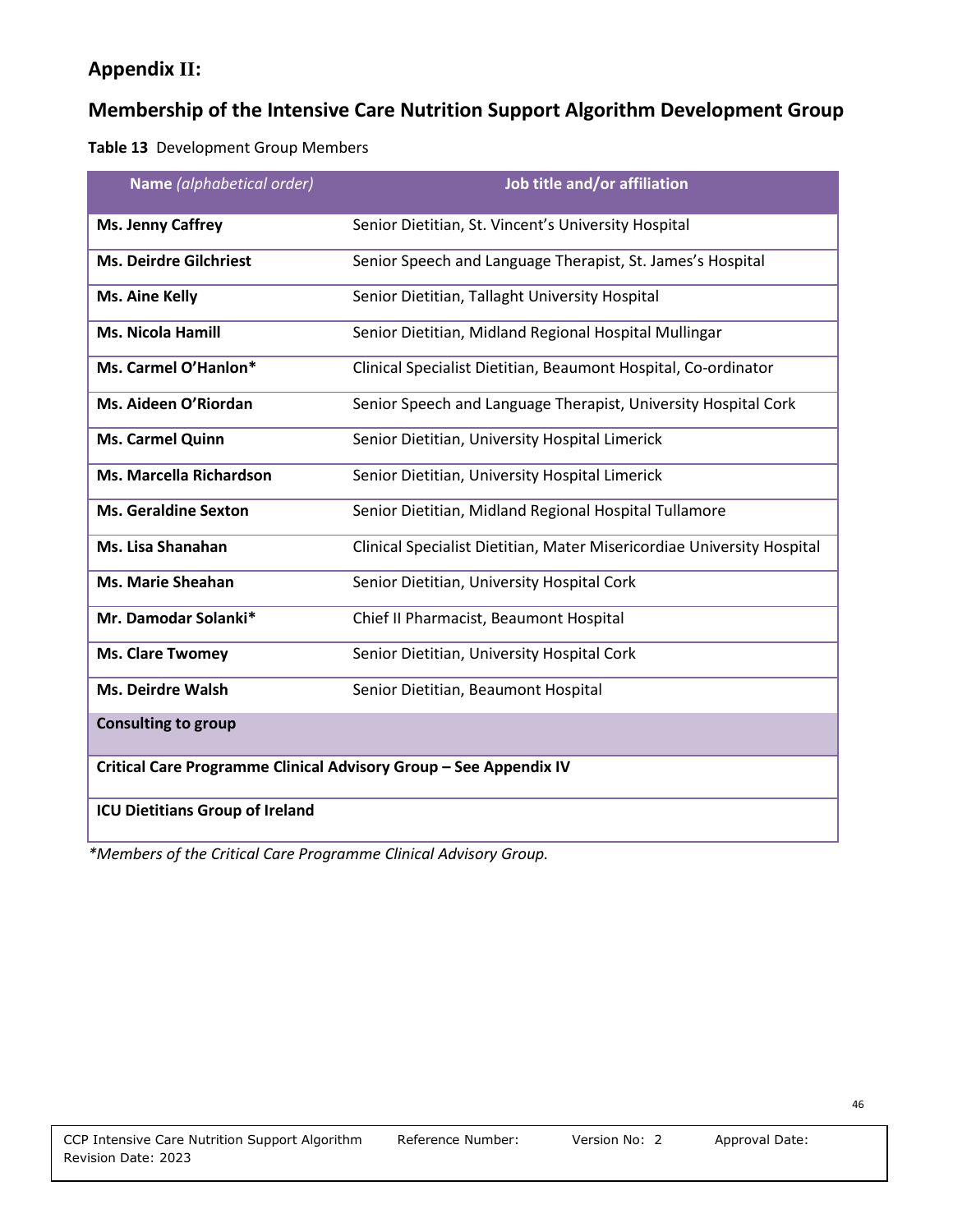

#### **CONFLICT OF INTEREST DECLARATION**

This must be completed by each member of the PPPG Development Group as applicable

#### **Title of PPPG being considered:**

**Please circle the statement that relates to you**

**1. I declare that I DO NOT have any conflicts of interest.**

\_\_\_\_\_\_\_\_\_\_\_\_\_\_\_\_\_\_\_\_\_\_\_\_\_\_\_\_\_\_\_\_\_\_\_\_\_\_\_\_\_\_\_\_\_\_\_\_\_\_\_\_\_\_\_\_\_\_\_

**2. I declare that I DO have a conflict of interest.** 

**Details of conflict (Please refer to specific PPPG)**

#### **(Append additional pages to this statement if required)**

**Signature**

**Printed name**

#### **Registration number (if applicable)**

#### **Date**

The information provided will be processed in accordance with data protection principles as set out in the Data Protection Act. Data will be processed only to ensure that committee members act in the best interests of the committee. The information provided will not be used for any other purpose.

**\_\_\_\_\_\_\_\_\_\_\_\_\_\_\_\_\_\_\_\_\_\_\_\_\_\_\_\_\_\_\_\_\_\_\_\_\_\_\_\_\_\_\_\_\_\_\_\_\_\_\_\_\_\_\_\_\_\_\_\_\_\_\_\_\_\_\_\_\_\_\_\_\_\_\_\_\_\_\_\_\_\_\_\_\_\_\_\_\_\_\_\_\_\_\_\_\_\_\_ \_\_\_\_\_\_\_\_\_\_\_\_\_\_\_\_\_\_\_\_\_\_\_\_\_\_\_\_\_\_\_\_\_\_\_\_\_\_\_\_\_\_\_\_\_\_\_\_\_\_\_\_\_\_\_\_\_\_\_\_\_\_\_\_\_\_\_\_\_\_\_\_\_\_\_\_\_\_\_\_\_\_\_\_\_\_\_\_\_\_\_\_\_\_\_\_\_\_\_ \_\_\_\_\_\_\_\_\_\_\_\_\_\_\_\_\_\_\_\_\_\_\_\_\_\_\_\_\_\_\_\_\_\_\_\_\_\_\_\_\_\_\_\_\_\_\_\_\_\_\_\_\_\_\_\_\_\_\_\_\_\_\_\_\_\_\_\_\_\_\_\_\_\_\_\_\_\_\_\_\_\_\_\_\_\_\_\_\_\_\_\_\_\_\_\_\_\_\_ \_\_\_\_\_\_\_\_\_\_\_\_\_\_\_\_\_\_\_\_\_\_\_\_\_\_\_\_\_\_\_\_\_\_\_\_\_\_\_\_\_\_\_\_\_\_\_\_\_\_\_\_\_\_\_\_\_\_\_\_\_\_\_\_\_\_\_\_\_\_\_\_\_\_\_\_\_\_\_\_\_\_\_\_\_\_\_\_\_\_\_\_\_\_\_\_\_\_\_ \_\_\_\_\_\_\_\_\_\_\_\_\_\_\_\_\_\_\_\_\_\_\_\_\_\_\_\_\_\_\_\_\_\_\_\_\_\_\_\_\_\_\_\_\_\_\_\_\_\_\_\_\_\_\_\_\_\_\_\_\_\_\_\_\_\_\_\_\_\_\_\_\_\_\_\_\_\_\_\_\_\_\_\_\_\_\_\_\_\_\_\_\_\_\_\_\_\_\_**

A person who is covered by this PPPG is required to furnish a statement, in writing, of:

(i) The interests of the person, and

(ii) The interests, of which the person has actual knowledge, of his or her spouse or civil partner or a child of the person or of his or her spouse which could materially influence the person in, or in relation to, the performance of the person's official functions by reason of the fact that such performance could so affect those interests as to confer on, or withhold from, the person, or the spouse or civil partner or child, a substantial benefit.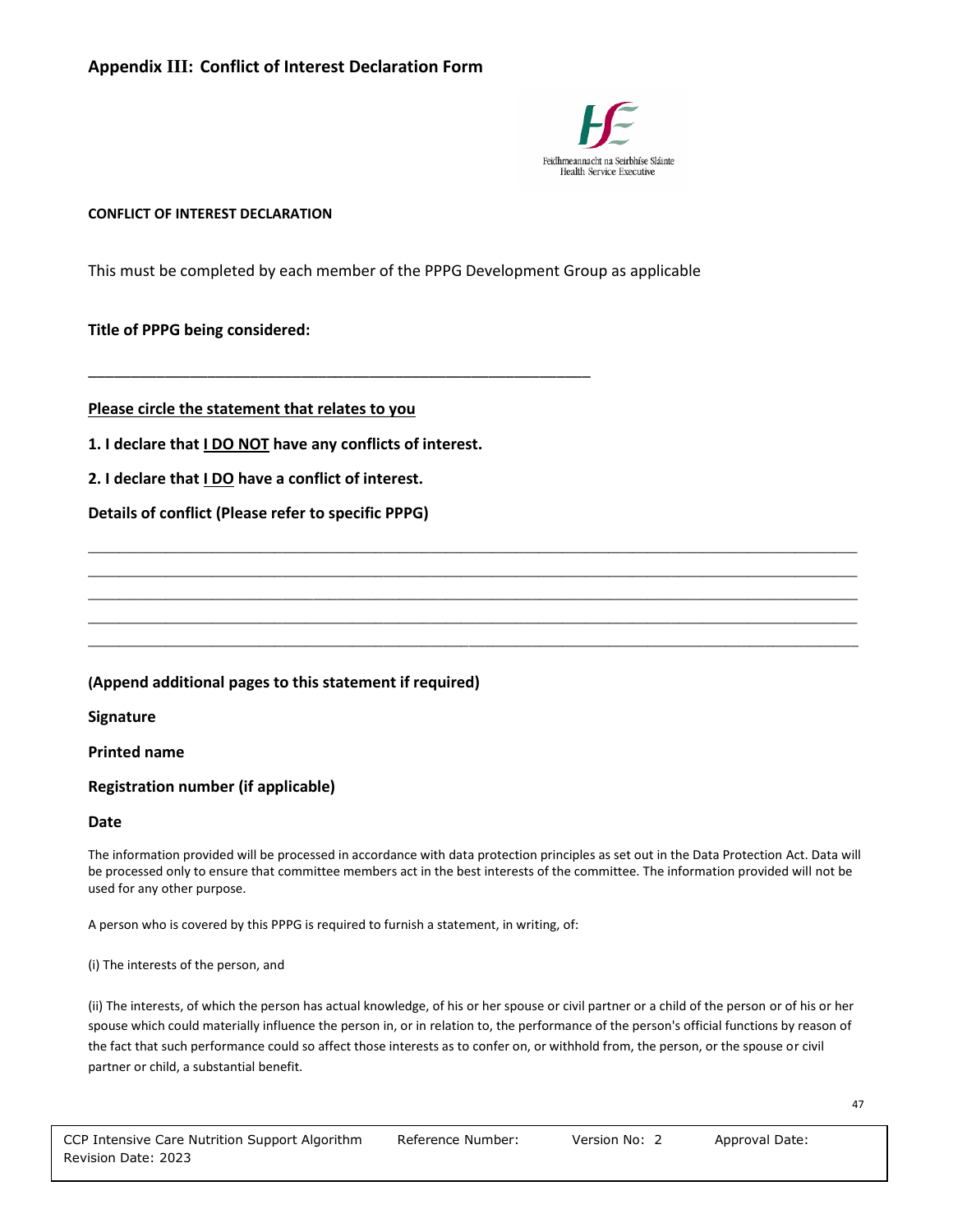| Table 14 CCP Clinical Advisory Group Members |
|----------------------------------------------|
|                                              |

| <b>Critical Care Programme Clinical Advisory Group</b> |                         |                                                               |
|--------------------------------------------------------|-------------------------|---------------------------------------------------------------|
| <b>Chair</b>                                           | Dr. Michael Power       | Clinical Lead for the Critical Care Programme                 |
| <b>Members</b>                                         | Dr. John Bates          | Dean of the Joint Faculty of Intensive Care Medicine (JFICMI) |
|                                                        | Mr. Derek Cribbin       | Nurse Lead for the Critical Care Programme                    |
|                                                        | Dr. Catherine Motherway | President of the Intensive Care Society of Ireland            |
|                                                        | Ms. Carmel O'Hanlon     | Clinical Specialist Dietitian, Health and Social Care         |
|                                                        |                         | Professions representative                                    |
|                                                        | Ms. Una Quill           | Programme Manager for the Critical Care Programme             |
|                                                        | Mr. Damodar Solanki     | Chief II Pharmacist, Pharmacy representative                  |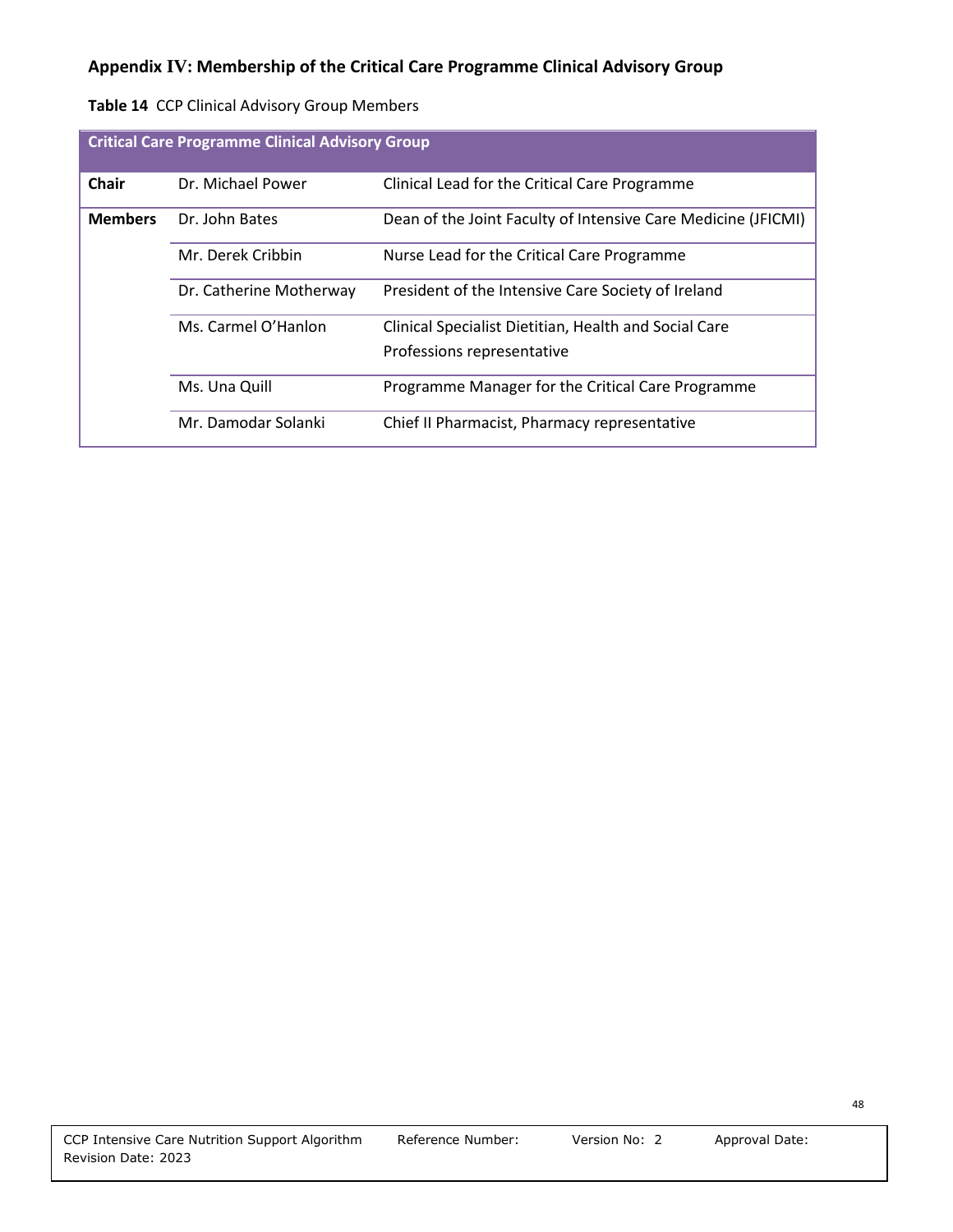## **Appendix V: Clinical questions in PICO format**

| <b>Key question 1</b>  | Q: What nutrition screening tool should be used to diagnose                                                                                                                                                                                                                                                                                         |
|------------------------|-----------------------------------------------------------------------------------------------------------------------------------------------------------------------------------------------------------------------------------------------------------------------------------------------------------------------------------------------------|
|                        | nutritional risk and identify adverse outcomes in adults in<br>intensive care setting?                                                                                                                                                                                                                                                              |
| P (Population)         | Hospitalised adult patients in intensive care                                                                                                                                                                                                                                                                                                       |
| I (Intervention)       | Screening for nutrition risk                                                                                                                                                                                                                                                                                                                        |
| C (Comparison/control) | No screening                                                                                                                                                                                                                                                                                                                                        |
| O (Outcomes)           | Survival, mortality, ICU readmissions, length of ICU and<br>hospital stay, complications/ morbidity, quality of life, effects<br>on nutritional status and functional status                                                                                                                                                                        |
| <b>Key question 2</b>  | Q: What are the indications for, and outcome benefits of using<br>nutrition support (enteral and parenteral), on mortality, ICU<br>readmissions, length of ICU and hospital stay, complications/<br>morbidity, quality of life, nutritional status and functional<br>status in adult intensive care patients considered at risk of<br>malnutrition? |
| P (Population)         | Hospitalised adult patients in intensive care                                                                                                                                                                                                                                                                                                       |
| I (Intervention)       | Use of nutrition support (enteral and parenteral)                                                                                                                                                                                                                                                                                                   |
| C (Comparison/control) | No nutrition support                                                                                                                                                                                                                                                                                                                                |
| O (Outcomes)           | Survival, mortality, ICU readmissions, length of ICU and<br>hospital stay, complications/ morbidity, quality of life,<br>improved nutritional status and functional status.                                                                                                                                                                         |
| <b>Key question 3</b>  | Q: What methods of assessment should be used to monitor<br>efficacy and effectiveness of enteral and parenteral nutrition                                                                                                                                                                                                                           |
|                        | in adult patients in intensive care?                                                                                                                                                                                                                                                                                                                |
| P (Population)         | Hospitalised adult patients in intensive care on enteral and/or<br>parenteral nutrition                                                                                                                                                                                                                                                             |
| I (Intervention)       | Monitoring and assessment methods                                                                                                                                                                                                                                                                                                                   |
| C (Comparison/control) | Standard care                                                                                                                                                                                                                                                                                                                                       |
| O (Outcomes)           | Efficacy and effectiveness indicators, such as GI symptoms,<br>aspiration, ventilator associated pneumonia, catheter related<br>blood stream infections, hyperlipidaemia, hyperglycaemia,<br>electrolyte problems                                                                                                                                   |
| <b>Key question 4</b>  | Q: What is the preferred timing, content and dosing of<br>nutrition support that is associated with better outcomes in<br>adult patients in intensive care?                                                                                                                                                                                         |
| P (Population)         | Hospitalised adult patients in intensive care                                                                                                                                                                                                                                                                                                       |
| I (Intervention)       | Timing, content and dose of enteral nutrition and parenteral<br>nutrition                                                                                                                                                                                                                                                                           |
| C (Comparison/control) | Standard care                                                                                                                                                                                                                                                                                                                                       |